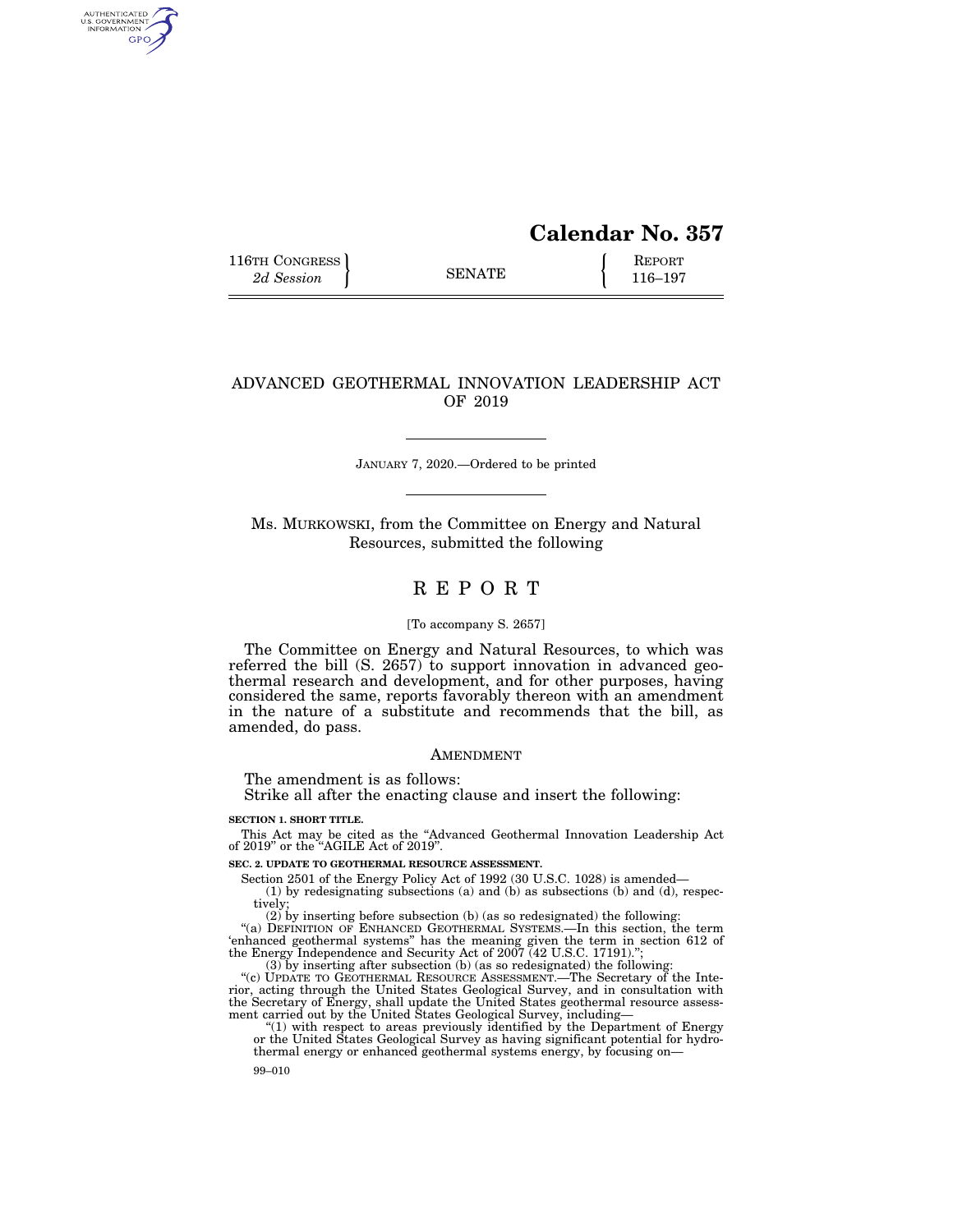"(A) improving the resolution of resource potential at systematic temperatures and depths, including temperatures and depths appropriate for power generation and direct use applications;

''(B) quantifying the total potential to coproduce geothermal energy and minerals;

''(C) incorporating data relevant to underground thermal energy storage and exchange, such as aquifer and soil properties; and ''(D) producing high resolution maps, including—

"(i) maps that indicate key subsurface parameters for electric and direct use resources; and

"(ii) risk maps for induced seismicity based on geologic, geographic, and operational parameters; and

''(2) to the maximum extent practicable, by coordinating with relevant State officials and institutions of higher education to expand geothermal assessments, including enhanced geothermal systems assessments, to include assessments for the Commonwealth of Puerto Rico and the States of Alaska and Hawaii.''; and (4) in subsection (d) (as so redesignated), by striking ''necesary'' and inserting

''necessary''.

#### **SEC. 3. GENERAL GEOTHERMAL RESEARCH AND DEVELOPMENT PROGRAMS.**

Section 614 of the Energy Independence and Security Act of 2007 (42 U.S.C. 17193) is amended by adding at the end the following:

''(d) OIL AND GAS TECHNOLOGY TRANSFER INITIATIVE.— ''(1) IN GENERAL.—The Secretary shall support an initiative among the Office of Fossil Energy, the Office of Energy Efficiency and Renewable Energy, and the private sector to modify, improve, and demonstrate the use in geothermal energy development of relevant advanced technologies and operation techniques used in the oil and gas sector.

''(2) PRIORITIES.—In carrying out paragraph (1), the Secretary shall prioritize technologies with the greatest potential to significantly increase the use and lower the cost of geothermal energy in the United States, including the cost and speed of small- and large-scale geothermal drilling.

"(e) COPRODUCTION OF GEOTHERMAL ENERGY AND MINERALS PRODUCTION PRIZE COMPETITION.—

COMPETITION.—<br>
"(1) IN GENERAL.—The Secretary shall carry out a prize competition under<br>
which the Secretary shall award prizes to demonstrate the coproduction of crit-<br>
ical minerals (as defined by the Secretary of the In ment of the AGILE Act of 2019) from geothermal resources.

 $(2)$  REQUIREMENTS.—A demonstration awarded a prize under paragraph  $(1)$ shall—

 $\cdot$ "(A) improve the cost-effectiveness of removing minerals from geothermal brines as part of the coproduction process;

 $f(B)$  increase recovery rates of the targeted mineral commodity;

''(C) decrease water use and other environmental impacts, as determined by the Secretary; and

''(D) demonstrate a path to commercial viability.

''(3) MAXIMUM PRIZE AMOUNT.—The maximum amount of a prize awarded under paragraph (1) shall be \$10,000,000.

''(f) DRILLING DATA REPOSITORY.—

''(1) IN GENERAL.—The Secretary shall, in coordination with the Secretary of the Interior, establish and operate a voluntary, industry-wide repository of geothermal drilling information to lower the cost of future geothermal drilling.

''(2) REPOSITORY.—

''(A) IN GENERAL.—In carrying out paragraph (1), the Secretary shall collaborate with geothermally significant countries, such as Iceland, Switzerland, Kenya, Australia, the Philippines, and any other relevant country, as determined by the Secretary.

''(B) DATA SYSTEM.—The repository established under paragraph (1) shall be integrated with the National Geothermal Data System.''.

#### **SEC. 4. ENHANCED GEOTHERMAL RESEARCH AND DEVELOPMENT.**

(a) DEFINITION OF ENGINEERED.—Section 612(1) of the Energy Independence and Security Act of 2007 (42 U.S.C. 17191(1)) is amended in the matter preceding subparagraph (A) by striking "subjected to intervention, including intervention" and inserting "designed to access subsurface heat, including nonstimulation technologies,"

(b) PROGRAMS.—Section 615(b) of the Energy Independence and Security Act of 2007 (42 U.S.C. 17194(b)) is amended—

 $(1)$  in paragraph  $(1)$ —

 $(A)$  in subparagraph  $(C)$ , by striking "mapping" and inserting "and fracture mapping, including real-time modeling'';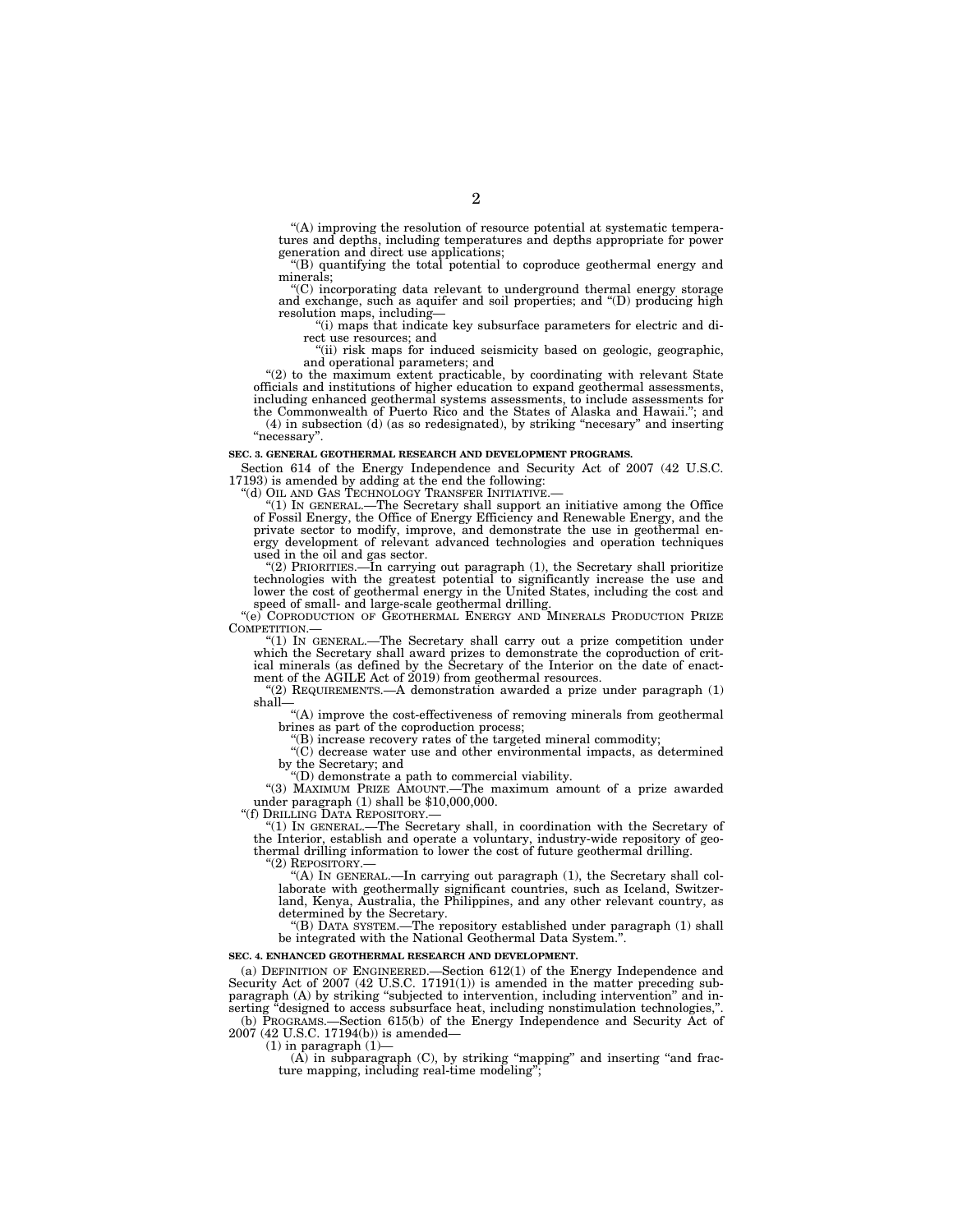$(B)$  in subparagraph  $(E)$ , by striking "and" at the end;

(C) by redesignating subparagraph (F) as subparagraph (K); and (D) by inserting after subparagraph  $(E)$  the following:

''(F) well placement and orientation;

''(G) long-term reservoir management;

''(H) drilling technologies, methods, and tools;

''(I) improved exploration tools; " $(J)$  zonal isolation; and"; and

(2) by striking paragraph  $(2)$  and inserting the following:

''(2) FRONTIER OBSERVATORIES FOR RESEARCH IN GEOTHERMAL ENERGY.—

''(A) PROGRAM.—The Secretary shall support 2 field research sites operated by public or academic entities, which shall each be known as a 'Frontier Observatory for Research in Geothermal Energy' or 'FORGE' site, to develop, test, and enhance techniques and tools for enhanced geothermal energy.

''(B) SITE SELECTION.—Of the FORGE sites referred to in subparagraph  $(A)$ —

''(i) 1 shall be the existing research site in Milford, Utah; and

" $(ii)$  1 shall be-

''(I) selected by the Secretary through a competitive selection process; and

''(II) located in a different geologic type than the existing research site described in clause (i).

''(C) SITE OPERATION.—

''(i) INITIAL DURATION.—The FORGE site selected under subparagraph (B)(ii) shall operate for an initial term of not more than 7 years after the date on which site preparation is complete.

''(ii) PERFORMANCE METRICS.—The Secretary shall establish performance metrics for each FORGE site supported under this paragraph, which may be used by the Secretary to determine whether a FORGE site should continue to receive funding.

''(D) ADDITIONAL TERMS.—

''(i) IN GENERAL.—At the end of an operational term described in clause (ii), a FORGE site may-

''(I) be transferred to other public or private entities for further enhanced geothermal testing; or

''(II) subject to appropriations and a merit review by the Secretary, operate for an additional term of not more than 7 years.

''(ii) OPERATIONAL TERM DESCRIBED.—An operational term referred to in clause (i)—

" $($ I) in the case of the FORGE site designated under subparagraph (B)(i), is the existing operational term; and

"(II) in the case of the FORGE site selected under subparagraph  $(B)(ii)$ , is the initial term under subparagraph  $(C)$  or an additional term under clause (i)(II).

''(3) ENHANCED GEOTHERMAL SYSTEMS DEMONSTRATIONS.—

''(A) IN GENERAL.—Beginning on the date of enactment of the AGILE Act of 2019, the Secretary, in collaboration with industry partners and institutions of higher education, shall support an initiative for demonstration of enhanced geothermal systems for power production or direct use.

''(B) PROJECTS.—

"(i) IN GENERAL.—Under the initiative described in subparagraph  $(A)$ , not less than 4 demonstration projects shall be carried out in locations that are potentially commercially viable for enhanced geothermal systems development, as determined by the Secretary.

''(ii) REQUIREMENTS.—Demonstration projects under clause (i) shall— ''(I) collectively demonstrate—

''(aa) different geologic settings, such as hot sedimentary aquifers, layered geologic systems, supercritical systems, and basement rock systems; and

''(bb) a variety of development techniques, including open hole and cased hole completions, differing well orientations, and stimulation mechanisms;

''(II) to the extent practicable, use existing sites where subsurface characterization or geothermal energy integration analysis has been conducted; and

''(III) each be carried out in accordance with section 988 of the Energy Policy Act of 2005 (42 U.S.C. 16352).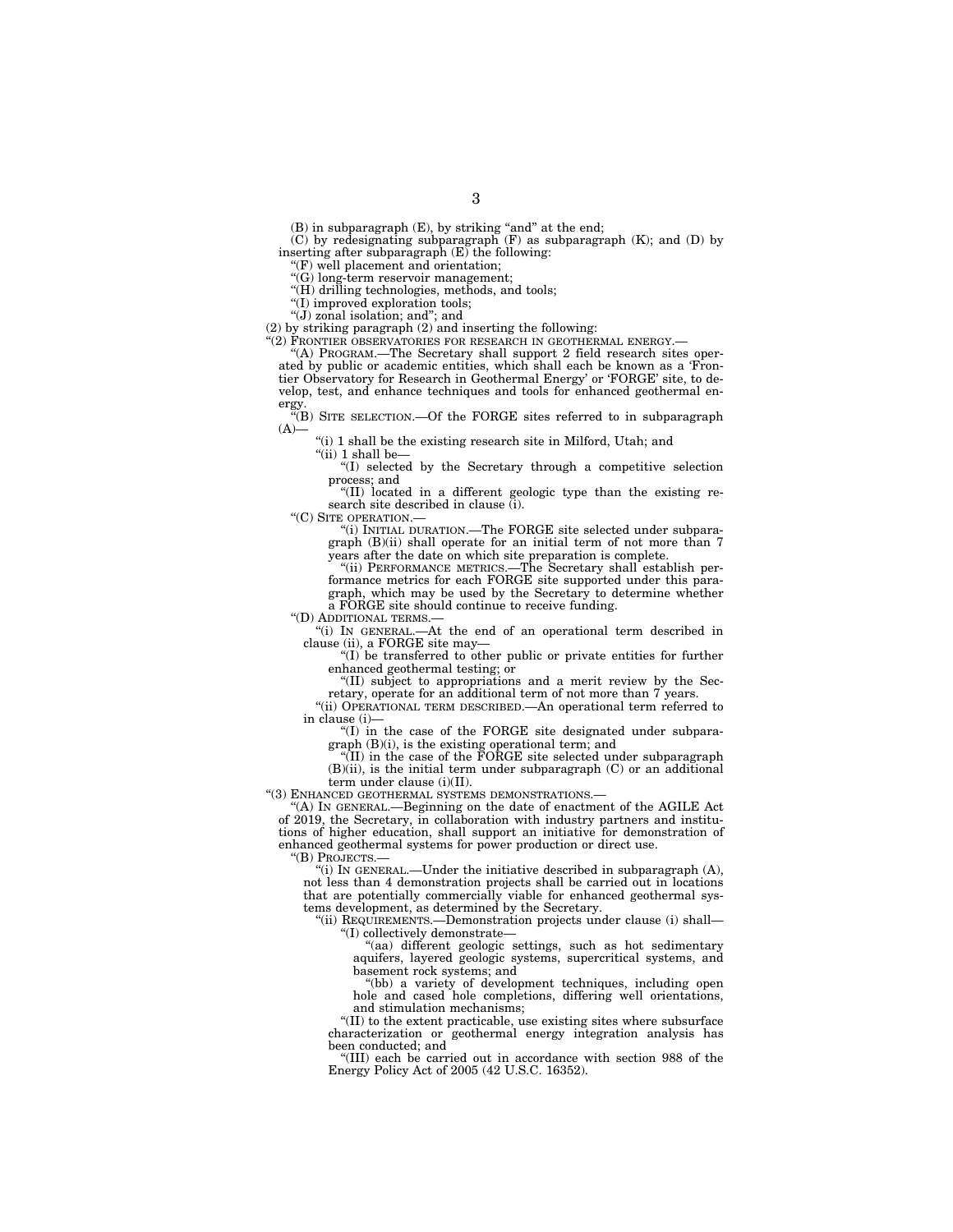''(iii) EASTERN DEMONSTRATION.—Not less than 1 demonstration project under clause (i) shall be located in an area east of the Mississippi River that is suitable for enhanced geothermal demonstration for power, heat, or a combination of power and heat.

''(C) OPTIONAL PROGRAM STRUCTURE.— ''(i) IN GENERAL.—The Secretary may, pursuant to section 646(g) of the Department of Energy Organization Act (42 U.S.C. 7256(g)), impose a cost share milestone-based payment structure (similar to the structure used in the National Aeronautics and Space Administration Com-mercial Orbital Transportation Services program) on a demonstration project described in subparagraph (B).

''(ii) REQUIREMENTS.—If the Secretary elects to carry out clause (i) for a demonstration project, the Secretary shall—

''(I) request proposals from eligible entities, as determined by the Secretary, that include—

''(aa) a business plan; ''(bb) technical details; and

''(cc) proposed milestones and associated payments; and ' ''(II) select projects—

"(aa) based on the demonstrated ability of the eligible entity to meet the milestones and associated payments described in

the proposal of that eligible entity; and ''(bb) that have the greatest potential commercial applicability.".

#### **SEC. 5. GEOTHERMAL HEAT PUMPS AND DIRECT USE.**

Title VI of the Energy Independence and Security Act of 2007 is amended by in-serting after section 616 (42 U.S.C. 17195) the following:

#### **''SEC. 616A. GEOTHERMAL HEAT PUMPS AND DIRECT USE RESEARCH AND DEVELOPMENT.**

''(a) PURPOSES.—The purposes of this section are—

 $''(1)$  to improve the components, processes, and systems used for geothermal heat pumps and the direct use of geothermal energy; and

 $''(2)$  to increase the energy efficiency, lower the cost, increase the use, and im-<br>prove and demonstrate the applicability of geothermal heat pumps to, and the direct use of geothermal energy in, large buildings, commercial districts, resi-dential communities, and large municipal, agricultural, or industrial projects. ''(b) DEFINITIONS.—In this section:

''(1) DIRECT USE OF GEOTHERMAL ENERGY.—The term 'direct use of geothermal energy' means systems that use water directly or through a heat exchanger to provide

''(A) heating to buildings; or

''(B) heat required for industrial processes, agriculture, aquaculture, and other facilities.

''(2) ECONOMICALLY DISTRESSED AREA.—The term 'economically distressed area' means an area described in section 301(a) of the Public Works and Economic Development Act of 1965 (42 U.S.C.  $3161(a)$ ).

''(3) GEOTHERMAL HEAT PUMP.—The term 'geothermal heat pump' means a system that provides heating and cooling by exchanging heat from shallow ground or surface water using—

"(A) a closed loop system, which transfers heat by way of buried or immersed pipes that contain a mix of water and working fluid; or

''(B) an open loop system, which circulates ground or surface water directly into the building and returns the water to the same aquifer or surface water source.

 $C$ <sup>''</sup>(c) PROGRAM.

''(1) IN GENERAL.—The Secretary shall support within the Geothermal Technologies Office a program of research, development, and demonstration for geothermal heat pumps and the direct use of geothermal energy.

''(2) AREAS.—The program under paragraph (1) may include research, development, demonstration, and commercial application of—

''(A) geothermal ground loop efficiency improvements, cost reductions, and improved installation and operations methods;

(B) the use of geothermal energy for building-scale energy storage;

''(C) the use of geothermal energy as a grid management resource or seasonal energy storage;

''(D) geothermal heat pump efficiency improvements;

 $E(E)$  the use of alternative fluids as a heat exchange medium, such as hot water found in mines and mine shafts, graywater, or other fluids that may improve the economics of geothermal heat pumps;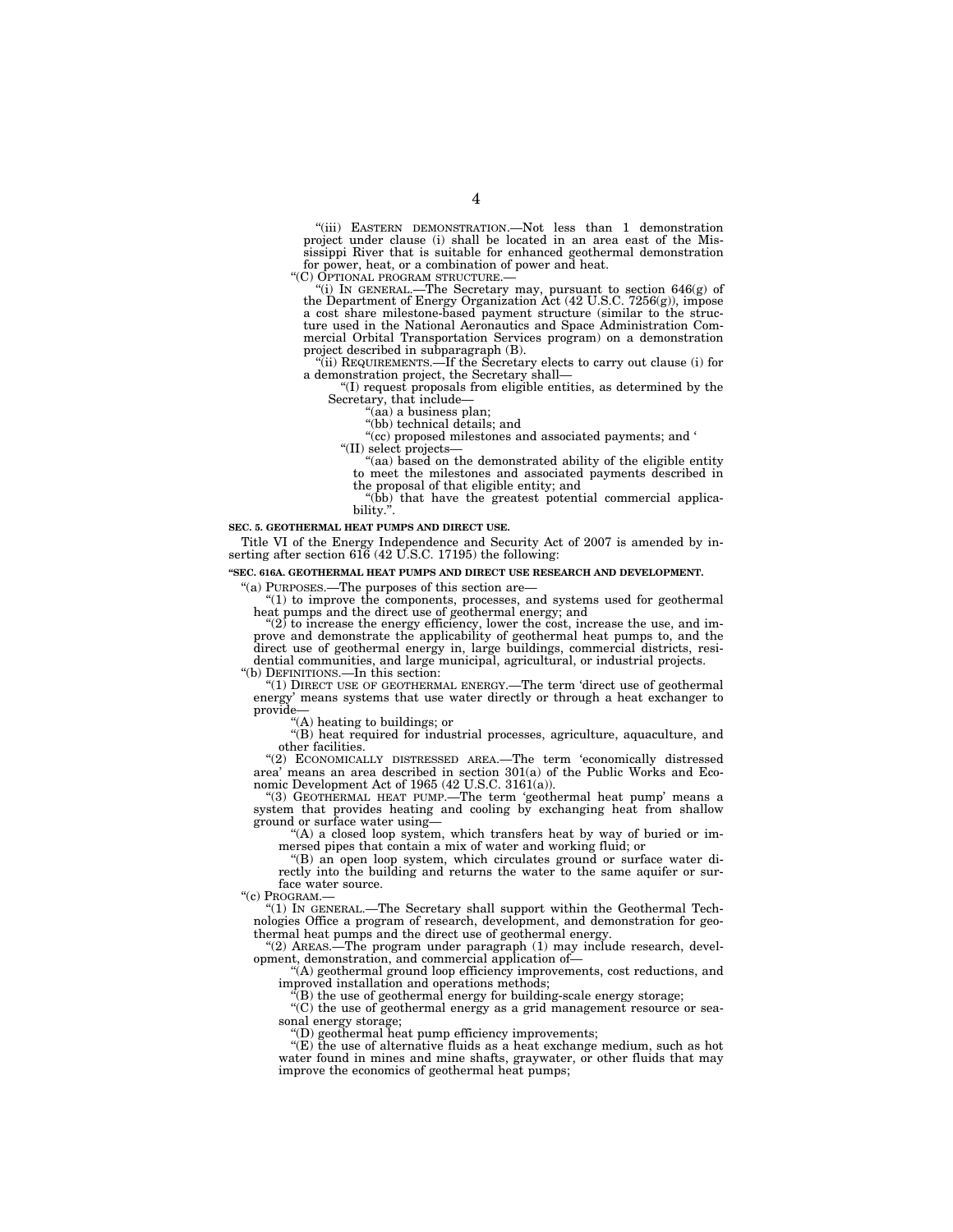''(F) heating of districts, neighborhoods, communities, large commercial or public buildings, and industrial and manufacturing facilities;

 $(G)$  the use of water sources at a temperature of less than 150 degrees Celsius for direct use; and

''(H) system integration of direct use with geothermal electricity production.

''(3) ENVIRONMENTAL IMPACTS.—In carrying out the program, the Secretary shall identify and mitigate potential environmental impacts in accordance with section  $614(c)$ .

''(d) GRANTS.—

''(1) IN GENERAL.—The Secretary shall make grants available to State, local, and Tribal governments, institutions of higher education, nonprofit entities, National Laboratories, utilities, and for-profit companies to promote the development of geothermal heat pumps and the direct use of geothermal energy.

''(2) PRIORITY.—In making grants under this subsection, the Secretary shall give priority to proposals that apply to large buildings, commercial districts, and residential communities that are located in economically distressed areas.''.

#### **SEC. 6. MODIFYING THE DEFINITION OF RENEWABLE ENERGY TO INCLUDE THERMAL EN-ERGY.**

(a) IN GENERAL.—Section 203 of the Energy Policy Act of 2005 (42 U.S.C. 15852) is amended—

(1) in subsection (b)(2), by striking ''generated from'' and inserting ''produced from, or, in the case of thermal energy resulting from a thermal energy project placed in service after December 31, 2018, thermal energy generated from, or avoided by,''; and

(2) in subsection (c)—

(A) by redesignating paragraphs (1) through (3) as subparagraphs (A) through (C), respectively, and indenting appropriately;

(B) in the matter preceding subparagraph (A) (as so redesignated), by striking "For purposes" and inserting the following:

" $(1)$  In GENERAL.—For purposes"; and

(C) by adding at the end the following:

''(2) SEPARATE CALCULATION.—

"(A) IN GENERAL.—For purposes of determining compliance with the requirement of this section, any energy consumption that is avoided through the use of renewable energy shall be considered to be renewable energy produced.

''(B) DENIAL OF DOUBLE BENEFIT.—Avoided energy consumption that is considered to be renewable energy produced under subparagraph (A) shall not also be counted for purposes of achieving compliance with another Federal energy efficiency goal.''.

(b) CONFORMING AMENDMENT.—Section 2410q(a) of title 10, United States Code, is amended by striking "section 203(b)(2) of the Energy Policy Act of 2005 (42 U.S.C.  $15852(b)(2)$ " and inserting "section  $203(b)$  of the Energy Policy Act of  $2005(42)$ U.S.C. 15852(b))''.

#### **SEC. 7. AUTHORIZATION OF APPROPRIATIONS.**

Section 623 of the Energy Independence and Security Act of 2007 (42 U.S.C. 17202) is amended by striking ''\$90,000,000'' in the first sentence and all that follows through the period at the end of the second sentence and inserting the following: " $$165,000,000$  for each of fiscal years 2020 through 2024, of which—

" $(1)$  \$5,000,000 for each of fiscal years 2020 through 2023 shall be for the prize competition under section 614(e); and

" $(2)$  \$1,000,000 each fiscal year shall be for the drilling data repository under section 614(f).".

#### **SEC. 8. REAUTHORIZATION OF HIGH COST REGION GEOTHERMAL ENERGY GRANT PROGRAM.**  Section 625 of the Energy Independence and Security Act of 2007 (42 U.S.C.

17204) is amended—

 $(1)$  in subsection  $(a)(2)$ , by inserting "or heat" after "electrical power"; and

(2) by striking subsection (e) and inserting the following:

''(e) AUTHORIZATION OF APPROPRIATIONS.—There is authorized to be appropriated to carry out this section \$5,000,000 for each of fiscal years 2020 through 2024.''.

#### **SEC. 9. NATIONAL GOALS FOR PRODUCTION ON FEDERAL LAND.**

(a) IN GENERAL.—Not later than September 1, 2021, the Secretary of the Interior shall, in consultation with the Secretary of Energy, the Secretary of Agriculture, and other heads of relevant Federal agencies, establish national goals for geothermal energy capacity on public land.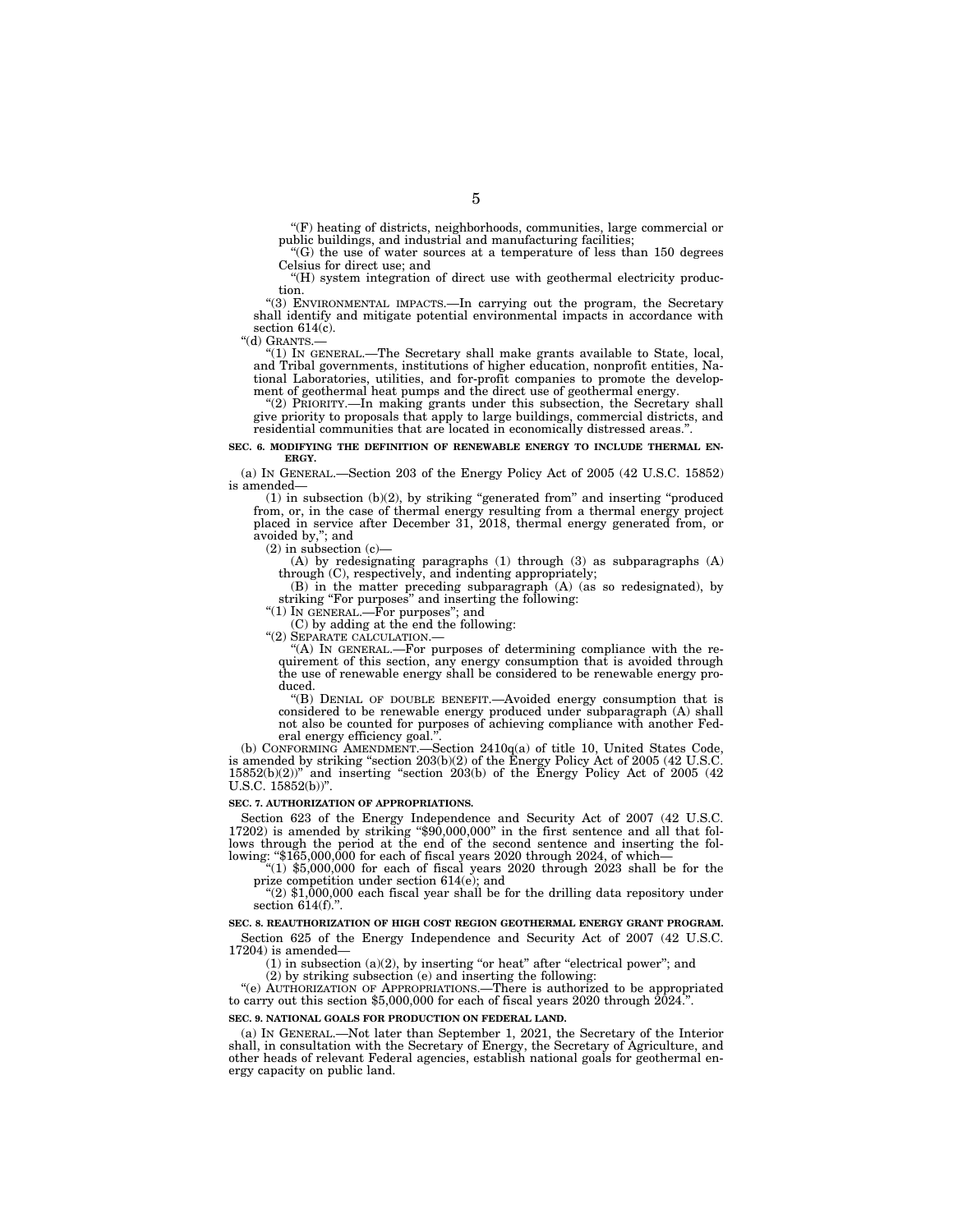(b) GEOTHERMAL ENERGY DEVELOPMENT.—The Director of the Bureau of Land Management, in consultation with other appropriate Federal officials, shall take any actions that the Director of the Bureau of Land Management determines necessary to facilitate geothermal energy development, consistent with applicable laws.

#### **SEC. 10. FACILITATION OF COPRODUCTION OF GEOTHERMAL ENERGY ON OIL AND GAS LEASES.**

Section 4(b) of the Geothermal Steam Act of 1970 (30 U.S.C. 1003(b)) is amended by adding at the end the following:

''(4) LAND SUBJECT TO OIL AND GAS LEASE.—Land under an oil and gas lease issued pursuant to the Mineral Leasing Act (30 U.S.C. 181 et seq.) or the Mineral Leasing Act for Acquired Lands (30 U.S.C. 351 et seq.) that is subject to an approved application for permit to drill and from which oil and gas production is occurring may be available for noncompetitive leasing under this section to the holder of the oil and gas lease—

''(A) on a determination that—

''(i) geothermal energy will be produced from a well producing or capable of producing oil and gas; and

"(ii) national energy security will be improved by the issuance of such a lease; and

''(B) to provide for the coproduction of geothermal energy with oil and gas.''.

#### **SEC. 11. GEOTHERMAL RESOURCE CONFIRMATION TEST PROJECTS.**

(a) IN GENERAL.—The Geothermal Steam Act of 1970 (30 U.S.C. 1001 et seq.) is amended by adding at the end the following:

#### **''SEC. 30. GEOTHERMAL RESOURCE CONFIRMATION TEST PROJECTS.**

''(a) DEFINITIONS.—In this section:

''(1) EXTRAORDINARY CIRCUMSTANCES.—The term 'extraordinary circumstances'' has the same meaning given the term in the Department of the Interior Departmental Manual, 516 DM 2.3A(3) and 516 DM 2, Appendix 2 (or successor provisions).

''(2) GEOTHERMAL RESOURCE CONFIRMATION TEST PROJECT.—The term 'geothermal resource confirmation test project' means a project of drilling not more than 3 wells into a reservoir to test or explore for geothermal resources—

''(A) on land for which the Secretary has issued a lease under this Act; and

''(B) that—

"(i) is carried out by the holder of the lease;

"(ii) allows for well testing, such as to confirm temperature, pressure, chemistry, flow rate, and near-wellbore and overall reservoir permeability;

''(iii) causes—

 $^{\prime\prime}$ (I) less than 2.5 acres of soil or vegetation disruption at the location of each geothermal exploration well; and

''(II) not more than an additional 5 acres of soil or vegetation disruption during access to or egress from the test site;

" $(iv)$  is less than 9 inches in bottom-hole diameter;

''(v) is developed—

''(I) in a manner that does not require off-road motorized access other than to and from the well site along an identified off-road route; and

''(II) without the use of high-pressure well stimulation;

"(vi) includes the removal of any surface infrastructure other than the wellhead from the site not later than 90 days after the project is completed; and

" $(vii)$  requires, not later than 42 months after the date on which the first exploration drilling began, the restoration of the project site to approximately the condition that existed at the time the project begins, unless the site is subsequently used as part of an energy development under the lease.

''(b) CATEGORICAL EXCLUSION.—Unless extraordinary circumstances exist, a project that the Secretary determines under subsection (c) is a geothermal resource confirmation test project shall be categorically excluded from the requirements for an environmental assessment or an environmental impact statement under the National Environmental Policy Act of 1969 (42 U.S.C. 4321 et seq.) or section 1508.4 of title 40, Code of Federal Regulations (or a successor regulation).

''(c) PROCESS.—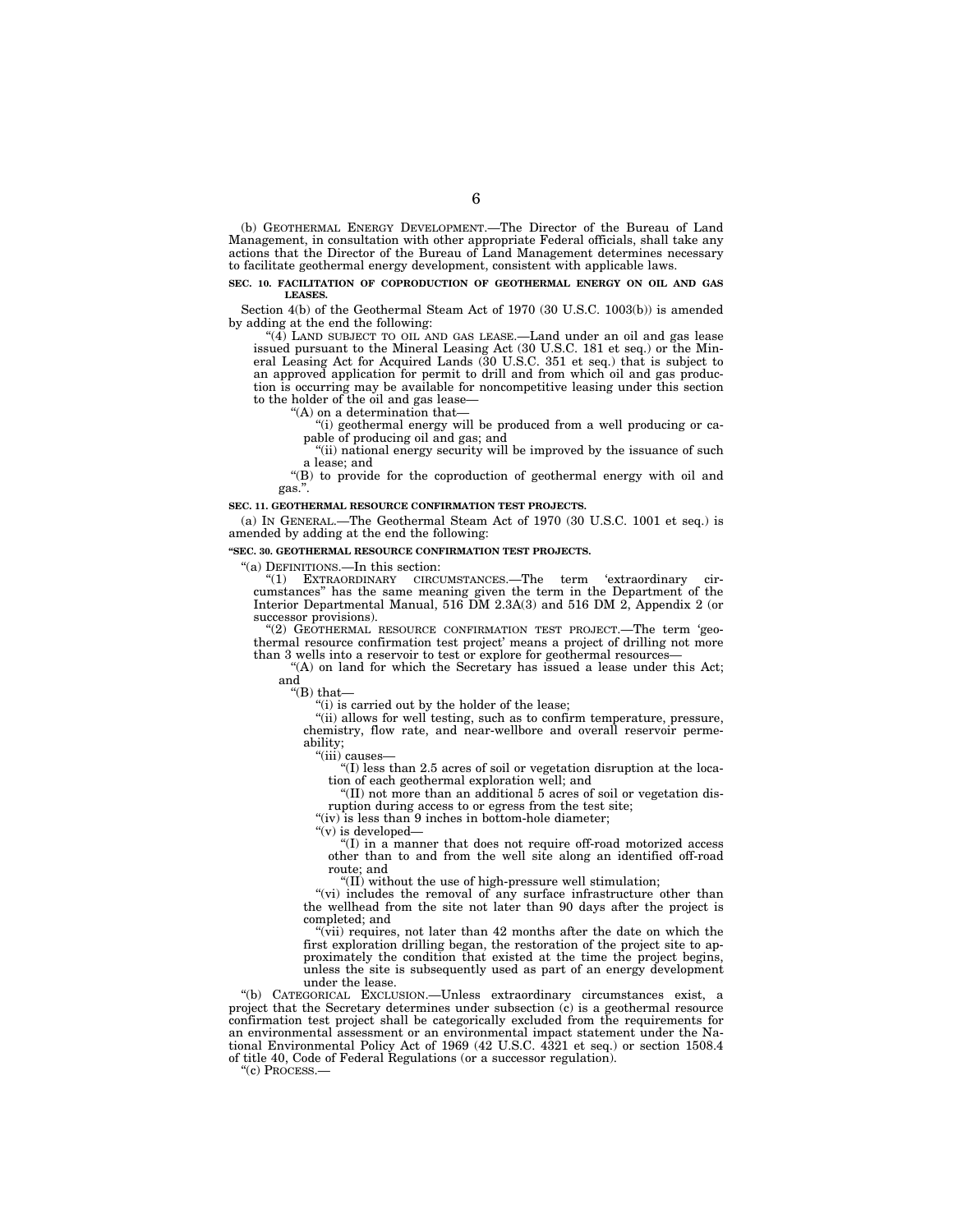''(1) REQUIREMENT TO PROVIDE NOTICE.—A leaseholder shall provide notice to the Secretary of the intent of the leaseholder to carry out a geothermal resource confirmation test project at least 30 days before the start of drilling under the project.

''(2) REVIEW AND DETERMINATION.—Not later than 30 days after receipt of a notice of intent under paragraph (1), the Secretary shall, with respect to the project described in the notice of intent—

''(A) determine if the project is a geothermal resource confirmation test project;

''(B) notify the leaseholder of such determination; and

''(C) provide public notice of the determination.

''(3) OPPORTUNITY TO REMEDY.—If the Secretary determines under paragraph  $(2)$ (A) that the project is not a geothermal resource confirmation test project, the Secretary shall—

 $\mathring{A}$ ) include in such notice clear and detailed findings on any deficiencies in the project that resulted in such determination; and

''(B) allow the leaseholder to remedy any such deficiencies and resubmit the notice of intent under paragraph (1).''.

(b) REPEAL.—The Geothermal Energy Research, Development, and Demonstration Act of 1974 (30 U.S.C. 1101 et seq.) is repealed.

#### **SEC. 12. PROGRAM TO IMPROVE FEDERAL GEOTHERMAL PERMIT COORDINATION.**

(a) DEFINITIONS.—In this section:

(1) PROGRAM.—The term ''Program'' means the Geothermal Energy Permitting Coordination Program established under subsection (b).

(2) SECRETARY.—The term ''Secretary'' means the Secretary of the Interior.

(b) ESTABLISHMENT OF PROGRAM.—Not later than 90 days after the date of enactment of this Act, the Secretary shall establish a program, to be known as the ''Geothermal Energy Permitting Coordination Program'', to improve Federal permit coordination and reduce regulatory timelines with respect to geothermal energy projects on Federal land by increasing the expertise of officials administering and approving permits.

(c) ESTABLISHMENT OF PROGRAM OFFICES.—To carry out the Program, the Secretary shall establish 1 or more Program offices at State or district offices of the Department of the Interior.

(d) MEMORANDUM OF UNDERSTANDING.

(1) IN GENERAL.—Not later than 90 days after the date of enactment of this Act, the Secretary shall enter into a memorandum of understanding for purposes of this section with—

(A) the Secretary of Agriculture;

(B) the Administrator of the Environmental Protection Agency; and

(C) the Secretary of Defense.

(2) STATE PARTICIPATION.—The Secretary may request that the Governor of any State be a signatory to the memorandum of understanding under paragraph (1).

(e) DESIGNATION OF QUALIFIED STAFF.—

(1) IN GENERAL.—Not later than 30 days after the date on which the memorandum of understanding under subsection (d) is executed, all Federal signatories, as appropriate, shall assign to each Program office established under subsection (c) 1 or more employees who have expertise in the regulatory issues relating to the office or agency in which the employee is employed, including, as applicable, particular expertise in—

(A) consultation regarding, and preparation of, biological opinions under section 7 of the Endangered Species Act of 1973 (16 U.S.C. 1536);

(B) permits under section 404 of the Federal Water Pollution Control Act (33 U.S.C. 1344);

(C) regulatory matters under the Clean Air Act (42 U.S.C. 7401 et seq.); (D) the Federal Land Policy and Management Act of 1976 (43 U.S.C. 1701 et seq.);

(E) planning under section 14 of the National Forest Management Act of 1976 (16 U.S.C. 472a);

(F) developing geothermal resources under the Geothermal Steam Act of 1970 (30 U.S.C. 1001 et seq.); and

(G) the preparation of analyses under the National Environmental Policy Act of 1969 (42 U.S.C. 4321 et seq.).

(2) DUTIES.—Each employee assigned under paragraph (1) shall—

(A) not later than 90 days after the date on which the employee is assigned, report to the State Director of the Bureau of Land Management for the State in which the office to which the employee is assigned is located;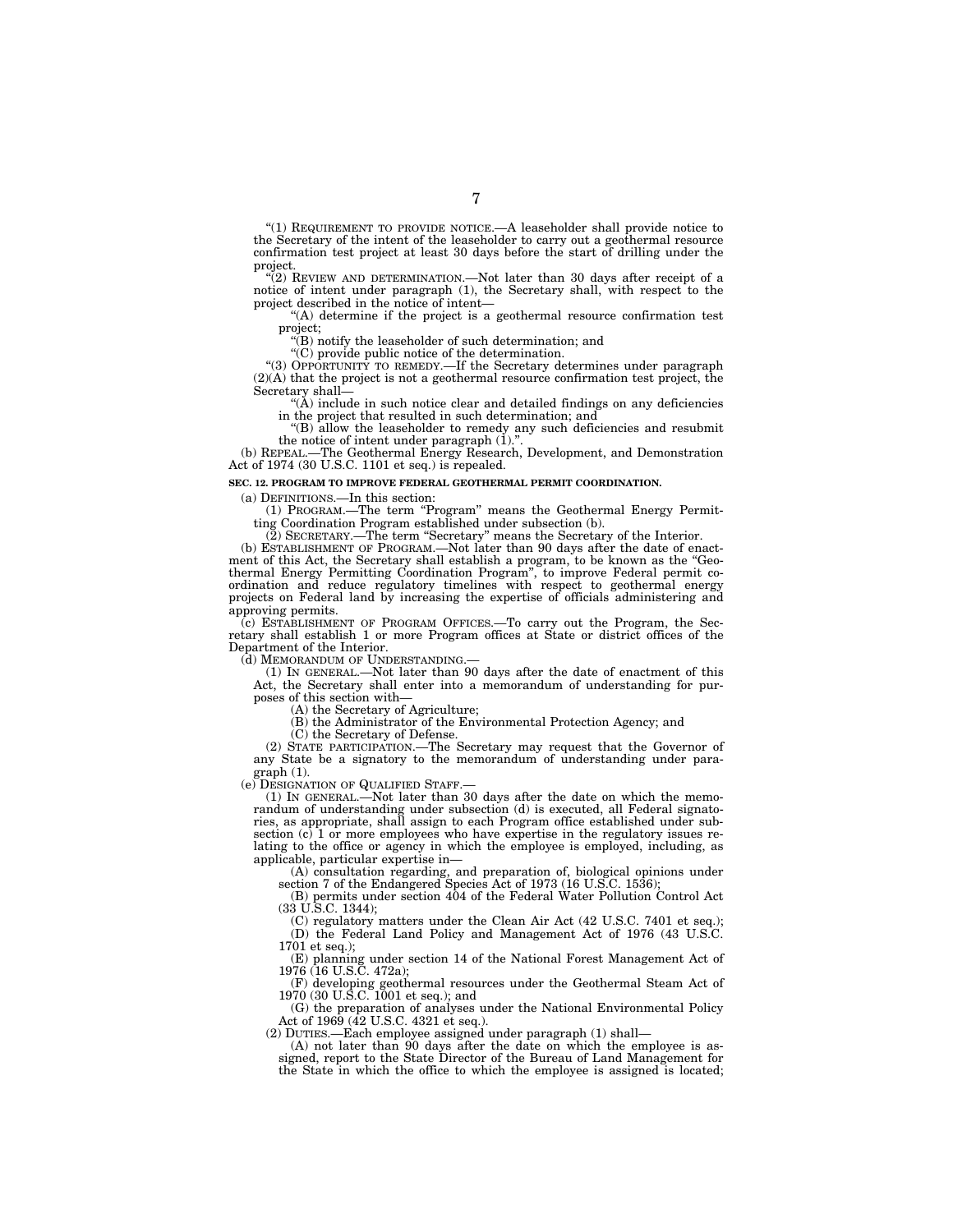(B) be responsible for all issues relating to the jurisdiction of the home office or agency of the employee; and

(C) participate as part of the team of personnel working on proposed en-

ergy projects, planning, and environmental analyses. (f) ADDITIONAL PERSONNEL.—The Secretary shall assign to each Program office any additional personnel that are necessary to ensure the effective implementation of—

(1) the Program; and

(2) any program administered by the Program office, including inspection and enforcement relating to energy development on Federal land, in accordance with the multiple use mandate of the Federal Land Policy and Management

1976 (43 U.S.C. 1701 et seq.). (g) TRANSFER OF FUNDS.—To facilitate the coordination and processing of geothermal permits on Federal land under the administration of a Program office, the Secretary may authorize the expenditure or transfer of any funds that are necessary to—

(1) the United States Fish and Wildlife Service;

(2) the Bureau of Indian Affairs; (3) the Forest Service;

(4) the Environmental Protection Agency;

(5) the Corps of Engineers;

(6) the Department of Defense; or

(7) any State in which a geothermal project is located.

(h) REPORTS.—Not later than 3 years after the date of enactment of this Act, the Secretary shall submit to Congress a report that describes

 $(1)$  the progress of the Program; and

(2) any problems relating to leasing, permitting, or siting with respect to geo-thermal energy development on Federal land.

(i) SAVINGS CLAUSE.—Nothing in this section affects— (1) the operation of any Federal or State law; or (2) any delegation of authority made by the head of a Federal agency any employee of which is participating in the Program.

#### PURPOSE

The purpose of S. 2657 is to support innovation in advanced geothermal research and development  $(R&D)$ .

#### BACKGROUND AND NEED

Geothermal energy is zero emission energy that can provide both heat and power 24 hours a day, seven days a week. It can take the form of deep drilling to access hot rock or reservoirs, or it can take the form of heat pumps that utilize the temperature difference between the surface and subsurface for heating or cooling. Despite its high availability and versatility, geothermal has not received the same amount of attention as other renewable energy sources. The Department of Energy (DOE) has determined that geothermal could represent a large part of the U.S. energy mix by 2050, rivaling the growth of solar, wind, and hydraulic fracturing.

With new technology and regulatory changes, DOE estimates in a comprehensive 2019 report titled ''GeoVision: Harnessing the Heat Beneath Our Feet'' that commercial geothermal power could provide between 60 and 120 gigawatts  $(GW)$  of capacity by 2050 depending on oil and gas prices, representing at least a 26-fold increase from today. Over the same time period, DOE estimates the potential for up to 17,500 district-heating installations and more than 28 million households using geothermal heat pumps.

Despite this large potential in electricity and heating, geothermal energy currently constitutes 0.4 percent of the U.S. electricity mix and growth over the last several decades has been slow. Policy changes at DOE and the Department of the Interior could make the difference in realizing this potential.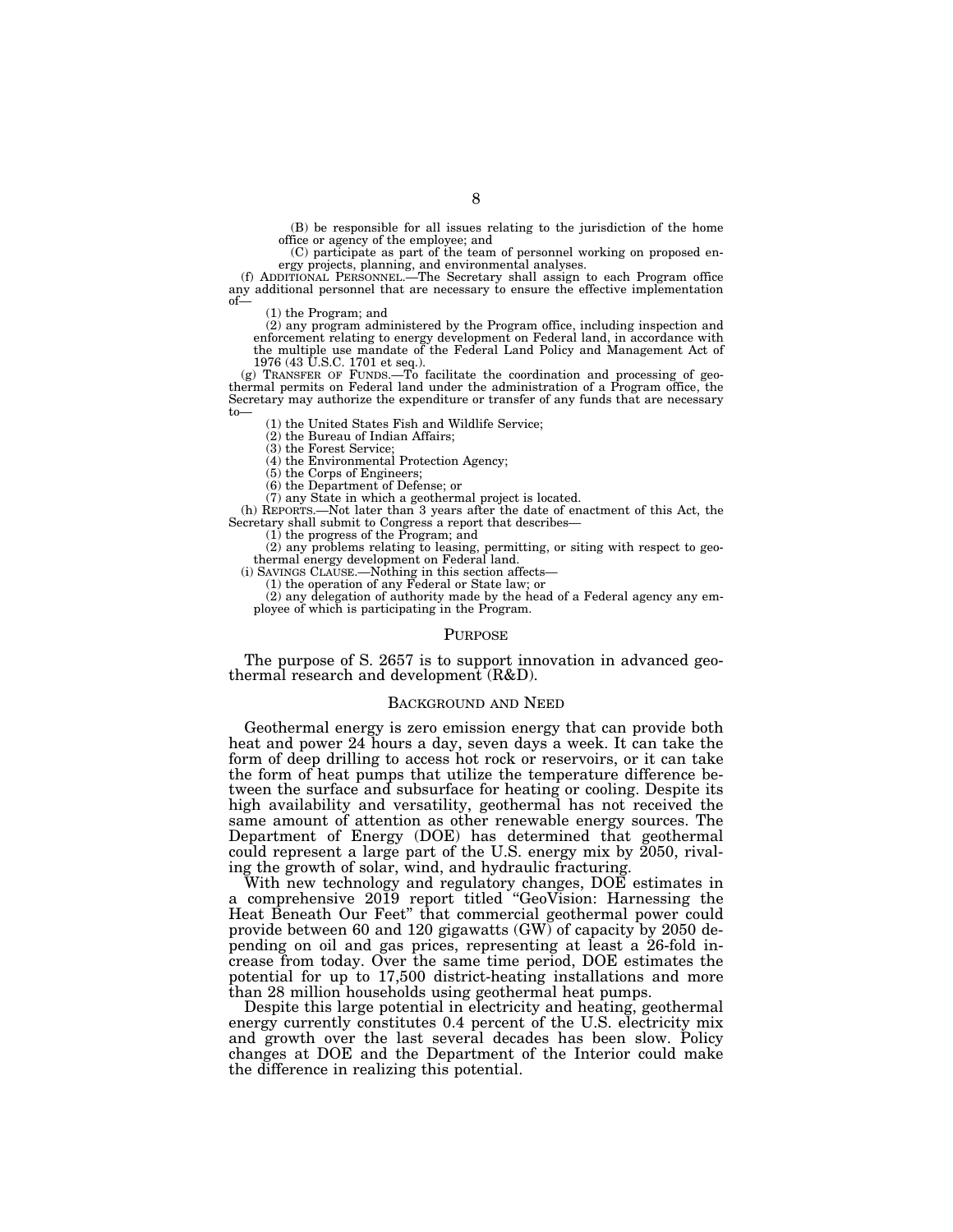#### *Geothermal research and development opportunities*

Miles below the Earth's surface the energy is abundant enough to power all energy needs several times over, but accessing that heat in an affordable manner is a major challenge. Lowering the cost of geothermal energy in more locations is the most effective way to increase deployment. New tools, technologies, and methods for discovering and accessing geothermal resources need to be developed.

For example, nearly all geothermal electricity in the United States is currently produced from naturally occurring high temperature reservoirs located close to the surface (known as hydrothermal resources). These natural resources are primarily limited to the Western half of the United States, which has limited development. One major area of research at the DOE is developing techniques to create artificial methods to access heat where there is no reservoir present, known as enhanced or engineered geothermal systems (EGS).

EGS has the potential to bring large-scale geothermal energy anywhere in the world depending on that location's temperature-atdepth by creating fractures and permeability in naturally hot rock. The total resource potential for EGS in the United States is estimated to be over 5,000 GW-electric, or more than five times the total installed electric capacity as of 2016. Lowering the cost of drilling, resource stimulation, and long-term reservoir management are essential to realizing this potential. Some new technologies, including those developed as part of the shale energy boom in the 2010s, have potential applications for low cost EGS.

One underutilized application for geothermal energy in the United States is district heating and direct use. The best known example of large-scale geothermal district heating projects in the United States is the city of Boise, Idaho, which has been operating since the late 1800s. There are a total of 21 district heating systems in the United States. The heat from geothermal resources can also be used directly for agricultural or industrial applications. One example of this is at the Chena Hot Springs resort in Alaska, where a very low temperature geothermal resource is used to heat a series of greenhouses. Lowering the cost of geothermal drilling and EGS will greatly expand the potential to use low and medium temperature heat for direct use and district heating applications.

A final critical area of R&D for geothermal energy is in other potential revenue streams beyond direct energy production. One area of growing interest is the potential to coproduce critical minerals, especially lithium, from the brines associated with geothermal energy production. The Salton Sea in California in particular could have enough lithium to produce up to 17,000 metric tons of lithium carbonate annually. Geothermal reservoirs and resources also have the potential to double as energy storage systems. Directly storing heat in rocks underground is one of the cheapest forms of energy storage. As interest grows in ''seasonal energy storage,'' or the ability to storage energy for days and weeks rather than minutes and hours, bulk energy storage systems need to become increasingly cheaper. Research into geothermal energy could unlock new mechanisms for seasonal energy storage to balance a potential future grid with high levels of variable renewable electricity generation.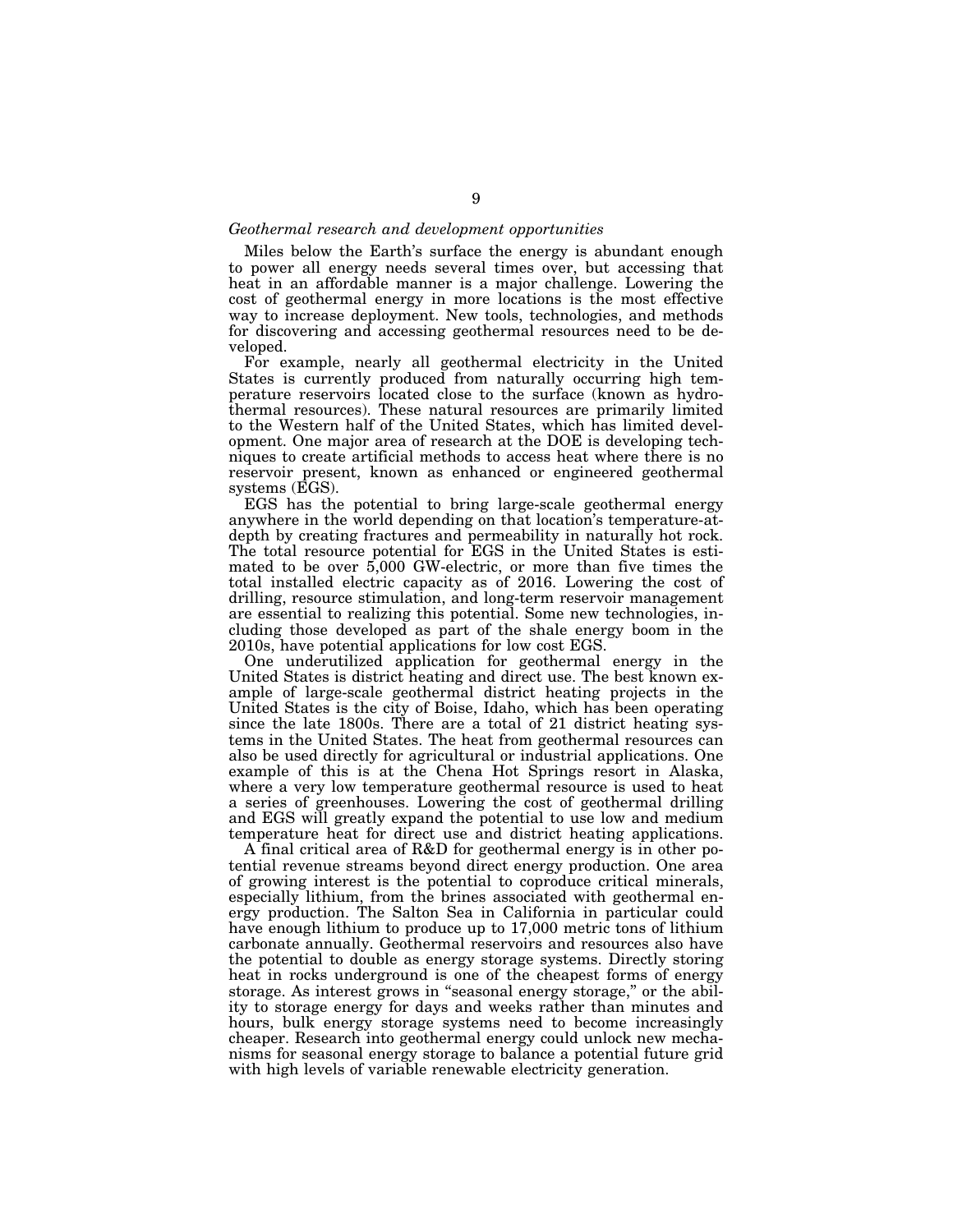## *Geothermal regulatory reform opportunities*

Given that 90 percent of identified geothermal resources are on Federal lands, the Federal permitting process for geothermal has a large impact on the rate and scope of geothermal energy development. The National Renewable Energy Laboratory (NREL) estimates that average permitting and environmental review timelines range from seven up to 10 years for geothermal development on Bureau of Land Management (BLM) land. The current permitting and associated environmental review process requires additional efficiencies for geothermal energy to be competitive on public lands.



Geothermal projects on Federal land may be subject to review under the National Environmental Policy Act of 1969 (NEPA, Public Law 91–190) up to six times during development, from land-use planning through final power plant construction. Each review is typically conducted separately, resulting in a prolonged development timeline. These environmental reviews are important to ensure environmental quality, but result in delays.

Some geothermal exploration can occur under an existing categorical exclusion (CX) under NEPA (BLM 2016, Department of the Interior 516 DM 11.9(B)(6)), as long as such exploration does not cause additional surface disturbance or touch the geothermal resource. As a crucial part of resource exploration is testing the resource for temperature, flow-rate and chemistry, this existing exploration CX has limited utility. Actually confirming the resource's viability requires an additional environmental assessment under NEPA and ultimately elongates the exploration process to up to seven years.

Oil and gas exploration on Federal lands, which is similar to geothermal exploration in many respects, does not have this same limitation due to CXs enacted in section 390 of the Energy Policy Act of 2005 (EPAct '05, Public Law 109–58; 42 U.S.C. 15942) that did not extend to geothermal. An addition to the existing CX that allows access to the resource would both improve development timelines and reduce the total amount of exploration required for successful development.

One other major issue is the lack of experienced regulatory personnel and interagency coordination for geothermal energy development. This has previously caused a backlog in the U.S. Forest Service's geothermal lease nominations, which could happen again on Federal land if geothermal development begins to pick up.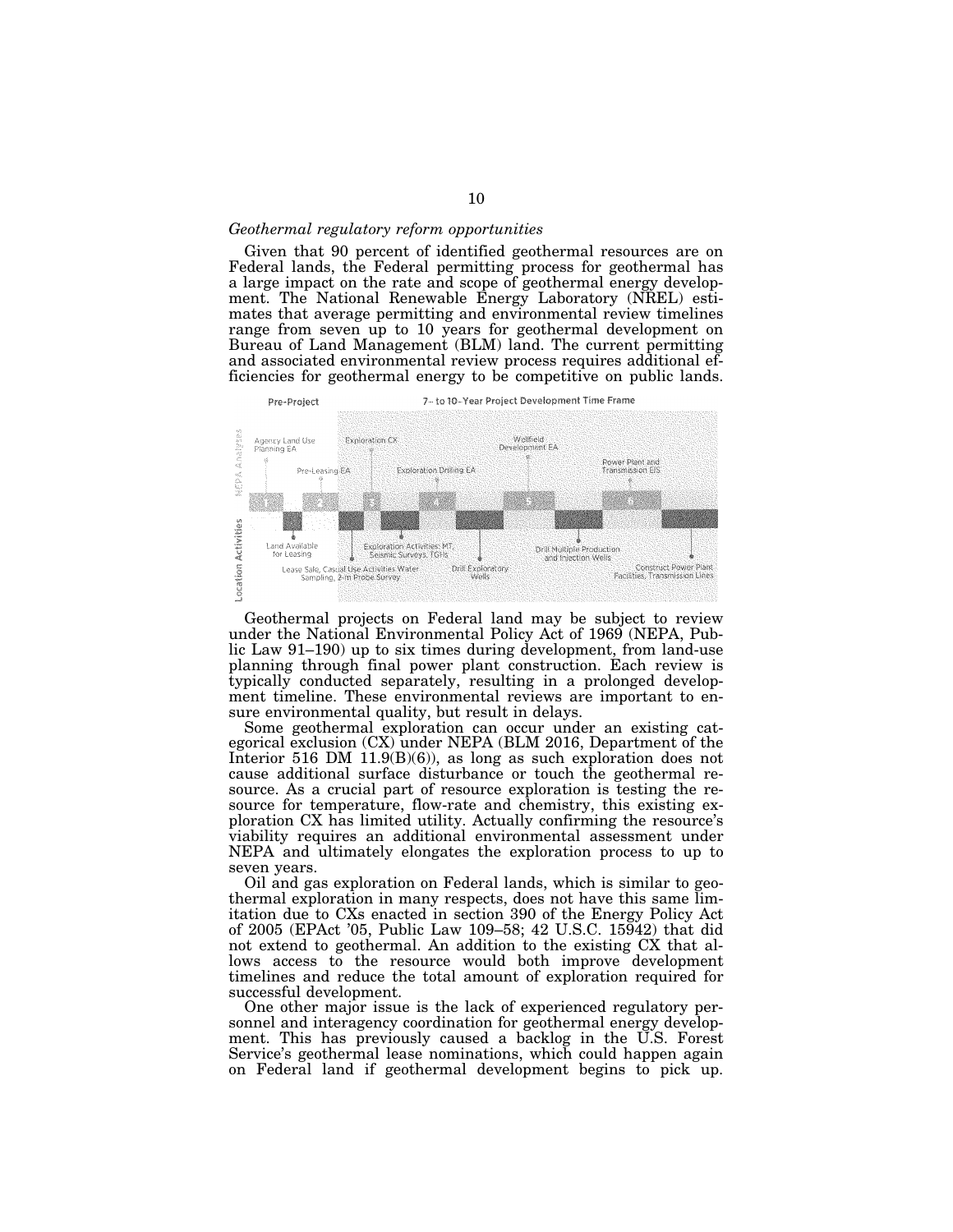NREL estimates that improved coordinated permitting between agencies and with States, combined with access to relevant geothermal permitting expertise, could decrease the average permitting time for development of Federal lands by two years. NREL estimates that coordinated permitting processes, combined with an improved environmental review process, could double geothermal development through 2050 compared to current development rates, even without any new technology improvement. These regulatory reforms coupled with technology improvement such as EGS would be sufficient to result in the 26-fold growth in geothermal capacity.

S. 2657, the Advanced Geothermal Innovation Leadership (AGILE) Act follows many of the recommendations of the GeoVision report as well as industry and academic experts, that are expected to stimulate the geothermal industry. These include updated resource assessments, expanded R&D programs for conventional, low temperature, and enhanced geothermal, as well as regulatory reform and permit coordination for development on Federal lands to allow parity with oil and gas development.

#### LEGISLATIVE HISTORY

S. 2657 was introduced by Senators Murkowski and Manchin on October 22, 2019. The Subcommittee on Energy held a hearing on the measure on November 6, 2019.

The Senate Committee on Energy and Natural Resources met in open business session on November 19, 2019, and ordered S. 2657 favorably reported, as amended.

#### COMMITTEE RECOMMENDATION

The Senate Committee on Energy and Natural Resources, in open business session on November 19 2019, by a majority voice of a quorum present, recommends that the Senate pass S. 2657, if amended as described herein. Senator Lee asked to be recorded as voting no.

#### COMMITTEE AMENDMENT

During its consideration of S. 2657, the Committee adopted a joint staff amendment in the nature of a substitute. The substitute amendment modifies section 2 of the bill by amending section 2501 of the Energy Policy Act of 1992 (EPAct '92, Public Law 102–486; 30 U.S.C. 1028) to direct the Secretary of the Interior to coordinate with relevant State officials and institutions of high education in developing geothermal assessments in Alaska, Hawaii, and Puerto Rico.

The substitute amendment further removes the broader secondary use program in section 3 except for the prize competition and moves the appropriations authorization for the prize to section 7. It also adds a new subsection (f) to section 614 of the Energy Independence and Security Act of 2007 (EISA, Public Law 110–140; 42 U.S.C. 17193) to direct the Secretary of Energy (Secretary) to coordinate with the Secretary of the Interior to establish a repository of geothermal drilling information to lower the cost of geothermal drilling.

The substitute amendment makes technical changes and clarifications to the Frontier Observatories for Research in Geothermal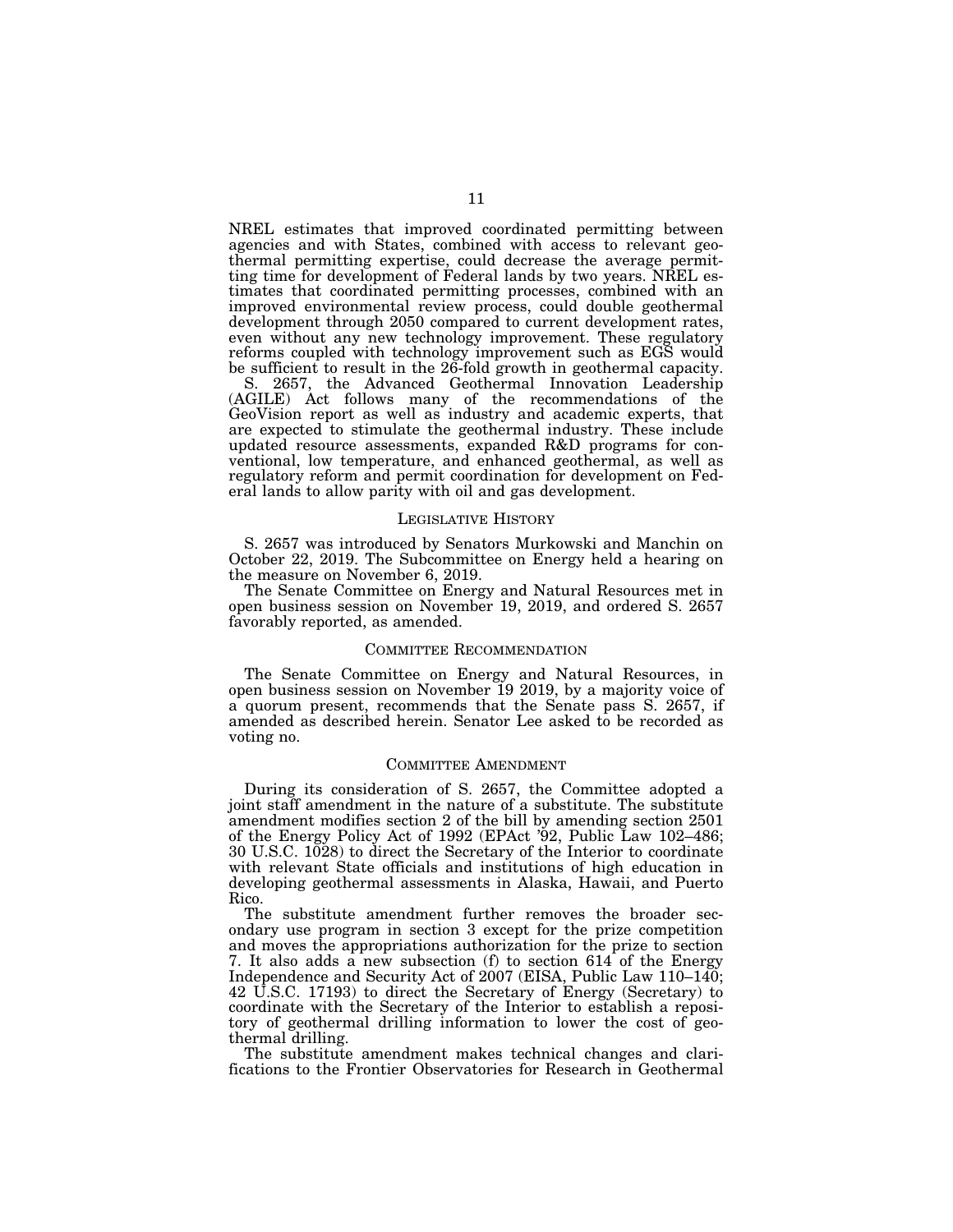Energy (FORGE) provisions and to the demonstrations programs and moves those provisions from section  $5$  to section  $\overline{4}$ . It also amends section 5 to add a new section 616A to EISA to authorize a geothermal heat pump and direct use R&D program at DOE.

The substitute amendment amends section  $\vec{6}$  (which was previously section 4) to remove the eligibility of qualified waste heat as a renewable resource. The substitute amendment also increases the appropriations authorization in section 7 (which was previously section 6) for the Geothermal Technologies Office from \$90 million per year to \$150 million per year. It further clarifies that within that amount, \$5 million per year for four years is dedicated to the prize competition authorized in section 3 and \$1 million per year is authorized for the data repository in section 3.

The substitute amendment adds a new section 9 to require the Secretary of the Interior to establish national goals for geothermal energy capacity. It also directs the BLM Director to take any actions necessary to facilitate geothermal energy development.

The substitute amendment adds a new section 10 to create a CX under NEPA for certain types of geothermal energy resource confirmation test projects and provides the process pertaining to such projects. The substitute amendment also renumbers section 8 as section 12.

### SECTION-BY-SECTION ANALYSIS

## *Section 1. Short title*

Section 1 provides a short title to the bill.

## *Section 2. Update to geothermal resource assessment*

Section 2 amends section 2501 of EPAct '92 to direct the United States Geological Survey (USGS) to update an assessment of geothermal energy potential in the United States in consultation with the Secretary. Within areas previously identified as having significant potential for hydrothermal energy or EGS the resource assessment update is to focus on improving resource potential resolution; quantifying the total potential to coproduce energy and minerals; incorporating data on areas that could be suitable for thermal energy storage; and producing high resolution maps. The section also directs USGS to expand geothermal assessments to include Alaska, Hawaii, and Puerto Rico to the greatest extent practicable.

## *Section 3. General geothermal resource and development programs*

Section 3 amends the general geothermal R&D in Section 614 of EISA to add new subsections (d), (e), (f).

The new section 614(d) authorizes an oil and gas technology transfer initiative between DOE's Office of Fossil Energy and the Office of Energy Efficiency and Renewable Energy to modify, improve, and demonstrate oil and gas technology in geothermal energy. The Secretary is directed to prioritize technologies with the greatest potential to lower the cost of geothermal energy.

The new section 614(e) creates a prize competition for demonstration of the coproduction of geothermal energy and critical minerals. Each prize is capped at \$10 million.

The new section 614(f) directs the Secretary to coordinate with the Secretary of the Interior to establish a repository of geothermal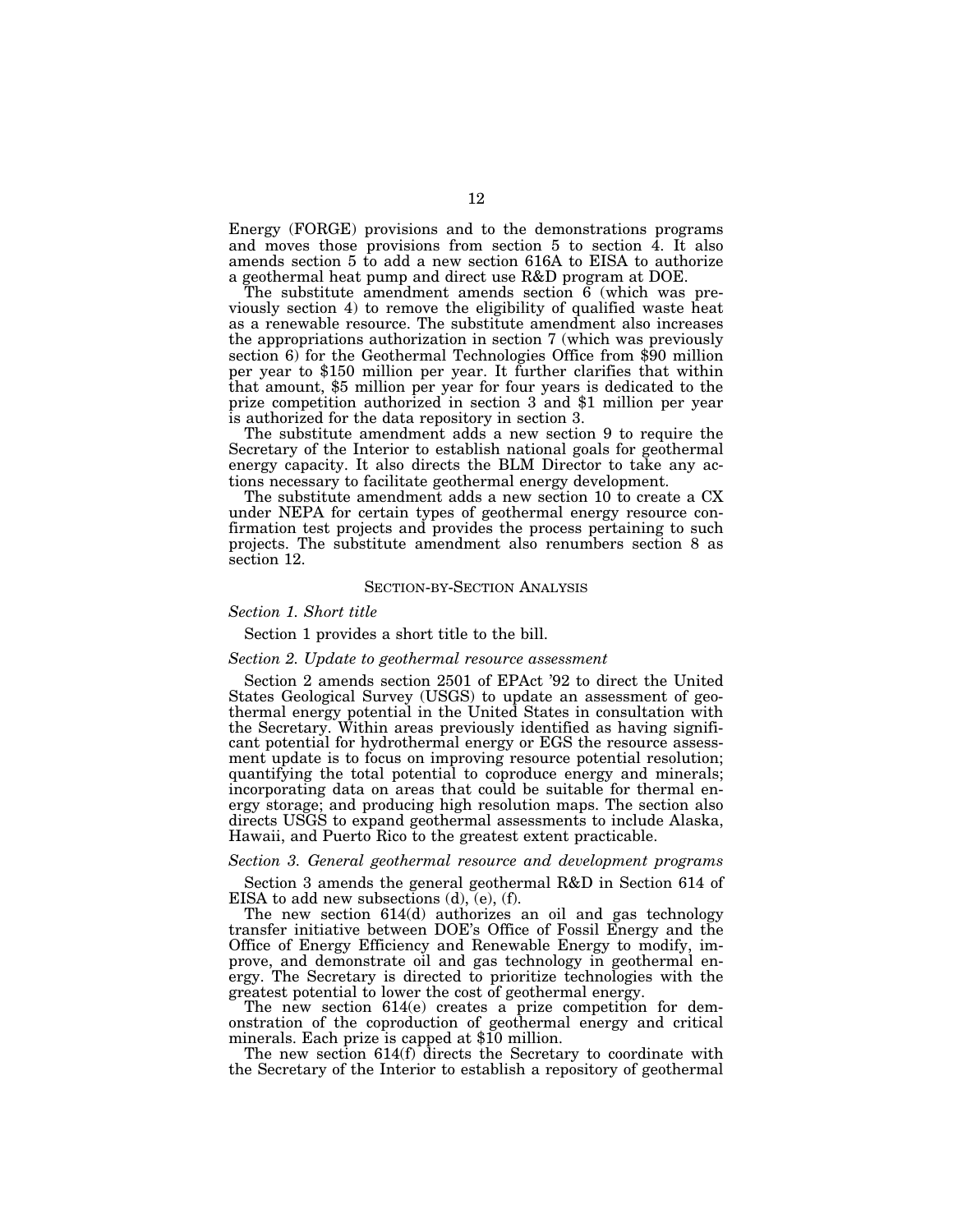drilling information to lower the cost of geothermal drilling. The repository shall be coordinated with international partners and shall be integrated with the National Geothermal Data System.

## *Section 4. Enhanced geothermal research and development*

Section 4(a) amends the definition of ''Engineered'' in section 612(1) of EISA.

Subsection (b) amends the enhanced geothermal R&D in section 615(b) of EISA to add several new research areas for enhanced geothermal. It further authorizes up to two FORGE sites, and provides rules for the operation and reauthorization of those sites, including the current FORGE site in Milford, Utah.

The subsection also authorizes four enhanced geothermal systems demonstrations, which must be conducted using a variety of geologic settings, development techniques, and existing sites where geothermal analysis has been conducted. One demonstration project must be located east of the Mississippi River. The Secretary is also authorized to operate the demonstration program using an optional milestone and performance based structure.

## *Section 5. Geothermal heat pumps and direct use*

Section 5 amends EISA to add a new section 616A which authorizes a geothermal heat pump and direct use R&D program within DOE's Geothermal Technologies Office.

The new section 616A(a) provides the program's purposes and the new subsection (b) defines key terms.

The new subsection (c) directs the Secretary to establish the program and provides the program areas, including the use of geothermal energy for building-scale energy storage and geothermal heat pump efficiency improvements. It also directs the Secretary to identify and mitigate potential environmental impacts.

The new subsection (d) directs the Secretary to make grants to support the program and to give priority to economically distressed areas.

## *Section 6. Modifying the definition of renewable energy to include thermal energy*

Section 6 amends the definition of renewable energy in the Federal purchase requirement in section 203 of EPAct '05 to include thermal energy generated from or avoided by renewable energy, including geothermal energy. It also requires that avoided energy through the use of renewable sources counts as renewable energy that is produced, and cannot be double counted for the purposes of meeting a Federal energy efficiency goal.

## *Section 7. Authorization of appropriations*

Section 7 amends section 623 of EISA to increase the authorization for geothermal energy R&D to \$165 million annually for fiscal years (FYs) 2020 through 2024. Of that total, \$5 million for each of FYs 2020 through 2023 is allocated for the prize competition in section 614(e) and \$1 million is authorized annually for the repository in section 614(f).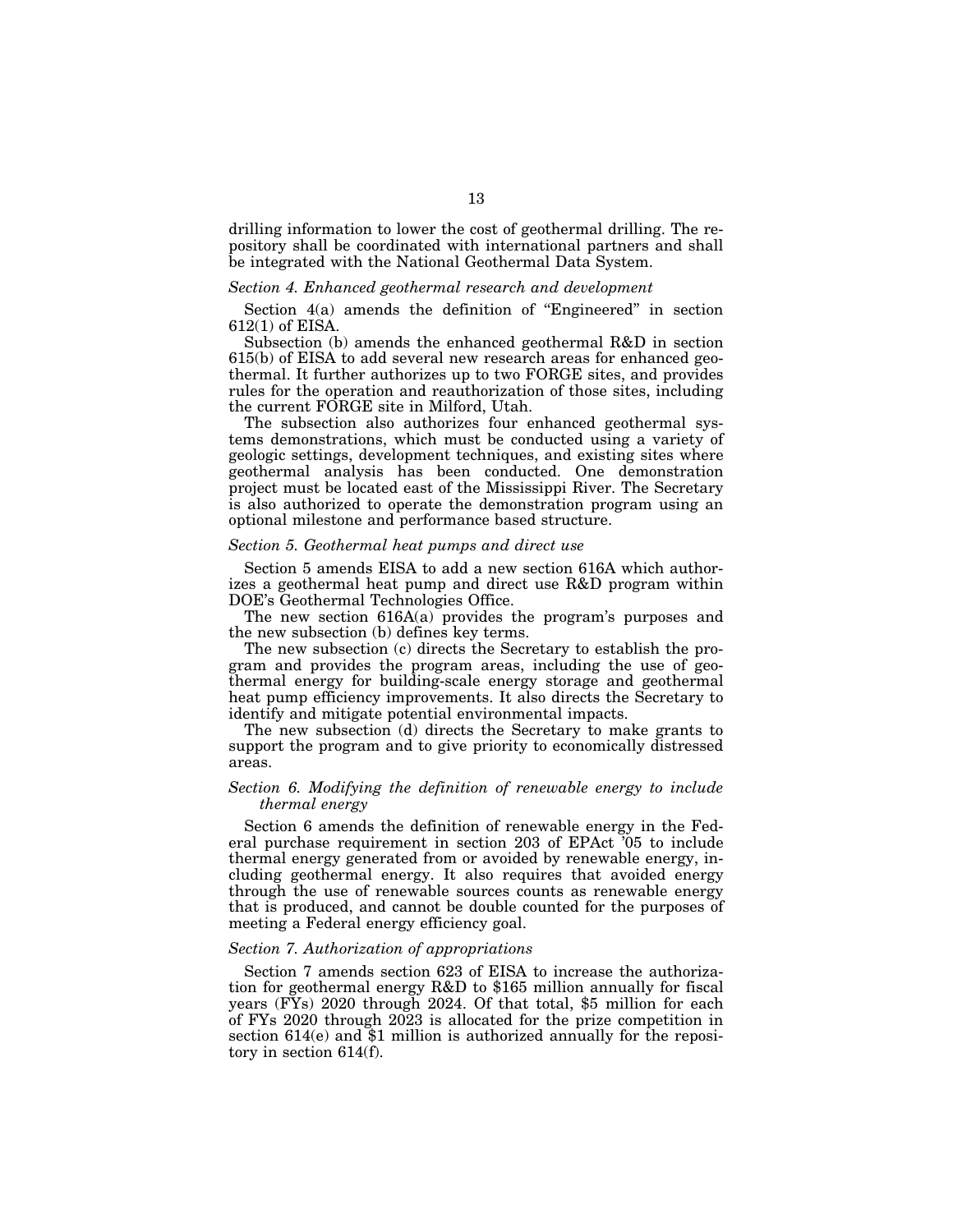## *Section 8. Reauthorization of High Cost Region Geothermal Energy Grant program*

Section 8 amends the High Cost Region Geothermal Energy Grant program in section 625 of EISA to include eligibility based on high cost heat and by reauthorizing the appropriations authorization at \$5 million annually for FYs 2020 through 2024.

#### *Section 9: National goals for production and priority areas for development on Federal land*

Section 9(a) directs the Secretary of the Interior, in consultation with the Secretaries of Energy and Agriculture, to establish national goals for geothermal energy capacity on public land.

Subsection (b) directs the BLM Director to take any action deemed necessary to facilitate geothermal energy development.

## *Section 10: Facilitation of coproduction of geothermal energy on oil and gas leases*

Section 10 amends section 4(b) of the Geothermal Steam Act of 1970 (Public Law 91–581; 30 U.S.C. 1003(b)) to add a new paragraph 4 allowing noncompetitive leasing for geothermal energy on Federal lands to an existing oil and gas lease holder if that geothermal energy will be coproduced from an existing oil or gas well and national energy security will be improved by the issuance of such a lease.

## *Section 11: Geothermal Resource Confirmation Test Projects*

Section 11(a) amends the Geothermal Steam Act of 1970 to add a new section 30 titled ''Geothermal Resource Confirmation Test Projects.''

The new section  $30(a)$  defines key terms, including for "extraordinary circumstances'' and ''Geothermal Resource Confirmation Test Project'' or ''GRCTP.''

The new subsection (b) states that a GRCTP is categorically excluded from NEPA unless extraordinary circumstances exist.

The new subsection (c) sets forth the process for carrying out a GRCTP. The relevant leaseholder is required to provide notice of intent (NOI) to the Secretary of the Interior 30 days before the start of a proposed GRCTP. The Secretary of the Interior is then required to examine the NOI and notify the leaseholder and the public of whether the proposed activity qualifies as a GRCTP within 30 days of receipt of the NOI.

Section 11(b) repeals the Geothermal Energy Research, Development, and Demonstration Act of 1974 (Public Law 93–410; 30 U.S.C. 1101 *et seq*.).

## *Section 12. Program to improve Federal geothermal permit coordination*

Section 12(a) defines key terms used in the section.

Subsection (b) directs the Secretary of the Interior to establish a program to improve coordination and reduce regulatory timelines with respect to geothermal energy projects on Federal land.

Subsection (c) directs the Secretary of the Interior to establish one or more program offices to carry out the program.

Subsection (d) directs the Secretary of the Interior to enter into a memorandum of understanding with the Secretary of Agriculture,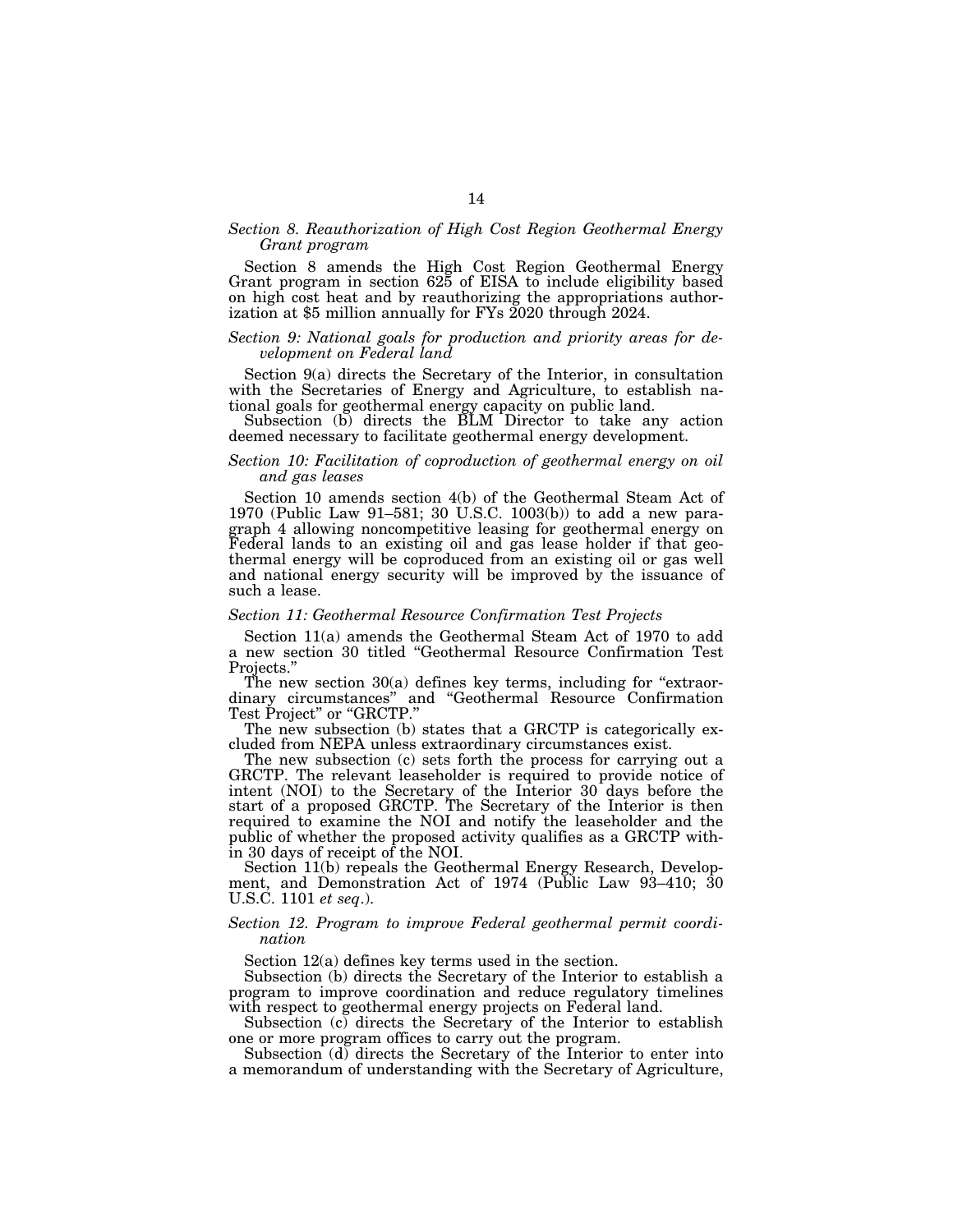the Environmental Protection Agency Administrator, and the Secretary of Defense.

Subsection (e) directs each signatory agency to designate qualified staff to relevant program offices who have expertise in laws pertaining to geothermal energy development on Federal lands.

Subsection (f) directs the Secretary of the Interior to assign additional personnel as necessary to ensure effective implementation.

Subsection (g) authorizes the Secretary of the Interior to transfer funds to other agencies to facilitate the coordination and processing of geothermal permits on Federal lands.

Subsection (h) directs the Secretary of the Interior to report to Congress on the program's progress within three years of enactment.

Subsection (i) contains a savings clause stipulating that nothing in section 12 affects the operation of any State or Federal law or any delegation of authorities from a head of a Federal agency.

#### COST AND BUDGETARY CONSIDERATIONS

The Congressional Budget Office estimate of the costs of this measure has been requested but was not received at the time the report was filed. When the Congressional Budget Office completes its cost estimate, it will be posted on the internet at www.cbo.gov.

### REGULATORY IMPACT EVALUATION

In compliance with paragraph 11(b) of rule XXVI of the Standing Rules of the Senate, the Committee makes the following evaluation of the regulatory impact which would be incurred in carrying out S. 2657. The bill is not a regulatory measure in the sense of imposing Government-established standards or significant economic responsibilities on private individuals and businesses.

No personal information would be collected in administering the program. Therefore, there would be no impact on personal privacy.

Little, if any, additional paperwork would result from the enactment of S. 2657, as ordered reported.

## CONGRESSIONALLY DIRECTED SPENDING

S. 2657, as ordered reported, does not contain any congressionally directed spending items, limited tax benefits, or limited tariff benefits as defined in rule XLIV of the Standing Rules of the Senate.

### EXECUTIVE COMMUNICATIONS

The testimony provided by the Department of Energy at the November 6, 2019, hearing on S. 2657 follows:

TESTIMONY OF ASSISTANT SECRETARY DANIEL SIMMONS, OFFICE OF ENERGY EFFICIENCY AND RENEWABLE EN-ERGY, U.S. DEPARTMENT OF ENERGY

#### INTRODUCTION

Chairman Cassidy, Ranking Member Heinrich, and Members of the Energy Subcommittee of the Committee on Energy and Natural Resources, thank you for the oppor-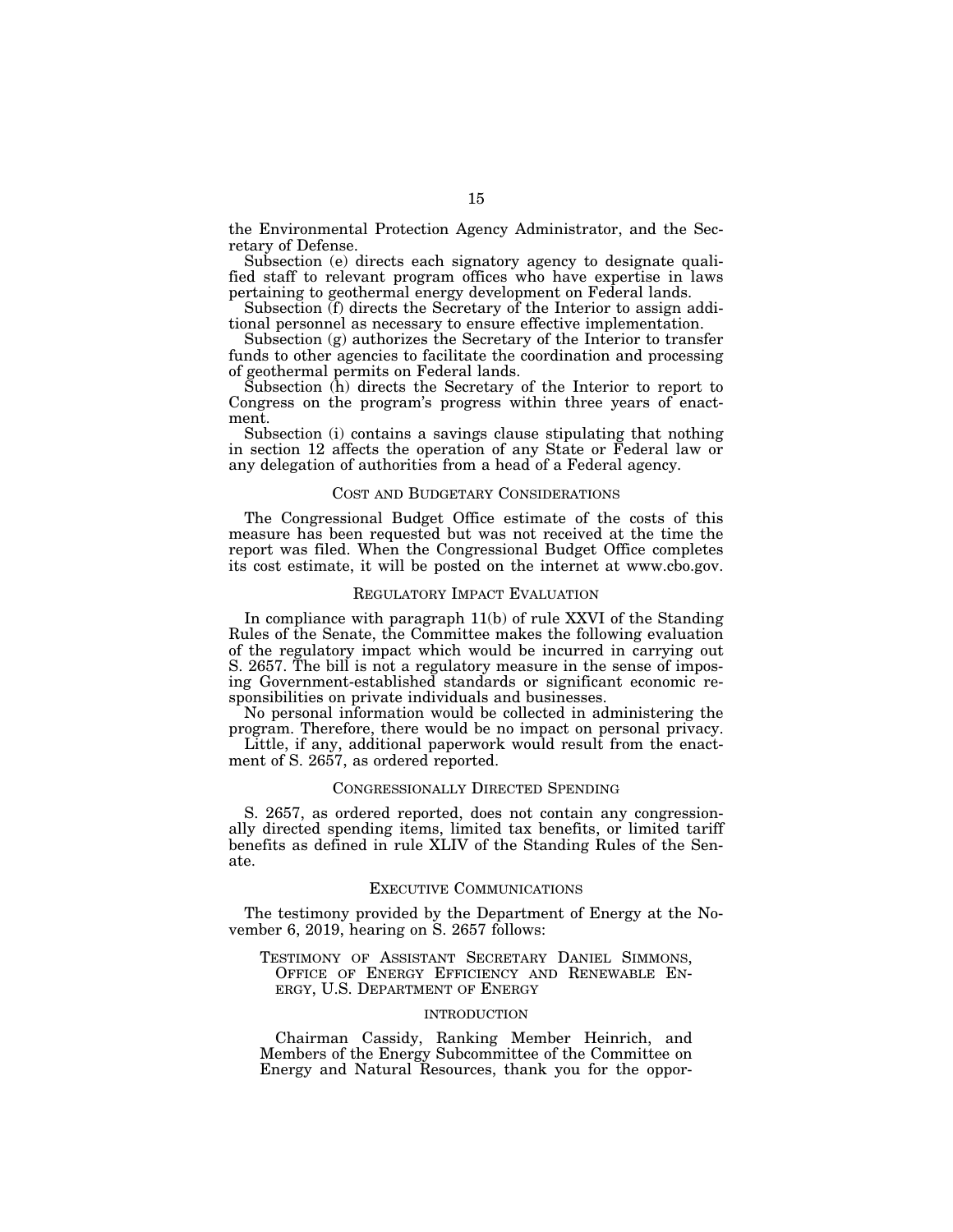tunity to testify today on legislation pertinent to the Department of Energy now pending in the Senate. My name is Daniel Simmons, and I am the Assistant Secretary for the Office of Energy Efficiency and Renewable Energy (EERE).

As the Assistant Secretary, I am responsible for overseeing a broad portfolio of energy efficiency and renewable energy programs. The technologies in my portfolio advance America's economic growth and energy security while enhancing the reliability and resilience of the U.S. energy system. The Department of Energy supports improving the energy efficiency and reducing energy costs, while at the same time ensuring important performance standards are met or exceeded. For instance, we want to ensure schools and other buildings are sufficiently bright to ensure safety, and that water flow from faucets is strong enough to clean dirty hands. Today, I would like to share what relevant work my office has done and is doing in the areas that these bills address.

I have been asked to testify on eleven (11) bills today, addressing a range of important energy issues. The Administration continues to review all of these bills. I appreciate the ongoing bipartisan efforts to address our Nation's energy challenges and I look forward to working with the Committee.

#### BILLS

## *S. 2657—Advanced Geothermal Innovation Leadership (AGILE) Act of 2019*

S. 2657, the AGILE Act of 2019 aims to accelerate geothermal energy development in the United States by addressing technical and non-technical barriers to geothermal development in both electric and direct use sectors. The bill achieves this through promoting research and development, encouraging technology transfer between the geothermal and oil and gas industries, and exploring ways to improve federal permit coordination.

Work currently underway in the Geothermal Technologies Office to address challenges to geothermal deployment includes: collaboration with the Vehicle Technology Office and Advanced Manufacturing Office to evaluate ways to improve the critical materials supply chain; technology testing opportunities with Wells of Opportunity that will allow stakeholders from geothermal, oil and gas, mining and other relevant subsurface industries to more rapidly adapt technologies to the Enhanced Geothermal Systems and conventional geothermal environments; innovative portfolios focusing on drilling, machine learning, and zonal isolation technologies; and continued investment at the Utah Frontier Observatory for Research in Geothermal Energy site.

In addition, the *GeoVision* analysis, published in May 2019, which found that optimizing permitting timelines could reduce costs and facilitate geothermal project devel-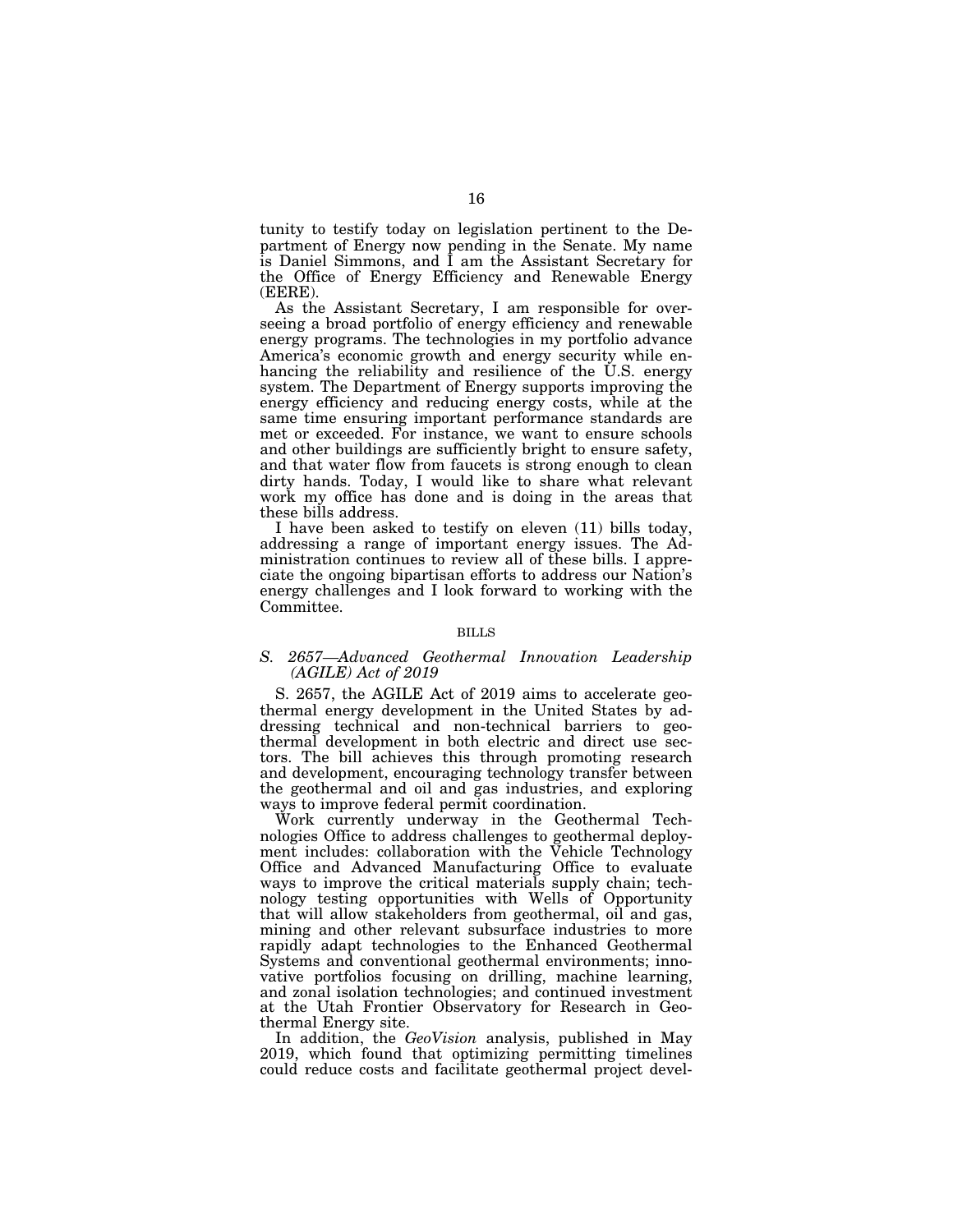opment, potentially doubling installed geothermal capacity by 2050.

EERE has provided technical comments on this bill. The Department will continue to review the legislation and looks forward to working with Congress as the legislative process moves forward.

### **CONCLUSION**

Thank you again for the opportunity to testify before the Subcommittee today. The Department appreciates the ongoing bipartisan efforts to address our Nation's energy challenges, and looks forward to working with the Committee on the legislation on today's agenda and any future legislation. I would be happy to answer your questions.

#### CHANGES IN EXISTING LAW

In compliance with paragraph 12 of rule XXVI of the Standing Rules of the Senate, the changes in existing law made by S. 2657, as reported, are shown as follows (existing law proposed to be omitted is enclosed in black brackets, new matter is printed in italic, existing law in which no change is proposed is shown in roman):

#### **CONTENTS**

|                                                                      | Page |
|----------------------------------------------------------------------|------|
| 1. Energy Policy Act of 1992, Public Law 102–486, as Amended         | 17   |
| 2. Energy Independence and Security Act of 2007, Public Law 110-140, |      |
|                                                                      | 18   |
| 3. Energy Policy Act of 2005, Public Law 109–58, as Amended          | 25   |
|                                                                      | 27   |
| 5. Geothermal Steam Act of 1970, Public Law 91–581, as Amended       | 27   |
| 6. Geothermal Energy Research, Development, and Demonstration Act of |      |
|                                                                      | 29   |

## ENERGY POLICY ACT OF 1992

Public Law 102–486, as Amended

\* \* \* \* \* \* \*

## **TITLE XXV—COAL, OIL, AND GAS**

## **SEC. 2501. HOT DRY ROCK GEOTHERMAL ENERGY.**

*(a) DEFINITION OF ENHANCED GEOTHERMAL SYSTEMS.—In this section, the term ''enhanced geothermal systems'' has the meaning given the term in section 612 of the Energy Independence and Secu-*

*rity Act of 2007 (42 U.S.C. 17191).*<br> **[**(a)] *(b)* The Secretary of the Interior, acting through the United States Geological Survey, and in consultation with the Secretary of Energy, shall establish a cooperative Government-private sector program with respect to hot dry rock geothermal energy resources on public lands (as such term is defined in section 1702(e) of title 43) and lands managed by the Department of Agriculture, other than any such public or other lands that are withdrawn from geothermal leasing. Such program shall include, but shall not be limited to, activities to identify, select, and classify those areas throughout the United States that have a high potential for hot dry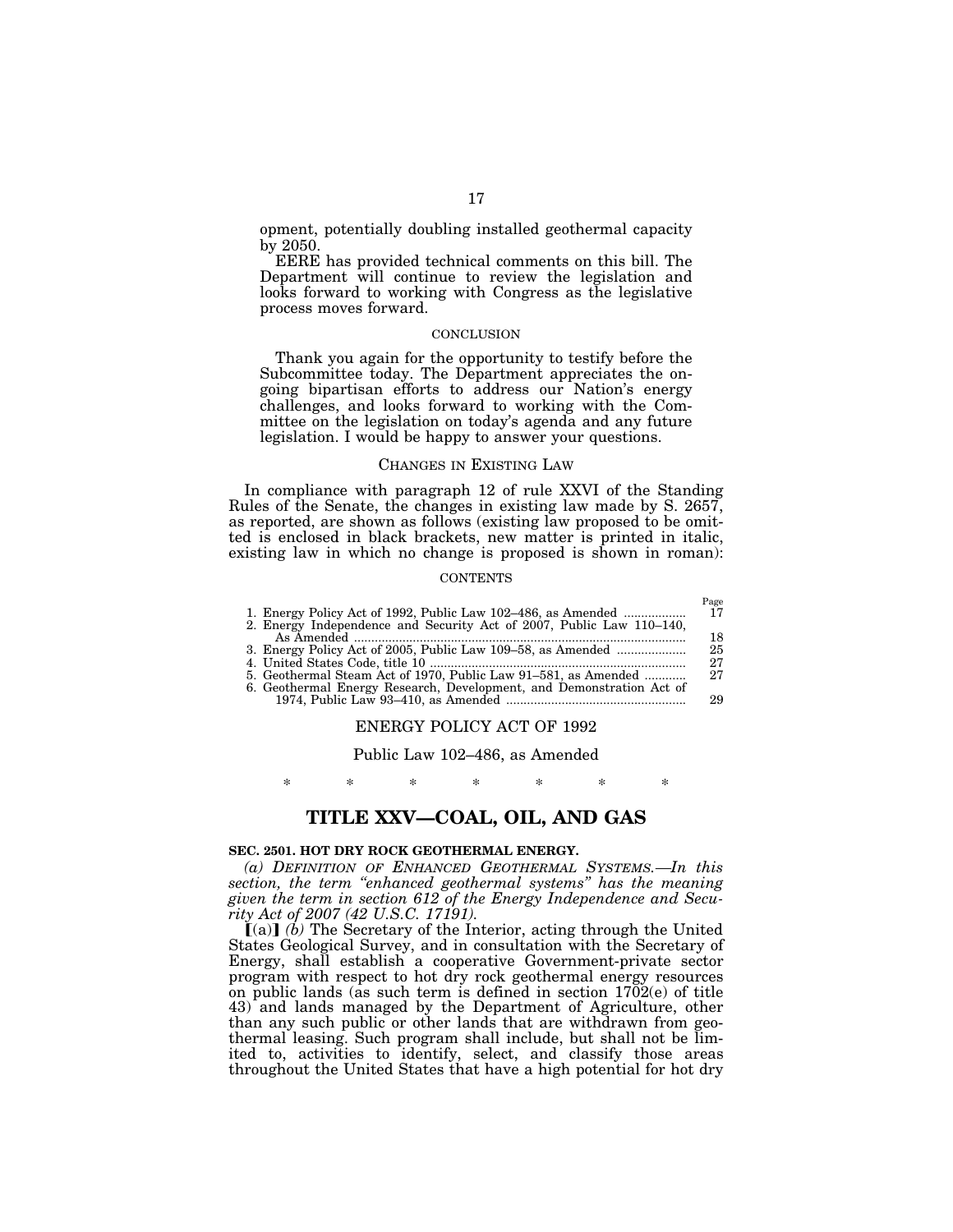rock geothermal energy production and activities to develop and disseminate information regarding the utilization of such areas for hot dry rock energy production. Such information may include information regarding field test processes and techniques for assuring that hot dry rock geothermal energy development projects are developed in an economically feasible manner without adverse environmental consequences. Utilizing the information developed by the Secretary, together with information developed in connection with other related programs carried out by other Federal agencies, the Secretary, acting through the United States Geological Survey, may also enter into contracts and cooperative agreements with any public or private entity to provide assistance to any such entity to enable such entity to carry out additional projects with respect to the utilization of hot dry rock geothermal energy resources which will further the purposes of this section.

*(c) UPDATE TO GEOTHERMAL RESOURCE ASSESSMENT.—The Secretary of the Interior, acting through the United States Geological Survey, and in consultation with the Secretary of Energy, shall update the United States geothermal resource assessment carried out by the United States Geological Survey, including—* 

*(1) with respect to areas previously identified by the Department of Energy or the United States Geological Survey as having significant potential for hydrothermal energy or enhanced geothermal systems energy, by focusing on—* 

*(A) improving the resolution of resource potential at systematic temperatures and depths, including temperatures and depths appropriate for power generation and direct use applications;* 

*(B) quantifying the total potential to coproduce geothermal energy and minerals;* 

*(C) incorporating data relevant to underground thermal energy storage and exchange, such as aquifer and soil properties; and (D) producing high resolution maps, including—* 

*(i) maps that indicate key subsurface parameters for electric and direct use resources; and* 

*(ii) risk maps for induced seismicity based on geologic, geographic, and operational parameters; and* 

*(2) to the maximum extent practicable, by coordinating with relevant State officials and institutions of higher education to expand geothermal assessments, including enhanced geothermal systems assessments, to include assessments for the Commonwealth of Puerto Rico and the States of Alaska and Hawaii.* 

 $\lceil$ (b) $\rceil$  *(d)* There are authorized to be appropriated such sums as may be **[necesary]** *necessary* to carry out this section.

\* \* \* \* \* \* \*

# **ENERGY INDEPENDENCE AND SECURITY ACT OF 2007**

Public Law 110–140, as Amended

\* \* \* \* \* \* \*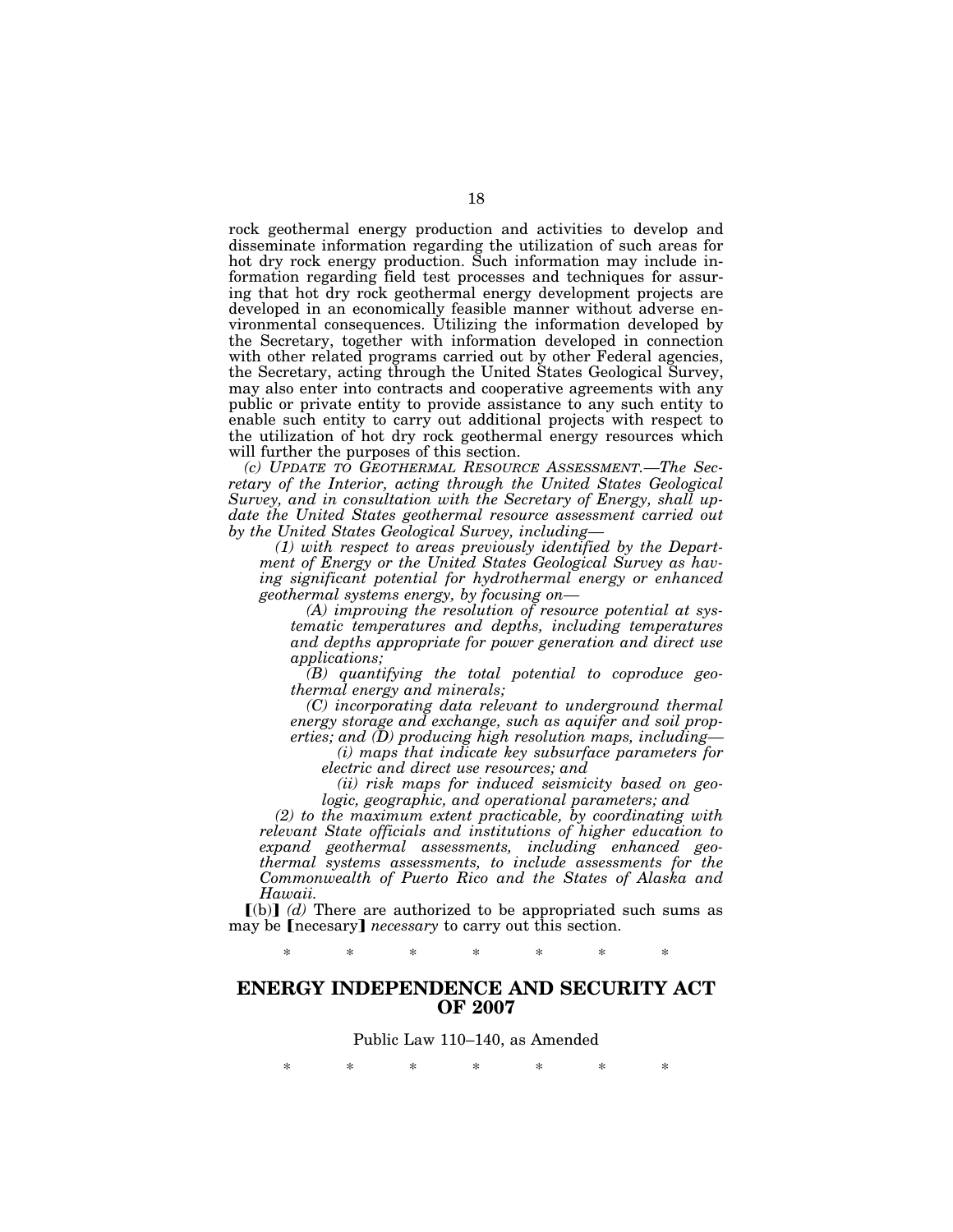# **TITLE VI—ACCELERATED RESEARCH AND DEVELOPMENT**

\* \* \* \* \* \* \*

## **Subtitle B—Geothermal Energy**

\* \* \* \* \* \* \*

## **SEC. 612. DEFINITIONS.**

For purposes of this subtitle:

 $(1)$  ENGINEERED.—When referring to enhanced geothermal systems, the term "engineered' means [subjected to intervention, including intervention] *designed to access subsurface heat, including nonstimulation technologies,* to address one of more of the following issues:

## \* \* \* \* \* \* \* **SEC. 614. GENERAL GEOTHERMAL SYSTEMS RESEARCH AND DEVEL-OPMENT**

(c) ENVIRONMENTAL IMPACTS.—The Secretary shall—

(1) support a program of research, development, demonstration, and commercial application of technologies and practices designed to mitigate or preclude potential adverse environmental impacts of geothermal energy development, production or use, and seek to ensure that geothermal energy development is consistent with the highest practicable standards of environmental stewardship;

(2) in conjunction with the Assistant Administrator for Research and Development at the Environmental Protection Agency, support a research program to identify potential environmental impacts of geothermal energy development, production, and use, and ensure that the program described in paragraph (1) addresses such impacts, including effects on groundwater and local hydrology; and

(3) support a program of research to compare the potential environmental impacts identified as part of the development, production, and use of geothermal energy with the potential emission reductions of greenhouse gases gained by geothermal energy development, production, and use.

*(d) OIL AND GAS TECHNOLOGY TRANSFER INITIATIVE.—* 

*(1) IN GENERAL.—The Secretary shall support an initiative among the Office of Fossil Energy, the Office of Energy Efficiency and Renewable Energy, and the private sector to modify, improve, and demonstrate the use in geothermal energy development of relevant advanced technologies and operation techniques used in the oil and gas sector.* 

*(2) PRIORITIES.—In carrying out paragraph (1), the Secretary shall prioritize technologies with the greatest potential to significantly increase the use and lower the cost of geothermal energy in the United States, including the cost and speed of smalland large-scale geothermal drilling.* 

*(e) COPRODUCTION OF GEOTHERMAL ENERGY AND MINERALS PRO-DUCTION PRIZE COMPETITION.—*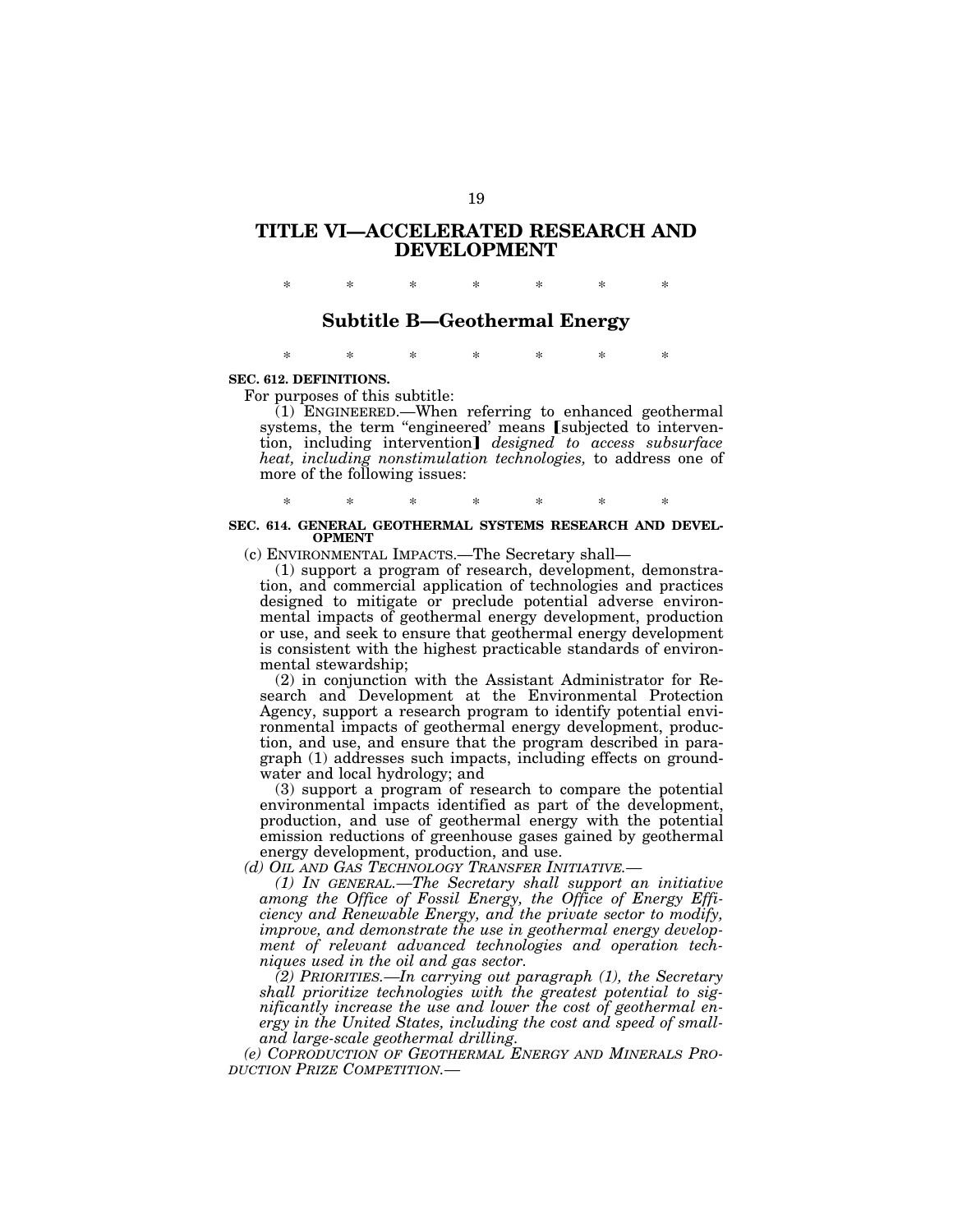*(1) IN GENERAL.—The Secretary shall carry out a prize competition under which the Secretary shall award prizes to demonstrate the coproduction of critical minerals (as defined by the Secretary of the Interior on the date of enactment of the AGILE Act of 2019) from geothermal resources.* 

*(2) REQUIREMENTS.—A demonstration awarded a prize under paragraph (1) shall—* 

*(A) improve the cost-effectiveness of removing minerals* 

*from geothermal brines as part of the coproduction process; (B) increase recovery rates of the targeted mineral commodity;* 

*(C) decrease water use and other environmental impacts, as determined by the Secretary; and* 

*(D) demonstrate a path to commercial viability.* 

*(3) MAXIMUM PRIZE AMOUNT.—The maximum amount of a prize awarded under paragraph (1) shall be \$10,000,000.* 

*(f) DRILLING DATA REPOSITORY.—* 

*(1) IN GENERAL.—The Secretary shall, in coordination with the Secretary of the Interior, establish and operate a voluntary, industry-wide repository of geothermal drilling information to lower the cost of future geothermal drilling.* 

*(2) REPOSITORY.— (A) IN GENERAL.—In carrying out paragraph (1), the Secretary shall collaborate with geothermally significant countries, such as Iceland, Switzerland, Kenya, Australia, the Philippines, and any other relevant country, as determined by the Secretary.* 

*(B) DATA SYSTEM.—The repository established under paragraph (1) shall be integrated with the National Geothermal Data System.* 

*\* \* \* \* \* \* \** 

#### **SEC. 615. ENHANCED GEOTHERMAL SYSTEMS RESEARCH AND DEVEL-OPMENT.**

(a) IN GENERAL.—The Secretary shall support a program of research, development, demonstration, and commercial application for enhanced geothermal systems, including the programs described in subsection (b).<br>(b) PROGRAMS.—

(1) ENHANCED GEOTHERMAL SYSTEMS TECHNOLOGIES.—The Secretary shall support a program of research, development, demonstration, and commercial application of the technologies and knowledge necessary for enhanced geothermal systems to advance to a state of commercial readiness, including advances in—

(A) reservoir stimulation;

(B) reservoir characterization, monitoring, and modeling; (C) stress *[mapping] and fracture mapping, including* 

*real-time modeling;* 

(D) tracer development;

 $(E)$  three-dimensional tomography; [and]

*(F) well placement and orientation;* 

*(G) long-term reservoir management;* 

*(H) drilling technologies, methods, and tools;* 

*(I) improved exploration tools;*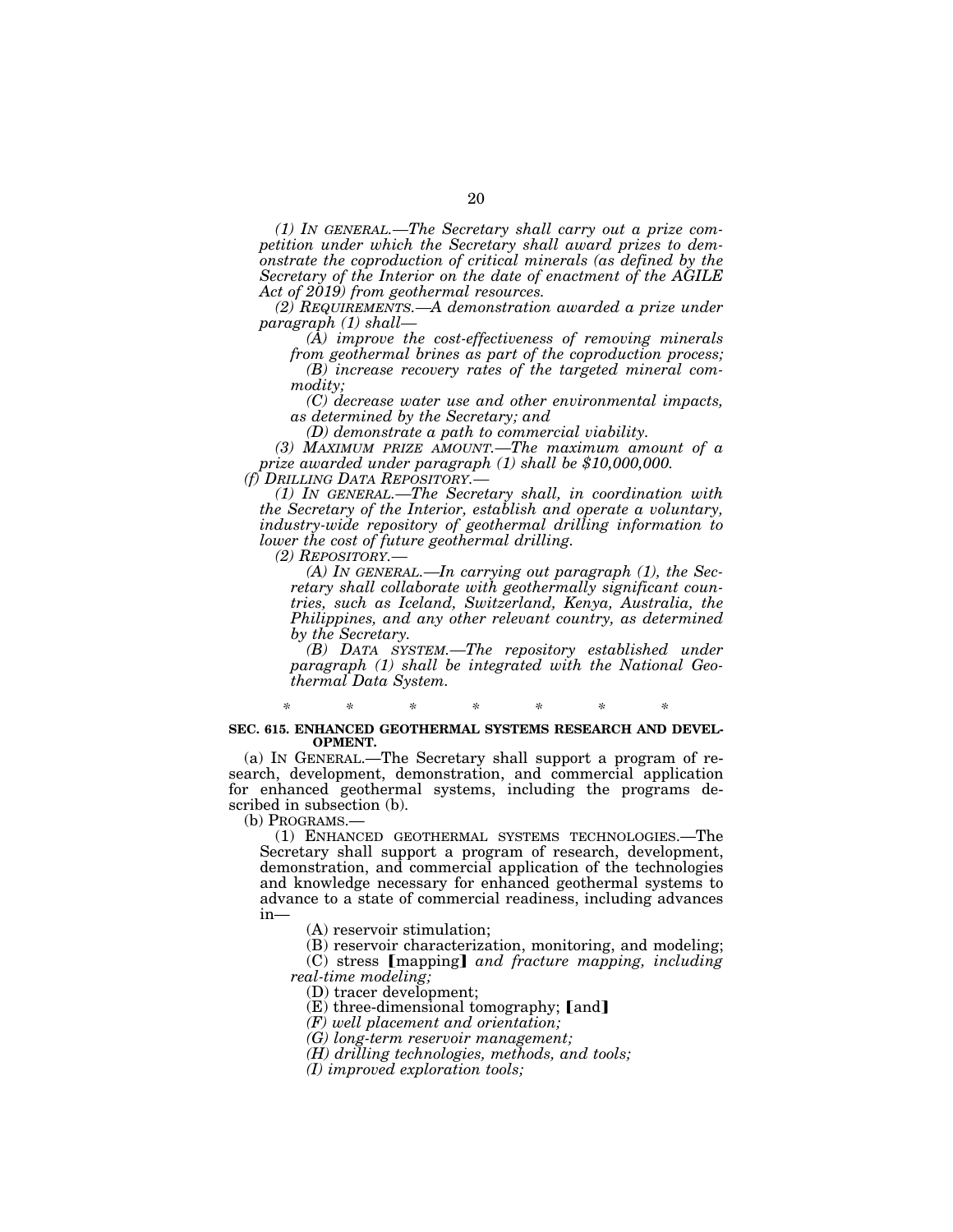*(J) zonal isolation; and* 

 $\Gamma(F)$  *(K)* understanding seismic effects of reservoir engineering and stimulation.

 $(2)$  Enhanced geothermal systems reservoir stimulation

 $(A)$  Program.—In collaboration with industry partners, the Secretary shall support a program of research, development, and demonstration of enhanced geothermal systems reservoir stimulation technologies and techniques. A minimum of 4 sites shall be selected in locations that show particular promise for enhanced geothermal systems development. Each site shall—

 $(i)$  represent a different class of subsurface geologic environments; and

ø(ii) take advantage of an existing site where subsurface characterization has been conducted or existing drill holes can be utilized, if possible.

ø(B) CONSIDERATION OF EXISTING SITE.—The Desert Peak, Nevada, site, where a Department of Energy and industry cooperative enhanced geothermal systems project is already underway, may be considered for inclusion among the sites selected under subparagraph  $(A)$ .

*(2) FRONTIER OBSERVATORIES FOR RESEARCH IN GEOTHERMAL EN- ERGY.—* 

*(A) PROGRAM.—The Secretary shall support 2 field research sites operated by public or academic entities, which shall each be known as a ''Frontier Observatory for Research in Geothermal Energy'' or ''FORGE'' site, to develop, test, and enhance techniques and tools for enhanced geothermal energy.* 

*(B) SITE SELECTION.—Of the FORGE sites referred to in subparagraph (A)—* 

*(i) 1 shall be the existing research site in Milford, Utah; and* 

*(ii) 1 shall be—* 

*(I) selected by the Secretary through a competitive selection process; and* 

*(II) located in a different geologic type than the existing research site described in clause (i).* 

*(C) SITE OPERATION.— (i) INITIAL DURATION.—The FORGE site selected under subparagraph (B)(ii) shall operate for an initial term of not more than 7 years after the date on which site preparation is complete.* 

*(ii) PERFORMANCE METRICS.—The Secretary shall establish performance metrics for each FORGE site supported under this paragraph, which may be used by the Secretary to determine whether a FORGE site should continue to receive funding.* 

*(D) ADDITIONAL TERMS.—* 

*(i) IN GENERAL.—At the end of an operational term described in clause (ii), a FORGE site may—* 

*(I) be transferred to other public or private entities for further enhanced geothermal testing; or* 

*(II) subject to appropriations and a merit review by the Secretary, operate for an additional term of not more than 7 years.*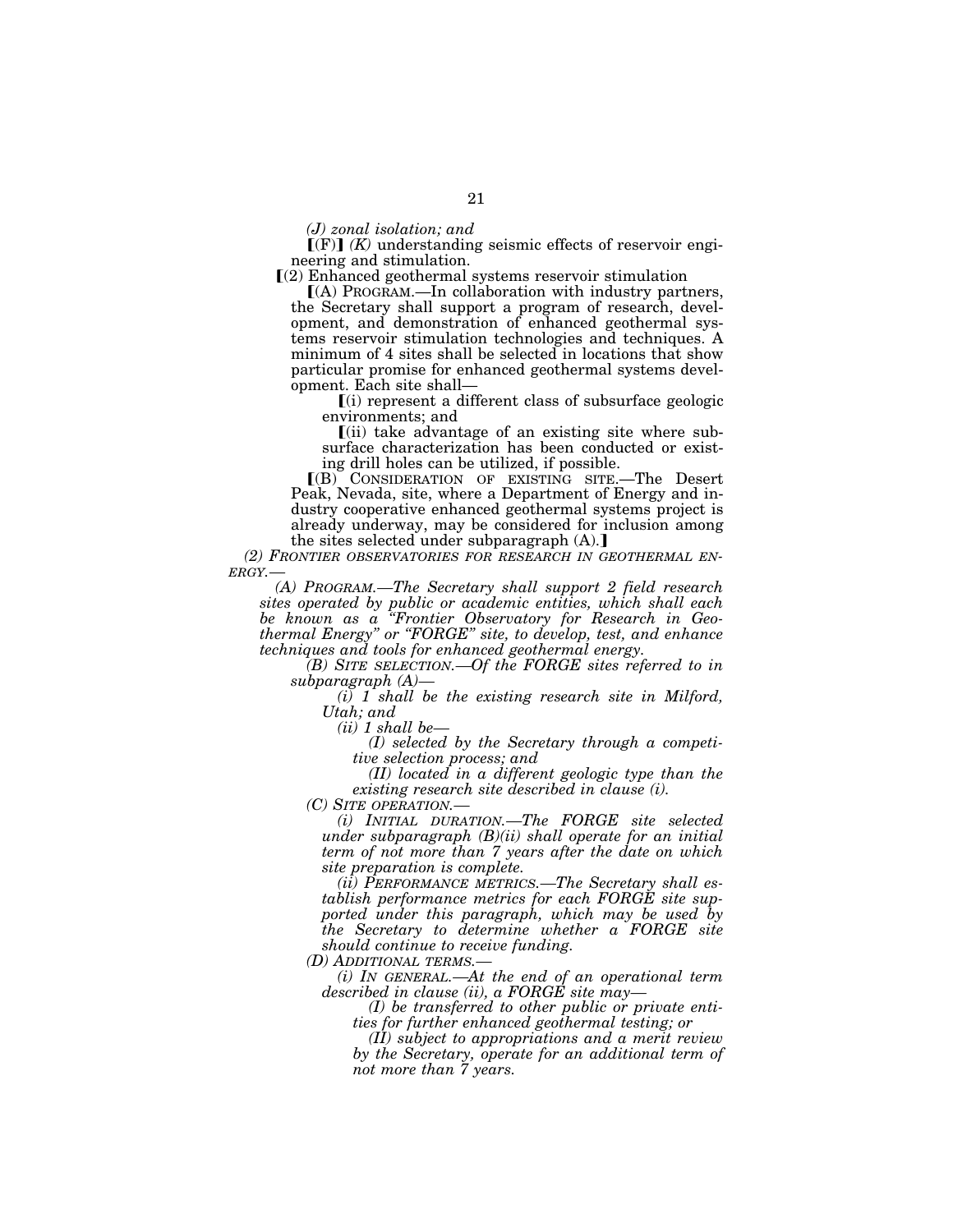*(ii) OPERATIONAL TERM DESCRIBED.—An operational term referred to in clause (i)—* 

*(I) in the case of the FORGE site designated under subparagraph (B)(i), is the existing operational term; and* 

*(II) in the case of the FORGE site selected under subparagraph (B)(ii), is the initial term under subparagraph (C) or an additional term under clause*   $(i)(II).$ 

*(3) ENHANCED GEOTHERMAL SYSTEMS DEMONSTRATIONS.—* 

*(A) IN GENERAL.—Beginning on the date of enactment of the AGILE Act of 2019, the Secretary, in collaboration with industry partners and institutions of higher education, shall support an initiative for demonstration of enhanced geothermal systems for power production or direct use.* 

*(B) PROJECTS.—* 

*(i) IN GENERAL.—Under the initiative described in subparagraph (A), not less than 4 demonstration projects shall be carried out in locations that are potentially commercially viable for enhanced geothermal systems development, as determined by the Secretary.* 

*(ii) REQUIREMENTS.—Demonstration projects under clause (i) shall—* 

*(I) collectively demonstrate—* 

*(aa) different geologic settings, such as hot sedimentary aquifers, layered geologic systems, supercritical systems, and basement rock systems; and* 

*(bb) a variety of development techniques, including open hole and cased hole completions, differing well orientations, and stimulation mechanisms;* 

*(II) to the extent practicable, use existing sites where subsurface characterization or geothermal energy integration analysis has been conducted; and* 

*(III) each be carried out in accordance with section 988 of the Energy Policy Act of 2005 (42 U.S.C. 16352).* 

*(iii) EASTERN DEMONSTRATION.—Not less than 1 demonstration project under clause (i) shall be located in an area east of the Mississippi River that is suitable for enhanced geothermal demonstration for power, heat, or a combination of power and heat.* 

*(C) OPTIONAL PROGRAM STRUCTURE.—* 

*(i) IN GENERAL.—The Secretary may, pursuant to section 646(g) of the Department of Energy Organization Act (42 U.S.C. 7256(g)), impose a cost share milestonebased payment structure (similar to the structure used in the National Aeronautics and Space Administration Commercial Orbital Transportation Services program) on a demonstration project described in subparagraph (B).*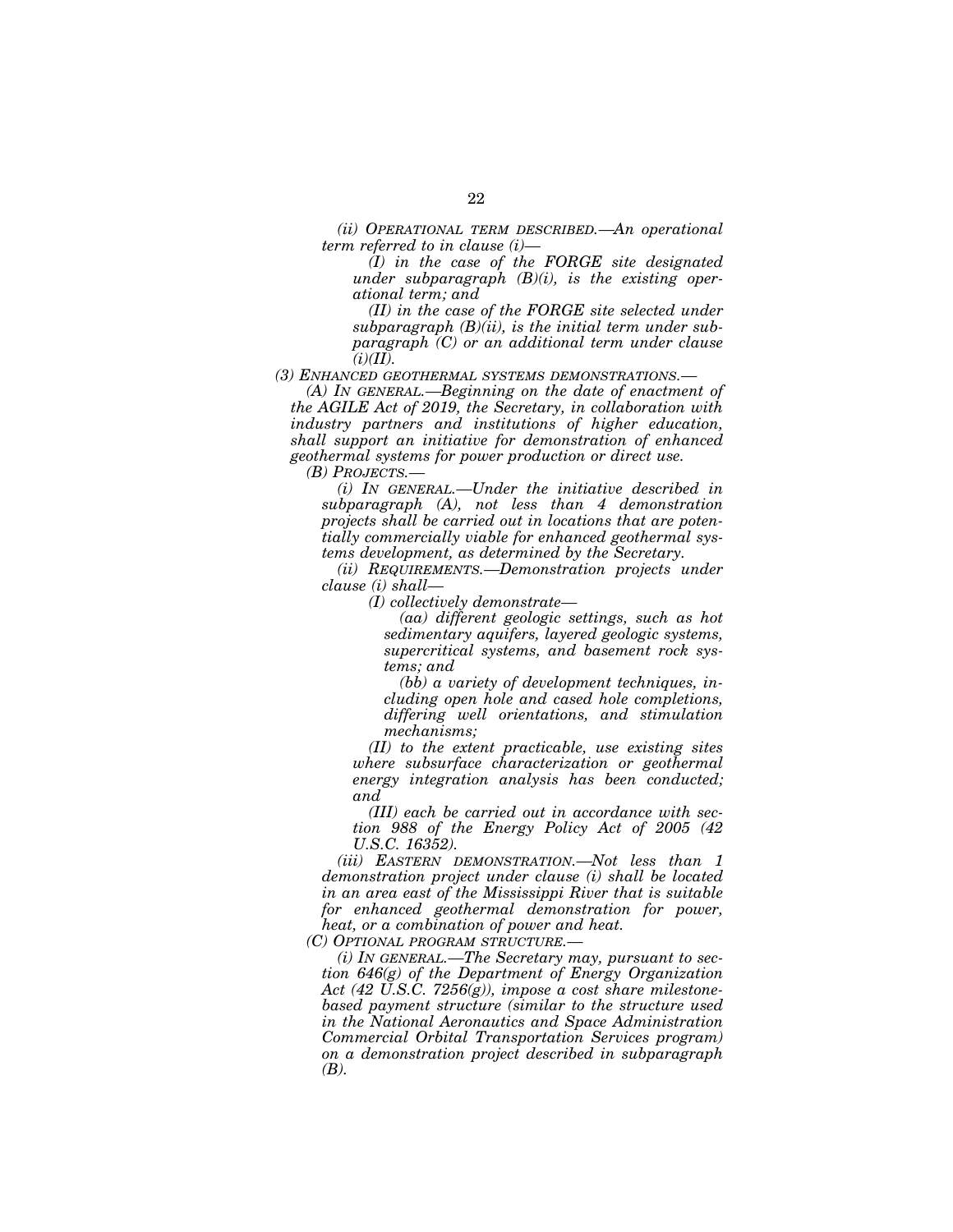*(ii) REQUIREMENTS.—If the Secretary elects to carry out clause (i) for a demonstration project, the Secretary shall—* 

*(I) request proposals from eligible entities, as determined by the Secretary, that include—* 

*(aa) a business plan;* 

*(bb) technical details; and* 

*(cc) proposed milestones and associated payments; and* 

*(II) select projects—* 

*(aa) based on the demonstrated ability of the eligible entity to meet the milestones and associated payments described in the proposal of that eligible entity; and* 

*(bb) that have the greatest potential commercial applicability.* 

#### **SEC. 616. GEOTHERMAL ENERGY PRODUCTION FROM OIL AND GAS FRODUCTION GEOPRESSURED GAS RESOURCES.**

\* \* \* \* \* \* \* (e) COMPETITIVE GRANT SELECTION.—Not less than 90 days after the date of the enactment of this Act, the Secretary shall conduct a national solicitation for applications for grants under the programs outlines in subsections (b) and (d). Grant recipients shall be selected on a competitive basis based on criteria in the respective subsection.

(f) WELL DRILLING.—No funds may be used under this section for the purpose of drilling new wells.

#### *SEC. 616A. GEOTHERMAL HEAT PUMPS AND DIRECT USE RESEARCH AND DEVELOPMENT.*

*(a) PURPOSES.—The purposes of this section are—* 

*(1) to improve the components, processes, and systems used for geothermal heat pumps and the direct use of geothermal energy; and* 

*(2) to increase the energy efficiency, lower the cost, increase the use, and improve and demonstrate the applicability of geothermal heat pumps to, and the direct use of geothermal energy in, large buildings, commercial districts, residential communities, and large municipal, agricultural, or industrial projects. (b) DEFINITIONS.—In this section:* 

*(1) DIRECT USE OF GEOTHERMAL ENERGY.—The term 'direct use of geothermal energy' means systems that use water directly or through a heat exchanger to provide—* 

*(A) heating to buildings; or* 

*(B) heat required for industrial processes, agriculture, aquaculture, and other facilities.* 

*(2) ECONOMICALLY DISTRESSED AREA.—The term 'economically distressed area' means an area described in section 301(a) of the Public Works and Economic Development Act of 1965 (42 U.S.C. 3161(a)).* 

*(3) GEOTHERMAL HEAT PUMP.—The term 'geothermal heat pump' means a system that provides heating and cooling by exchanging heat from shallow ground or surface water using—*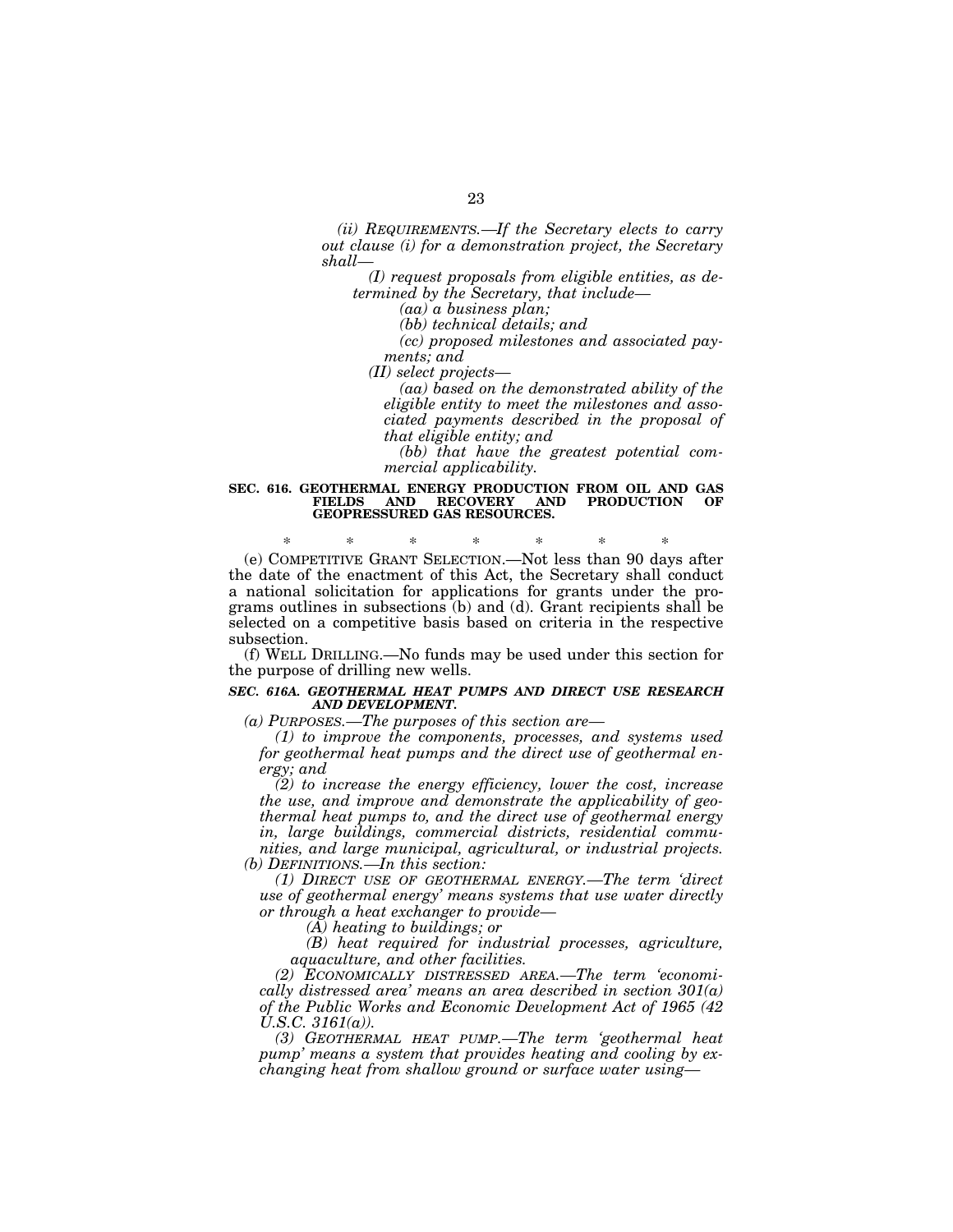*(A) a closed loop system, which transfers heat by way of buried or immersed pipes that contain a mix of water and working fluid; or* 

*(B) an open loop system, which circulates ground or surface water directly into the building and returns the water to the same aquifer or surface water source.* 

(1) In GENERAL.—The Secretary shall support within the Geo*thermal Technologies Office a program of research, development, and demonstration for geothermal heat pumps and the direct use of geothermal energy.* 

*(2) AREAS.—The program under paragraph (1) may include research, development, demonstration, and commercial application of—* 

*(A) geothermal ground loop efficiency improvements, cost reductions, and improved installation and operations methods;* 

*(B) the use of geothermal energy for building-scale energy storage;* 

*(C) the use of geothermal energy as a grid management resource or seasonal energy storage;* 

*(D) geothermal heat pump efficiency improvements;* 

*(E) the use of alternative fluids as a heat exchange medium, such as hot water found in mines and mine shafts, graywater, or other fluids that may improve the economics of geothermal heat pumps;* 

*(F) heating of districts, neighborhoods, communities, large commercial or public buildings, and industrial and manufacturing facilities;* 

*(G) the use of water sources at a temperature of less than 150 degrees Celsius for direct use; and* 

*(H) system integration of direct use with geothermal electricity production.* 

*(3) ENVIRONMENTAL IMPACTS.—In carrying out the program, the Secretary shall identify and mitigate potential environmental impacts in accordance with section 614(c).* 

*(d) GRANTS.— (1) IN GENERAL.—The Secretary shall make grants available to State, local, and Tribal governments, institutions of higher education, nonprofit entities, National Laboratories, utilities, and for-profit companies to promote the development of geothermal heat pumps and the direct use of geothermal energy.* 

*(2) PRIORITY.—In making grants under this subsection, the Secretary shall give priority to proposals that apply to large buildings, commercial districts, and residential communities that are located in economically distressed areas.* 

## *\* \* \* \* \* \* \**

## **SEC. 623. AUTHORIZATION OF APPROPRIATIONS.**

There are authorized to be appropriated to the Secretary to carry out this subtitle  $$90,000,000$  for each of the fiscal years 2008 through 2012, of which \$10,000,000 for each fiscal year shall be for carrying out section 616. There are also authorized to be appropriated to the Secretary for the Intermountain West Geothermal Consortium \$5,000,000 for each of the fiscal years 2008 through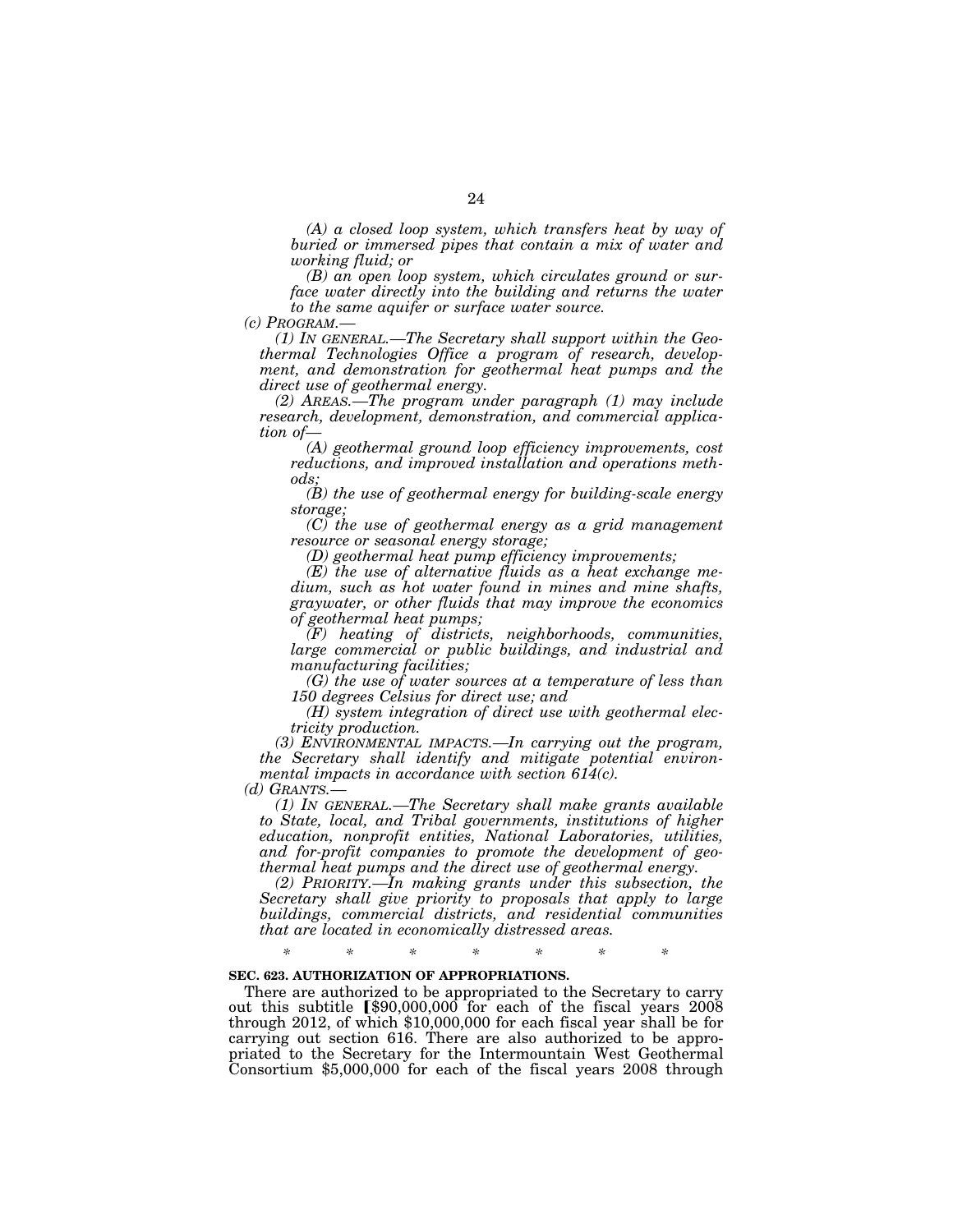2012.] \$165,000,000 for each of fiscal years 2020 through 2024, of *which—* 

*(1) \$5,000,000 for each of fiscal years 2020 through 2023 shall be for the prize competition under section 614(e); and* 

*(2) \$1,000,000 each fiscal year shall be for the drilling data repository under section 614(f).* 

\* \* \* \* \* \* \*

## **SEC. 625. HIGH COST REGION GEOTHERMAL ENERGY GRANT PRO-GRAM.**

(a) DEFINITIONS.—In this section:

(1) ELIGIBLE ENTITY.—The term ''eligible entity'' means—

(A) a utility;

(B) an electric cooperative;

(C) a State;

(D) a political subdivision of a State;

(E) an Indian tribe; or

(F) a Native Corporation.

(2) HIGH-COST REGION.—The term ''high-cost region'' means a region in which the average cost of electrical power or *heat*  exceeds 150 percent of the national average retail cost, as determined by the Secretary.

(b) PROGRAM.—The Secretary shall use amounts made available to carry out this section to make grants to eligible entities for activities described in subsection (c).

(c) ELIGIBLE ACTIVITIES.—An eligible entity may use grant funds under this section, with respect to a geothermal energy project in a high-cost region, only—

(1) to conduct a feasibility study, including a study of exploration, geochemical testing, geomagnetic surveys, geologic information gathering, baseline environmental studies, well drilling, resource characterization, permitting, and economic analysis;

(2) for design and engineering costs, relating to the project; and

(3) to demonstrate and promote commercial application of technologies related to geothermal energy as part of the project.

(d) COST SHARING.—The cost-sharing requirements of section 16352 of this title shall apply to any project carried out under this section.

(e) [AUTHORIZATION OF APPROPRIATIONS.—There are authorized to be appropriated such sums as are necessary to carry out this section.] AUTHORIZATION OF APPROPRIATION.—There is authorized *to be appropriated to carry out this section \$5,000,000 for each of fiscal years 2020 through 2024.* 

\* \* \* \* \* \* \*

# **ENERGY POLICY ACT OF 2005**

Public Law 109–58, as Amended

\* \* \* \* \* \* \*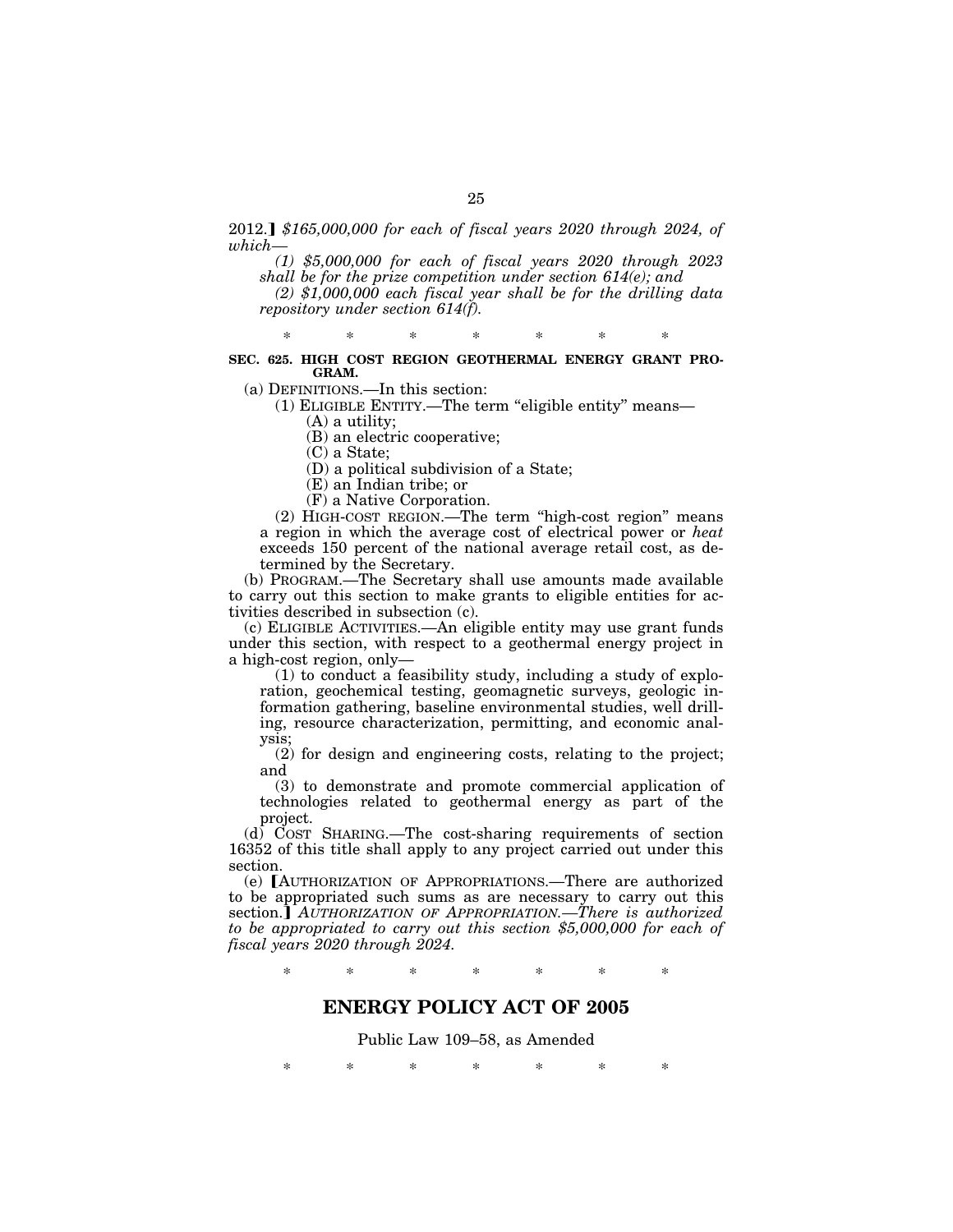# **TITLE II—RENEWABLE ENERGY**

## **Subtitle A—General Provisions**

\* \* \* \* \* \* \*

## **SEC. 203. FEDERAL PURCHASE REQUIREMENT.**

(a) REQUIREMENT.—The President, acting through the Secretary, shall seek to ensure that, to the extent economically feasible and technically practicable, of the total amount of electric energy the Federal Government consumes during any fiscal year, the following amounts shall be renewable energy:

(1) Not less than 3 percent in fiscal years 2007 through 2009.

(2) Not less than 5 percent in fiscal years 2010 through 2012.

(3) Not less than 7.5 percent in fiscal year 2013 and each fis-

cal year thereafter.

(b) DEFINITIONS.—In this section:

(1) BIOMASS.—The term ''biomass'' means any lignin waste material that is segregated from other waste materials and is determined to be nonhazardous by the Administrator of the Environmental Protection Agency and any solid, nonhazardous, cellulosic material that is derived from—

(A) any of the following forest-related resources: mill residues, precommercial thinnings, slash, and brush, or nonmerchantable material;

(B) solid wood waste materials, including waste pallets, crates, dunnage, manufacturing and construction wood wastes (other than pressure-treated, chemically-treated, or painted wood wastes), and landscape or right-of-way tree trimmings, but not including municipal solid waste (garbage), gas derived from the biodegradation of solid waste, or paper that is commonly recycled;

(C) agriculture wastes, including orchard tree crops, vineyard, grain, legumes, sugar, and other crop by-products or residues, and livestock waste nutrients; or

(D) a plant that is grown exclusively as a fuel for the production of electricity.

 $(2)$  RENEWABLE ENERGY.—The term "renewable energy" means electric energy *[generated from] produced from, or, in the case of thermal energy resulting from a thermal energy project placed in service after December 31, 2018, thermal energy generated from, or avoided by*, solar, wind, biomass, landfill gas, ocean (including tidal, wave, current, and thermal), geothermal, municipal solid waste, or new hydroelectric generation capacity achieved from increased efficiency or additions of new capacity at an existing hydroelectric project.

 $(c)$  CALCULATION.—**For purposes** 

*(1) IN GENERAL*.—*For Purposes* of determining compliance with the requirement of this section, the amount of renewable energy shall be doubled if—

 $\lceil (1) \rceil$  (A) the renewable energy is produced and used on-site at a Federal facility;

 $\lceil (2) \rceil$  *(B)* the renewable energy is produced on Federal lands and used at a Federal facility; or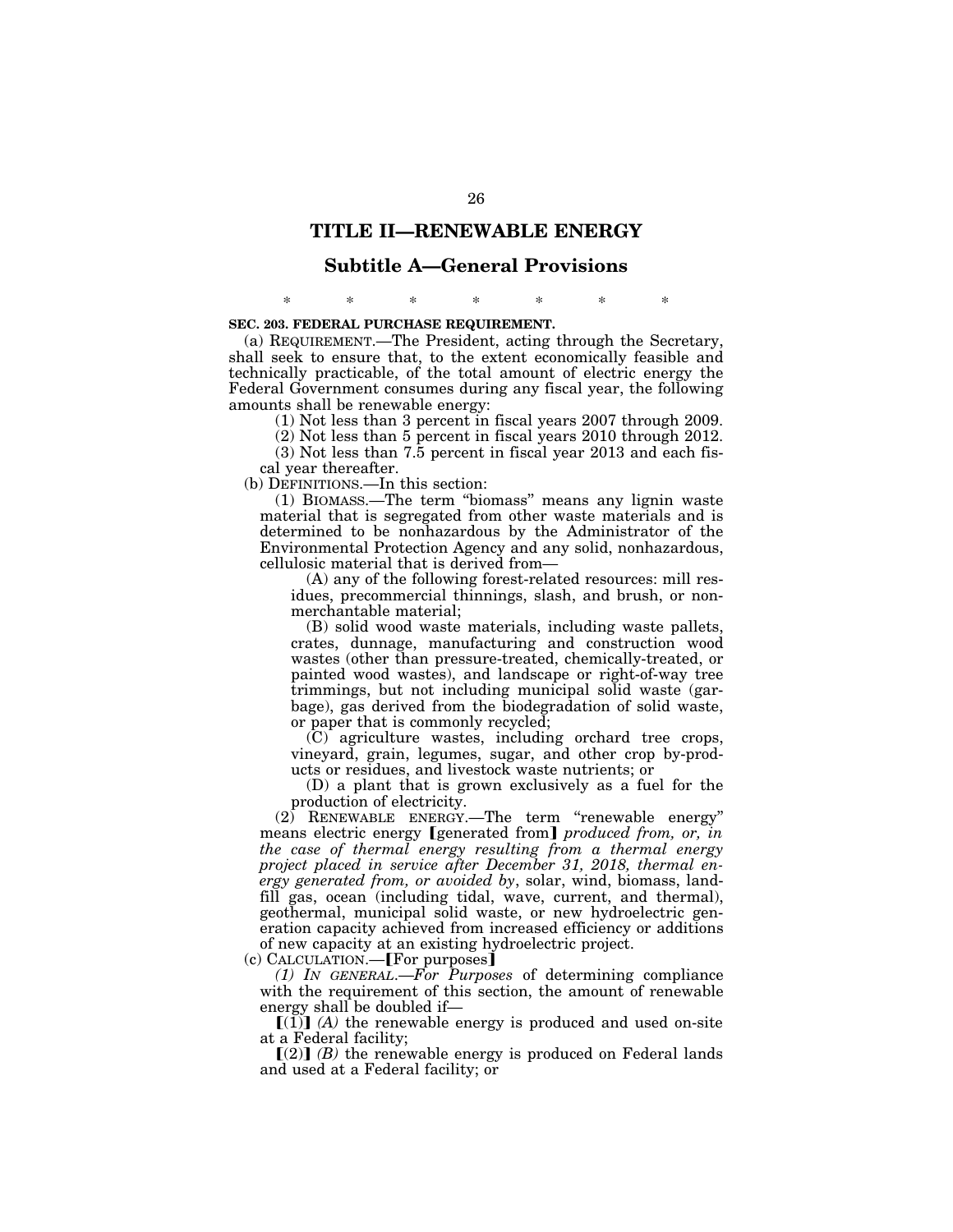$(3)$  $(C)$  the renewable energy is produced on Indian land as defined in title XXVI of the Energy Policy Act of 1992 (25 U.S.C. 3501 et seq.) and used at a Federal facility.<br>(2) SEPARATE CALCULATION.—

*(A)* In GENERAL.—For purposes of determining compli*ance with the requirement of this section, any energy consumption that is avoided through the use of renewable energy shall be considered to be renewable energy produced.* 

*(B) DENIAL OF DOUBLE BENEFIT*.—*Avoided energy consumption that is considered to be renewable energy produced under subparagraph (A) shall not also be counted for purposes of achieving compliance with another Federal energy efficiency goal.* 

(d) REPORT.—Not later than April 15, 2007, and every 2 years thereafter, the Secretary shall provide a report to Congress on the progress of the Federal Government in meeting the goals established by this section.

\* \* \* \* \* \* \*

# **UNITED STATES CODE**

# **TITLE 10—ARMED FORCES**

# \* \* \* \* \* \* \* **CHAPTER 141—MISCELLANEOUS PROCUREMENT PROVISIONS**

## **§ 2410q. Multiyear contracts: purchase of electricity from renewable energy sources**

\* \* \* \* \* \* \*

(a) MULTIYEAR CONTRACT AUTHORIZED.—Subject to subsection (b), the Secretary of Defense may enter into a contract for a period not to exceed 10 years for the purchase of electricity from sources of renewable energy, as that term is defined in section  $[203(b)(2)]$ of the Energy Policy Act of 2005 (42 U.S.C. 15852(b)(2)).] *section 203(b) of the Energy Policy Act of 2005 (42 U.S.C. 15852(b)).* 

\* \* \* \* \* \* \*

## **GEOTHERMAL STEAM ACT OF 1970**

## Public Law 91–581, as Amended

\* \* \* \* \* \* \*

### **SEC. 4. LEASING PROCEDURES.**

(a) NOMINATIONS.—The Secretary shall accept nominations of land to be leased at any time from qualified companies and individuals under this Act.<br>(b) COMPETITIVE LEASE SALE REQUIRED.—

 $(1)$  In GENERAL.—Except as otherwise specifically provided. by this Act, all land to be leased that is not subject to leasing under subsection (c) shall be leased as provided in this sub-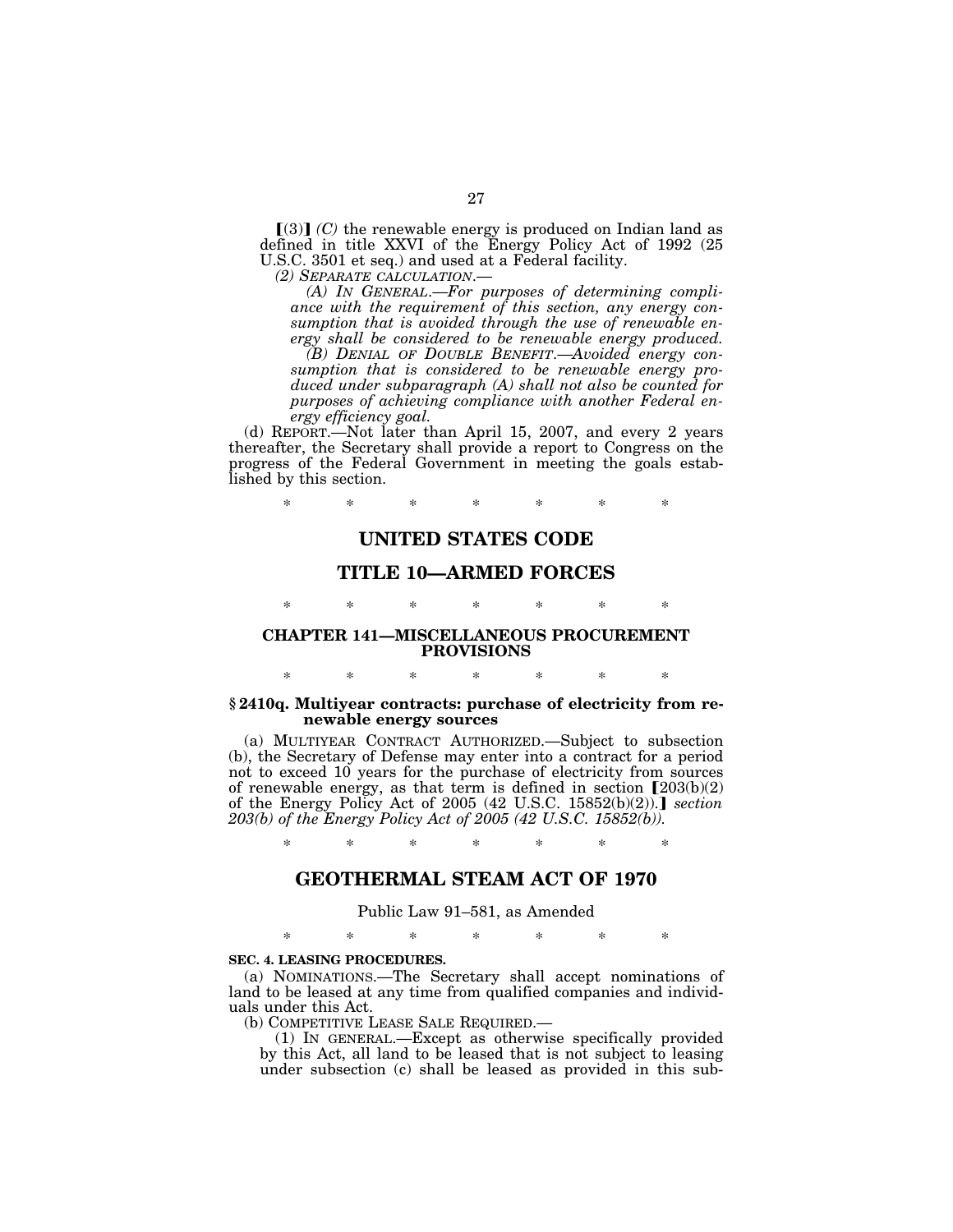section to the highest responsible qualified bidder, as determined by the Secretary.

(2) COMPETITIVE LEASE SALES.—The Secretary shall hold a competitive lease sale at least once every 2 years for land in a State that has nominations pending under subsection (a) if the land is otherwise available for leasing.

(3) LANDS SUBJECT TO MINING CLAIMS.—Lands that are subject to a mining claim for which a plan of operations has been approved by the relevant Federal land management agency may be available for noncompetitive leasing under this section to the mining claim holder.

*(4) LAND SUBJECT TO OIL AND GAS LEASE*.—*Land under an oil and gas lease issued pursuant to the Mineral Leasing Act (30*  U.S.C. 181 et seq.) or the Mineral Leasing Act for Acquired *Lands (30 U.S.C. 351 et seq.) that is subject to an approved application for permit to drill and from which oil and gas production is occurring may be available for noncompetitive leasing under this section to the holder of the oil and gas lease—* 

*(A) on a determination that—* 

*(i) geothermal energy will be produced from a well producing or capable of producing oil and gas; and* 

*(ii) national energy security will be improved by the issuance of such a lease; and* 

*(B) to provide for the coproduction of geothermal energy with oil and gas.* 

#### **SEC. 29. LAND SUBJECT TO PROHIBITION ON LEASING.**

The Secretary shall not issue any lease under this Act on those land subject to the prohibition provided under section 43 of the Mineral Leasing Act.

\* \* \* \* \* \* \*

## *SEC. 30. GEOTHERMAL RESOURCE CONFIRMATION TEST PROJECTS.*

*(a) DEFINITIONS.—In this section:* 

*(1) EXTRAORDINARY CIRCUMSTANCES.—The term 'extraordinary circumstances' has the same meaning given the term in the Department of the Interior Departmental Manual, 516 DM 2.3A(3) and 516 DM 2, Appendix 2 (or successor provisions).* 

*(2) GEOTHERMAL RESOURCE CONFIRMATION TEST PROJECT.— The term 'geothermal resource confirmation test project' means a project of drilling not more than 3 wells into a reservoir to test or explore for geothermal resources—* 

*(A) on land for which the Secretary has issued a lease under this Act; and* 

*(B) that—* 

*(i) is carried out by the holder of the lease;* 

*(ii) allows for well testing, such as to confirm temperature, pressure, chemistry, flow rate, and nearwellbore and overall reservoir permeability;* 

*(iii) causes—* 

*(I) less than 2.5 acres of soil or vegetation disruption at the location of each geothermal exploration well; and* 

*(II) not more than an additional 5 acres of soil or vegetation disruption during access to or egress from the test site;*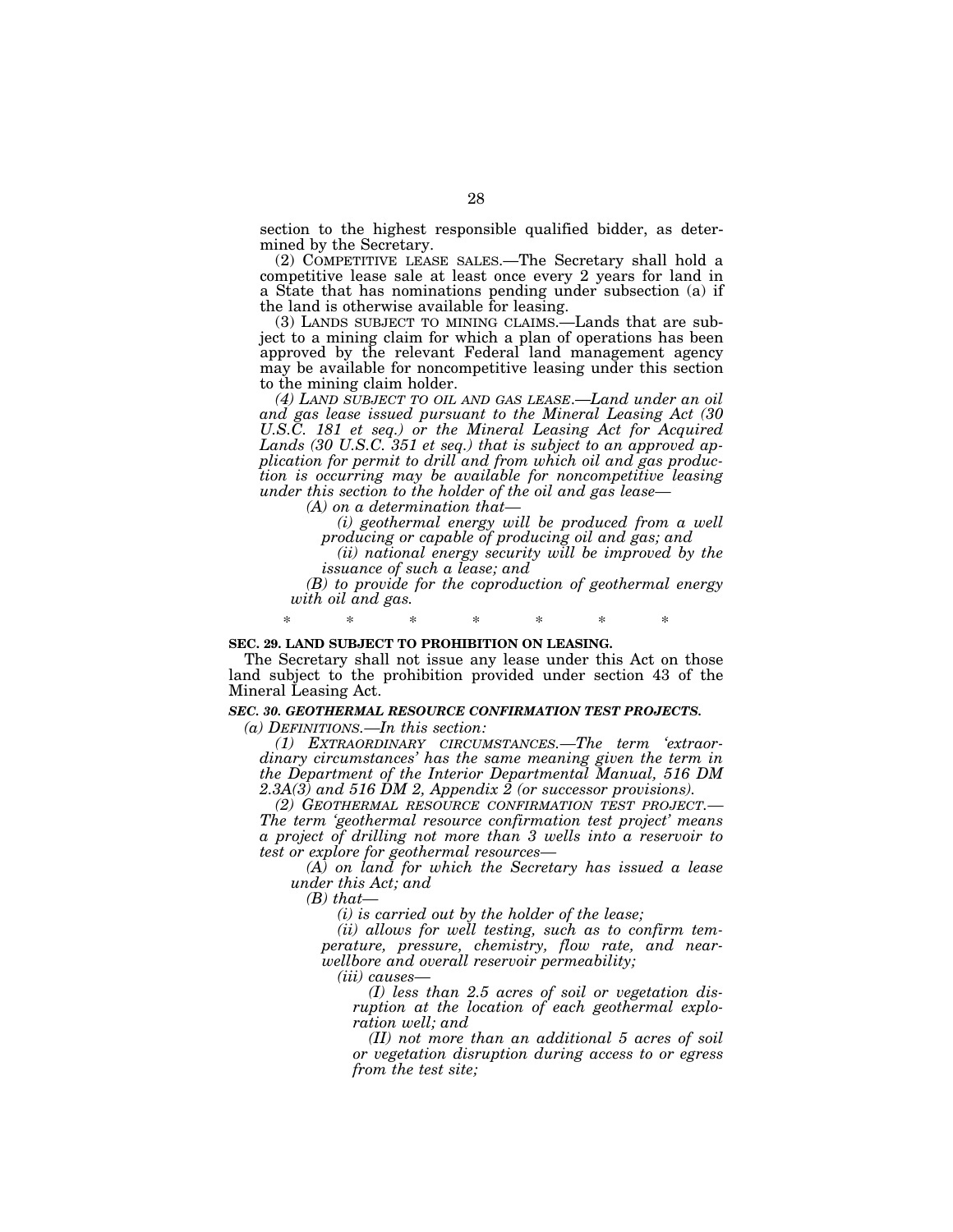*(iv) is less than 9 inches in bottom-hole diameter; (v) is developed—* 

*(I) in a manner that does not require off-road motorized access other than to and from the well site along an identified off-road route; and* 

*(II) without the use of high-pressure well stimulation;* 

*(vi) includes the removal of any surface infrastructure other than the wellhead from the site not later than 90 days after the project is completed; and* 

*(vii) requires, not later than 42 months after the date on which the first exploration drilling began, the restoration of the project site to approximately the condition that existed at the time the project begins, unless the site is subsequently used as part of an energy development under the lease.* 

*(b) CATEGORICAL EXCLUSION.—Unless extraordinary circumstances exist, a project that the Secretary determines under subsection (c) is a geothermal resource confirmation test project shall be categorically excluded from the requirements for an environmental assessment or an environmental impact statement under the National Environmental Policy Act of 1969 (42 U.S.C. 4321 et seq.) or section 1508.4 of title 40, Code of Federal Regulations (or a successor regulation).* 

*(c) PROCESS.—* 

*(1) REQUIREMENT TO PROVIDE NOTICE.—A leaseholder shall provide notice to the Secretary of the intent of the leaseholder to carry out a geothermal resource confirmation test project at least 30 days before the start of drilling under the project.* 

*(2) REVIEW AND DETERMINATION.—Not later than 30 days after receipt of a notice of intent under paragraph (1), the Secretary shall, with respect to the project described in the notice of intent—* 

*(A) determine if the project is a geothermal resource confirmation test project;* 

*(B) notify the leaseholder of such determination; and* 

*(C) provide public notice of the determination.* 

*(3) OPPORTUNITY TO REMEDY.—If the Secretary determines under paragraph (2)(A) that the project is not a geothermal resource confirmation test project, the Secretary shall—* 

*(A) include in such notice clear and detailed findings on any deficiencies in the project that resulted in such determination; and* 

*(B) allow the leaseholder to remedy any such deficiencies and resubmit the notice of intent under paragraph (1).* 

*\* \* \* \* \* \* \** 

# **GEOTHERMAL ENERGY RESEARCH, DEVELOP-MENT, AND DEMONSTRATION ACT OF 1974**

Public Law 93–410, as Amended

\* \* \* \* \* \* \*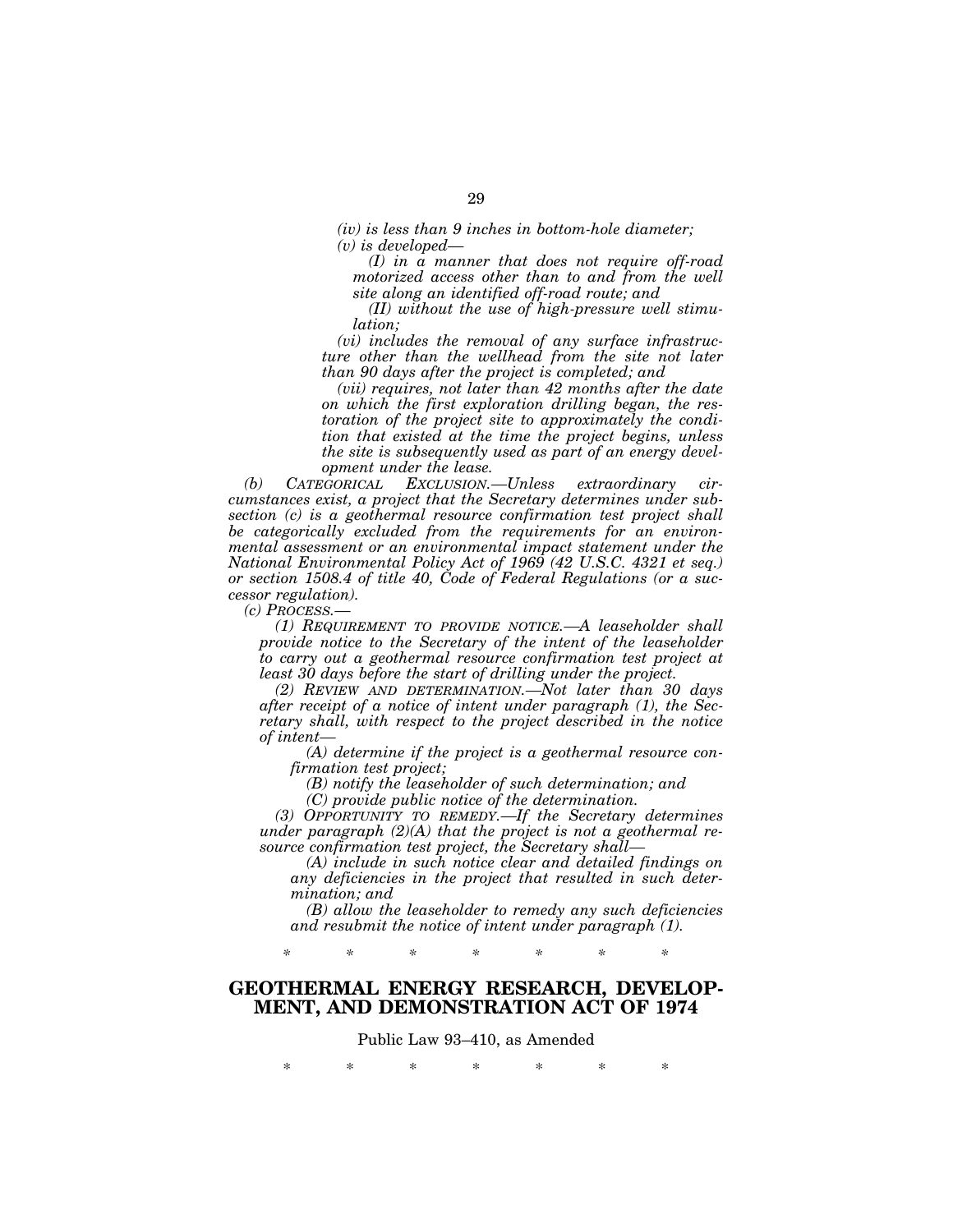## **LAN ACT**

øTo further the conduct of research, development, and demonstrations in geothermal energy technologies, to establish a Geothermal Energy Coordination and Management Project, to provide for the carrying out of research and development in geothermal energy technology, to carry out a program of demonstrations in technologies for the utilization of geothermal resources, to establish a loan guaranty program for the financing of geothermal energy development, and for other purposes.

<sup>Be</sup> it enacted by the Senate and House of Representatives of the United States of America in Congress assembled,

## **SHORT TITLE**

[SECTION 1. This Act may be cited as the "Geothermal Energy Research, Development, and Demonstration Act of 1974''.

### **FINDINGS**

**SEC.** 2. The Congress hereby finds that—

 $(1)$  the Nation is currently suffering a critical shortage of environmentally acceptable forms of energy;

 $(2)$  the inadequate organizational structures and levels of funding for energy research have limited the Nation's current and future options for meeting energy needs;

 $(3)$  electric energy is a clean and convenient form of energy at the location of its use and is the only practicable form of energy in some modern applications, but the demand for electric energy in every region of the United States is taxing all of the alternative energy sources presently available and is projected to increase; some of the sources available for electric power generation are already in short supply, and the development and use of other sources presently involve undesirable environmental impacts;

 $(4)$  the Nation's critical energy problems can be solved only if a national commitment is made to dedicate the necessary financial resources, and enlist the cooperation of the private and public sectors, in developing geothermal resources and other nonconventional sources of energy;

 $(5)$  the conventional geothermal resources which are presently being used have limited total potential; but geothermal resources which are different from those presently being used, and which have extremely large energy content, are known to exist;

 $(6)$  some geothermal resources contain energy in forms other than heat; examples are methane and extremely high pressures available upon release as kinetic energy;

ø(7) some geothermal resources contain valuable byproducts such as potable water and mineral compounds which should be processed and recovered as national resources;

 $(8)$  technologies are not presently available for the development of most of these geothermal resources, but technologies for the generation of electric energy from geothermal resources are potentially economical and environmentally desirable, and the development of geothermal resources offers possibilities of process energy and other nonelectric applications;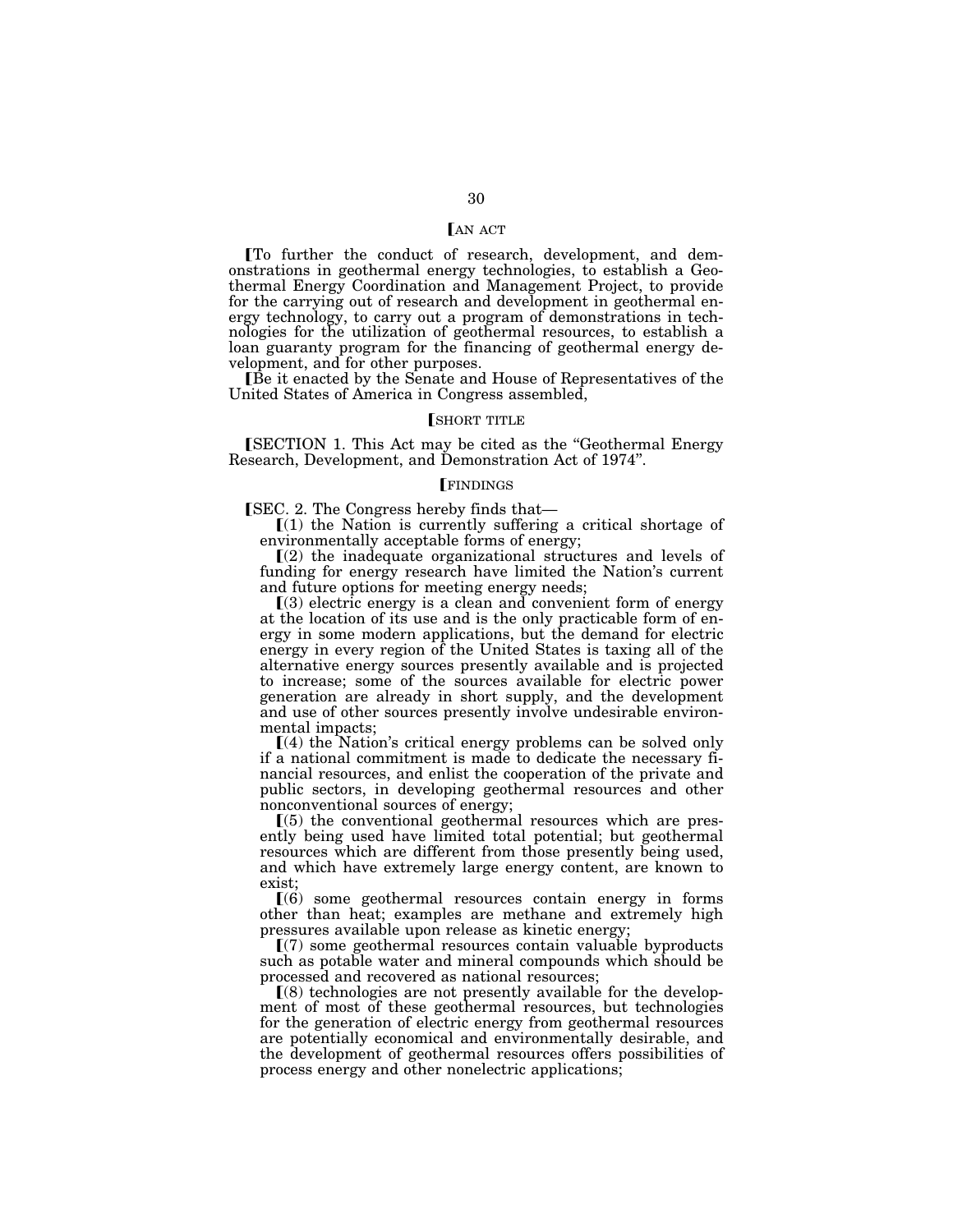$(9)$  much of the known geothermal resources exist on the public lands;

 $(10)$  Federal financial assistance is necessary to encourage the extensive exploration, research, and development in geothermal resources which will bring these technologies to the point of commercial application;

 $(11)$  the advancement of technology with the cooperation of private industry for the production of useful forms of energy from geothermal resources is important with respect to the Federal responsibility for the general welfare, to facilitate commerce, to encourage productive harmony between man and his environment, and to protect the public interest; and

 $(12)$  the Federal Government should encourage and assist private industry through Federal assistance for the development and demonstration of practicable means to produce useful energy from geothermal resources with environmentally acceptable processes.]

#### **DEFINITIONS**

[SEC. 3. For the purposes of this Act—

 $(1)$  the term "geothermal resources" means  $(A)$  all products of geothermal processes, embracing indigenous steam, hot water, and brines, (B) steam and other gases, hot water and hot brines, resulting from water, gas, or other fluids artificially introduced into geothermal formations, and (C) any byproduct derived from them;

 $\Gamma(2)$  the term "byproduct" means any mineral or minerals which are found in solution or in association with geothermal resources and which have a value of less than 75 percent of the value of the geothermal steam and associated geothermal resources or are not, because of quantity, quality, or technical difficulties in extraction and production, of sufficient value to warrant extraction and production by themselves;

 $(3)$  "pilot plant" means an experimental unit of small size used for early evaluation and development of new or improved processes and to obtain technical, engineering, and cost data;

 $(a)$  "demonstration plant" means a complete facility which produces electricity, heat energy, or useful byproducts for commercial disposal from geothermal resources and which will make a significant contribution to the knowledge of full-size technology, plant operation, and process economics;

 $(5)$  the term "Project" means the Geothermal Energy Coordination and Management Project established by section 1121(a) of this title;

ø(6) the term ''fund'' means the Geothermal Resources Devel-

opment Fund established by section 1144(a) of this title; and  $(7)$  the term "Chairman" means the Chairman of the Project.]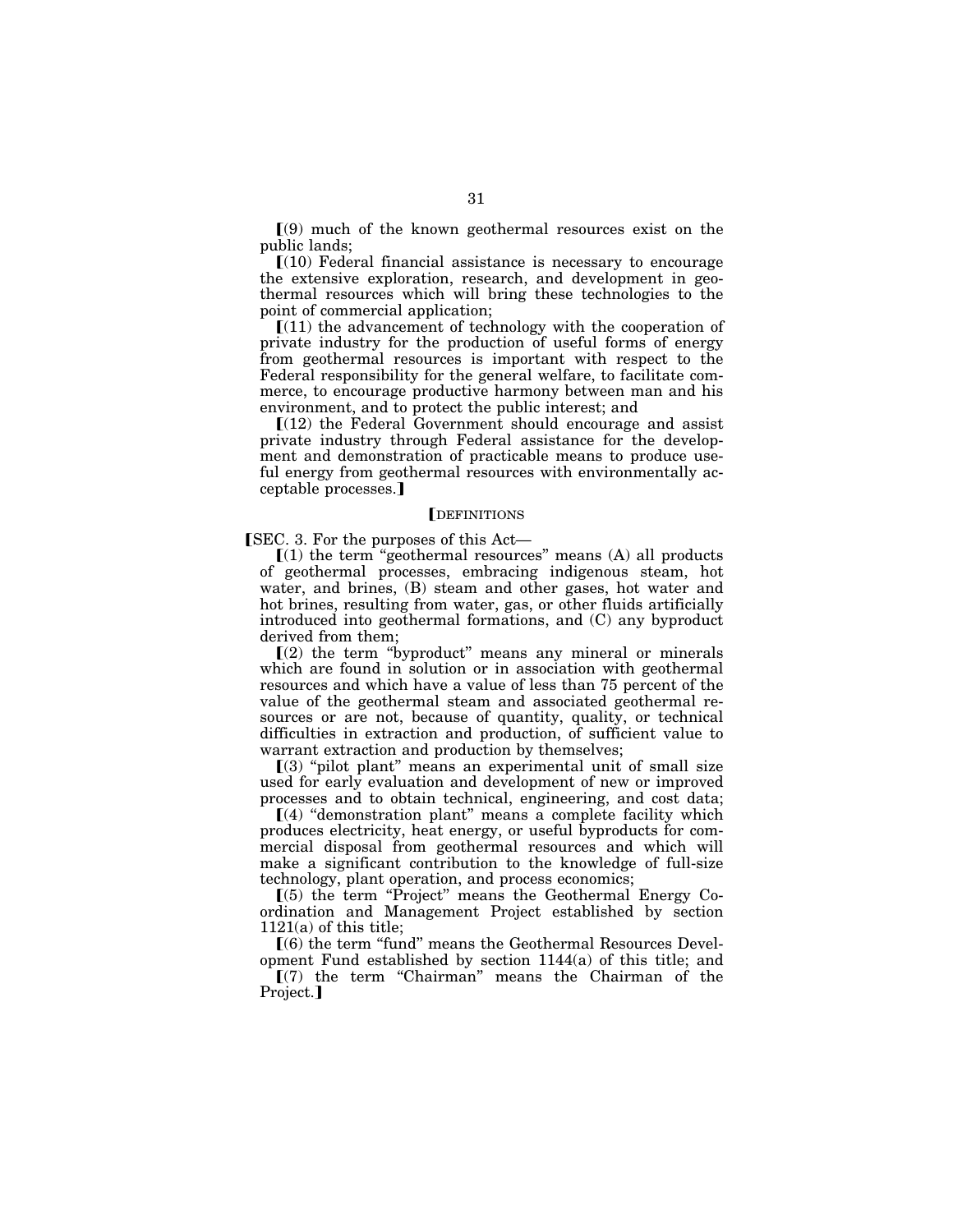# ø**TITLE I—GEOTHERMAL ENERGY COORDINATION AND MANAGEMENT PROJECT**

## **ESTABLISHMENT**

**SEC.** 101. (a) There is hereby established the Geothermal Energy Coordination and Management Project.

 $\tilde{\mathbf{I}}(\mathbf{b})$  (1) The Project shall be composed of six members as follows: ø(A) one appointed by the President;

 $\Gamma(B)$  an Assistant Director of the National Science Foundation;

 $(C)$  an Assistant Secretary of the Department of the Interior;

ø(D) an Associate Administrator of the National Aeronautics and Space Administration;

 $\mathbb{I}(E)$  the Assistant Administrator of the Energy Research and Development Administration for Solar, Geothermal, and Advanced Energy Systems;

 $\Gamma(F)$  an Assistant Administrator of the Federal Energy Administration;

 $\Gamma(G)$  an Assistant Administrator of the Environmental Protection Agency;

ø(H) an Assistant Secretary of the Treasury; and

ø(I) an Assistant Secretary of Agriculture.

 $(a)$  The President shall designate the Assistant Administrator of the Energy Research and Development Administration for Solar, Geothermal, and Advanced Energy Systems to serve as Chairman of the Project.

 $(3)$  If the individual appointed under paragraph  $(1)(A)$  of this subsection is an officer or employee of the Federal Government, he shall receive no additional pay on account of his service as a member of the Project. If such individual is not an officer or employee of the Federal Government, he shall be entitled to receive the daily equivalent of the annual rate of basic pay in effect for level IV of the Executive Schedule (5 U.S.C. 5315) for each day (including traveltime) during which he is engaged in the actual performance of duties vested in the Project.

ø(c) The Project shall have overall responsibility for the provision of effective management and coordination with respect to a national geothermal energy research, development, and demonstration program. Such program shall include—

 $(i)$  the determination and evaluation of the resource base;

 $\Gamma(2)$  research and development with respect to exploration, extraction, and utilization technologies;

 $(3)$  the demonstration of appropriate technologies; and

 $(4)$  the loan guaranty program under subchapter II.

 $(d)(1)$  The Project shall carry out its responsibilities under this section acting through the following Federal agencies:<br>  $[(A)$  the Department of the Interior, the responsibilities

of which shall include evaluation and assessment of the resource base, including development of exploration technologies;

 $(R)$  the National Aeronautics and Space Administration, the responsibilities of which shall include the provision of contract management capability, evaluation and as-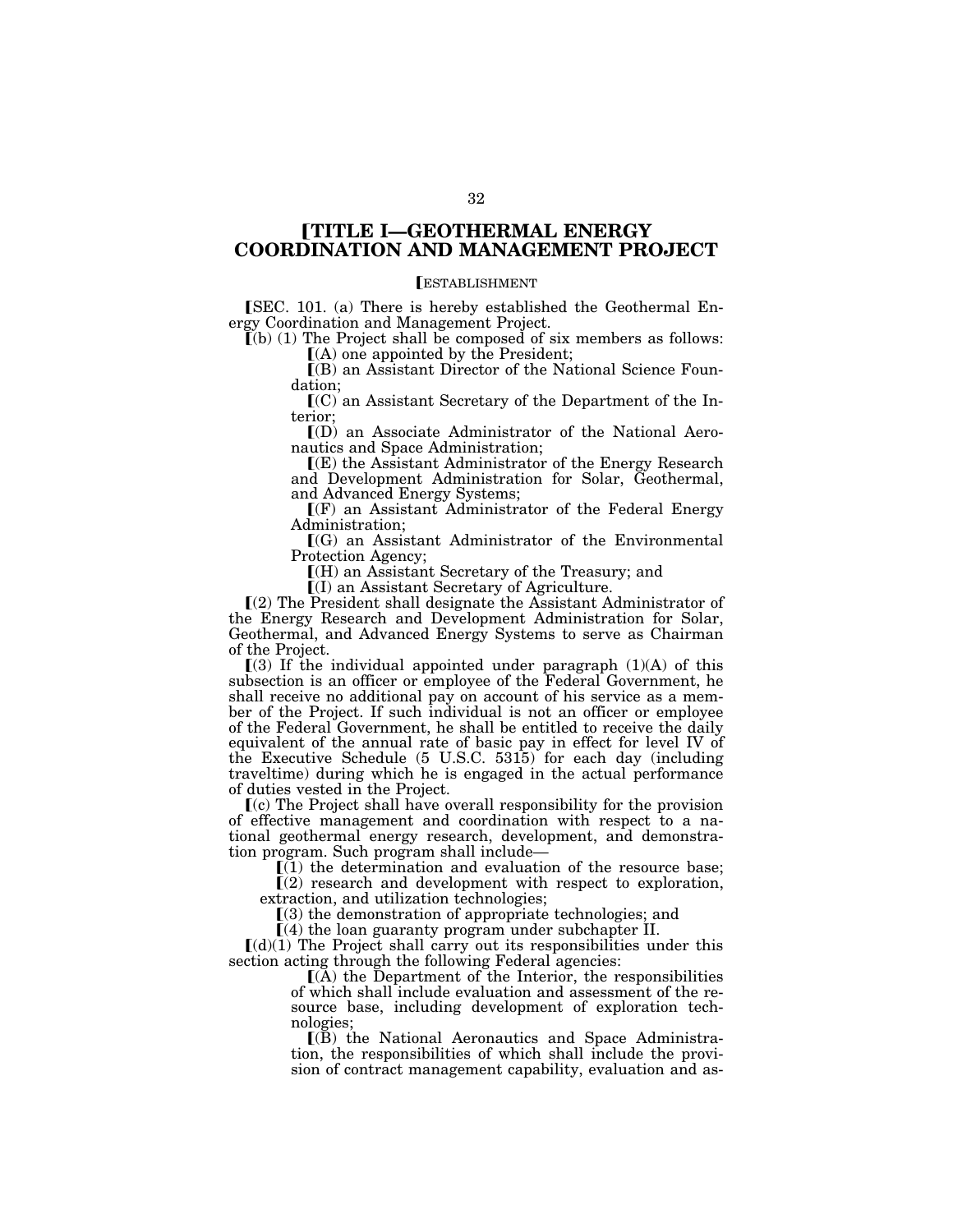sessment of the resource base, and the development of technologies pursuant to section 1122(b) of this title;

 $\mathbf{I}(\mathbf{C})$  the Atomic Energy Commission, the responsibilities

of which shall include the development of technologies; and

 $I(D)$  the National Science Foundation, the responsibilities of which shall include basic and applied research.

 $(2)$  Upon request of the Project, the head of any such agency is authorized to detail or assign, on a reimbursable basis or otherwise, any of the personnel of such agency to the Project to assist it in carrying out its responsibilities under this chapter.

ø(e) The Project shall have exclusive authority with respect to the establishment or approval of programs or projects initiated under this chapter, except that the agency involved in any particular program or project shall be responsible for the operation and administration of such program or project.

## **FROGRAM DEFINITION**

 $[SEC. 102. (a)(1) The Chairman, acting through the Adminis$ trator of the National Aeronautics and Space Administration, is authorized and directed to prepare a comprehensive program definition of an integrated effort and commitment for effectively developing geothermal energy resources. Such Administrator, in preparing such comprehensive program definition, is authorized to consult with other Federal agencies and non-Federal entities.

 $(2)$  The Chairman shall transmit such comprehensive program definition to the President and to each House of the Congress. Interim reports shall be transmitted not later than November 30, 1974, and not later than January 31, 1975. Such comprehensive program definition shall be transmitted as soon as possible thereafter, but in any case not later than August 31, 1975.

 $(3)$  As part of the comprehensive program definition required by paragraph (1) of this subsection, the Chairman, acting through the United States Geological Survey, shall transmit to the President and to each House of the Congress a schedule and objectives for the inventorying of geothermal resources.

ø(b) The National Aeronautics and Space Administration is authorized to undertake and carry out those programs assigned to it by the Project.]

### RESOURCE INVENTORY AND ASSESSMENT PROGRAM

**[SEC. 103. (a) The Chairman shall initiate a resource inventory** and assessment program with the objective of making regional and national appraisals of all types of geothermal resources, including identification of promising target areas for industrial exploration and development. The specific goals shall include—

 $[(1)$  the improvement of geophysical, geochemical, geological, and hydrological techniques necessary for locating and evaluating geothermal resources;

 $\left[\frac{2}{2}\right]$  the development of better methods for predicting the power potential and longevity of geothermal reservoirs;

 $(3)$  the determination and assessment of the nature and power potential of the deeper unexplored parts of high temperature geothermal convection systems; and

 $\lceil(4)$  the survey and assessment of regional and national geothermal resources of all types.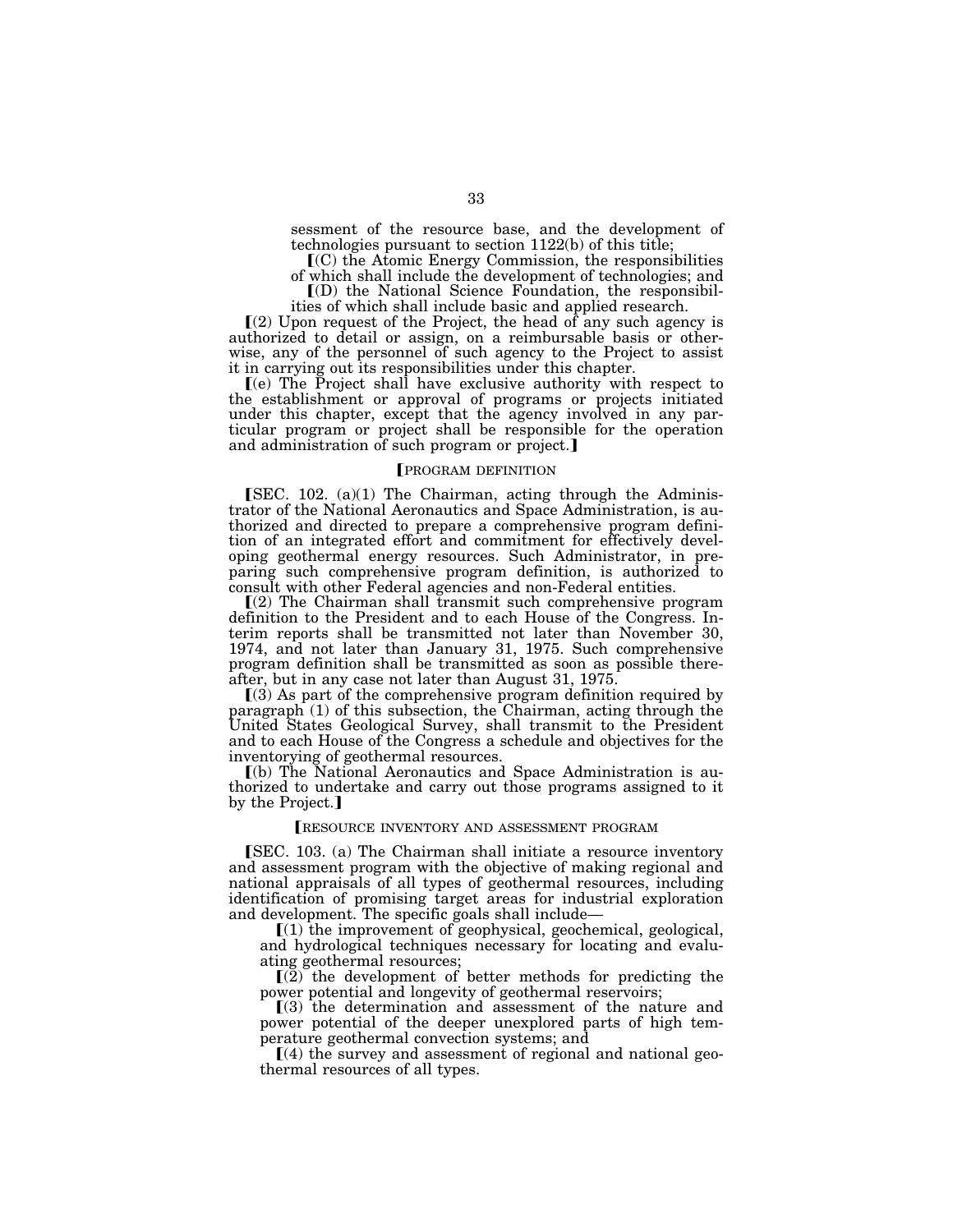ø(b) The Chairman, acting through the United States Geological Survey and other appropriate agencies, shall—

 $(1)$  develop and carry out a general plan for the orderly inventorying of all forms of geothermal resources of the Federal lands and, where consistent with property rights and determined by the Chairman to be in the national interest, of non-Federal lands;

 $(2)$  conduct regional surveys, based upon such a general plan, using innovative geological, geophysical, geochemical, and stratagraphic drilling techniques, which will lead to a national inventory of geothermal resources in the United States;

 $(3)$  publish and make available maps, reports, and other documents developed from such surveys to encourage and facilitate the commercial development of geothermal resources for beneficial use and consistent with the national interest;

 $(4)$  make such recommendations for legislation or administrative regulations as may from time to time appear to be necessary to make Federal leasing, environmental and taxing policy for geothermal resources consistent with known inventories of various resource types, with the current state of technologies for geothermal energy development, and with current evaluations of the environmental impacts of such development; and

 $(5)$  participate with appropriate Federal agencies and non-Federal entities in research to develop, improve, and test technologies for the discovery and evaluation of all forms of geothermal resources, and conduct research into the principles controlling the location, occurrence, size, temperature, energy content, producibility, and economic lifetimes of geothermal reservoirs.]

[SEC. 104. (a) The Chairman, acting through the appropriate Federal agencies and in cooperation with non-Federal entities, shall initiate a research and development program for the purpose of resolving all major technical problems inhibiting the fullest possible commercial utilization of geothermal resources in the United States. The specific goals of such programs shall include—

 $(1)$  the development of effective and efficient drilling methods to operate at high temperatures in formations of geothermal interest;

 $\Gamma(2)$  the development of reliable predictive methods and control techniques for the production of geothermal resources from reservoirs;

 $(3)$  the exploitation of new concepts for fracturing rock to permit recovery of contained heat reserves;

 $(4)$  the improvement of equipment and technology for the extraction of geothermal resources from reservoirs;

 $(5)$  the development of improved methods for converting geothermal resources and byproducts to useful forms;<br>  $[(6)$  the development of improved methods for controlling

emissions and wastes from geothermal utilization facilities, including new monitoring methods to any extent necessary;

 $(7)$  the development and evaluation of waste disposal control technologies and the evaluation of surface and subsurface environmental effects of geothermal development;

 $(8)$  the improvement of the technical capability to predict environmental impacts resulting from the development of geo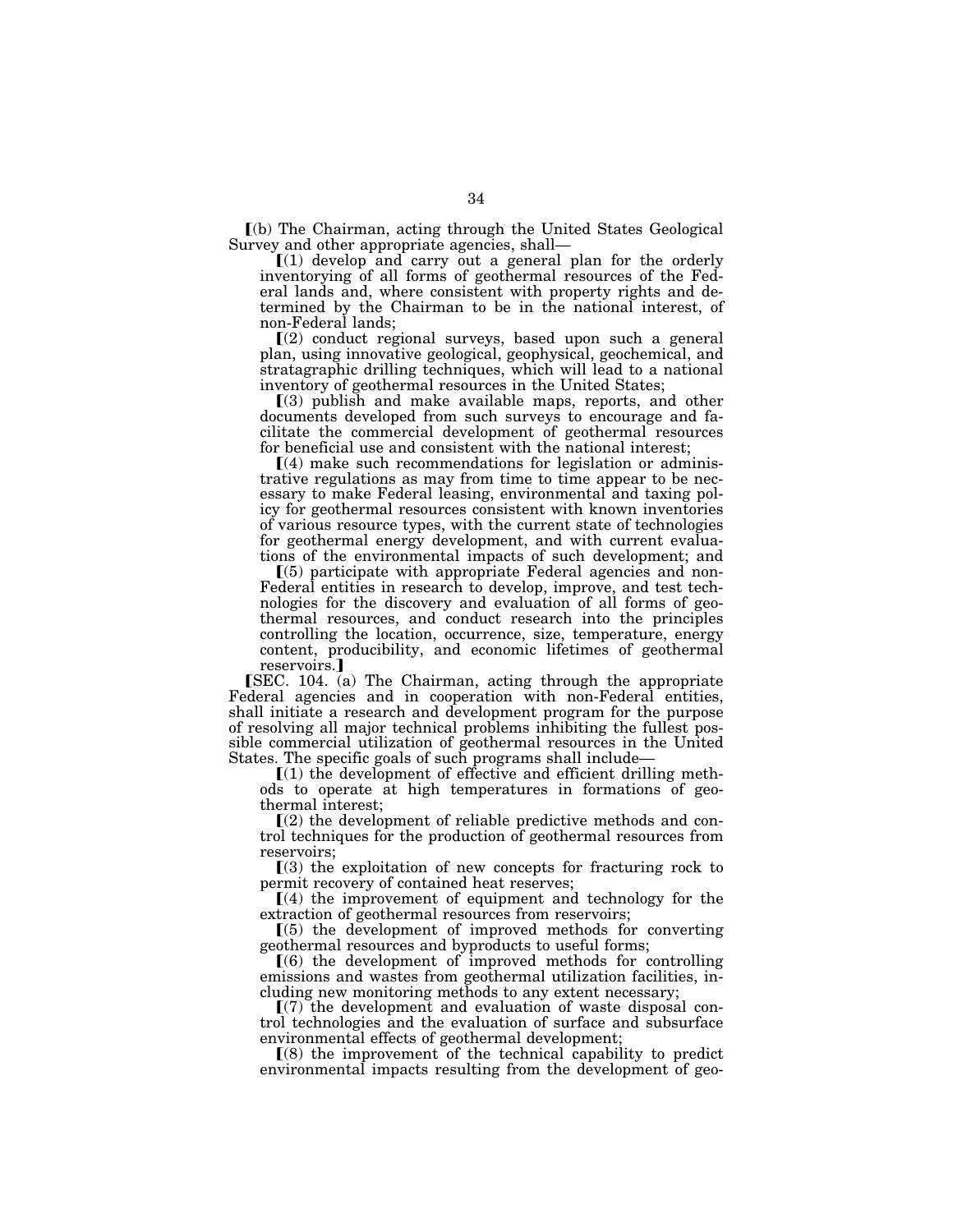thermal resources, the preparation of environmental impact statements, and the assuring of compliance with applicable standards and criteria;

 $(9)$  the identification of social, legal, and economic problems associated with geothermal development (both locally and regionally) for the purpose of developing policy and providing a framework of policy alternatives for the commercial utilization of geothermal resources;

 $(10)$  the provision for an adequate supply of scientists to perform required geothermal research and development activities; and

 $(11)$  the establishment of a program to encourage States to establish and maintain geothermal resources clearinghouses, which shall serve to (A) provide geothermal resources developers with information with respect to applicable local, State, and Federal laws, rules, and regulations, (B) coordinate the processing of permit applications, impact statements, and other information which geothermal resources developers are required to provide, (C) encourage uniformity with respect to local and State laws, rules, and regulations with respect to geothermal resources development, and (D) encourage establishment of land use plans, which would include zoning for geothermal resources development and which would assure that geothermal resources developers will be able to carry out development programs to the production stage.

 $(6)$  The Chairman, acting through the appropriate Federal agencies and in cooperation with non-Federal entities, shall implement a coordinated program of research and development in order to demonstrate the technical means for the extraction and utilization of the resource base, including any by-products of such base, and in order to accomplish the goals established by subsection (a). Research authorized by this chapter having potential applications in matters other than geothermal energy may be pursued to the extent that the findings of such research can be published in a form for utilization by others.]

### **IDEMONSTRATION**

[SEC. 105. (a) The Chairman, acting through the appropriate Federal agencies and in cooperation with non-Federal entities, shall initiate a program to design and construct geothermal demonstration plants. The specific goals of such program shall include—

 $[(1)$  the development of economical geothermal resources production systems and components which meet environmental standards;

 $(2)$  the design of plants to produce electric power and, where appropriate, the large-scale production and utilization of any useful by-products;

 $(3)$  the involvement of engineers, analysts, technicians, and managers from industry field and powerplant development, which shall lead to the early industrial exploitation of advanced geothermal resources;

 $(4)$  the provision for an adequate supply of trained geothermal engineers and technicians;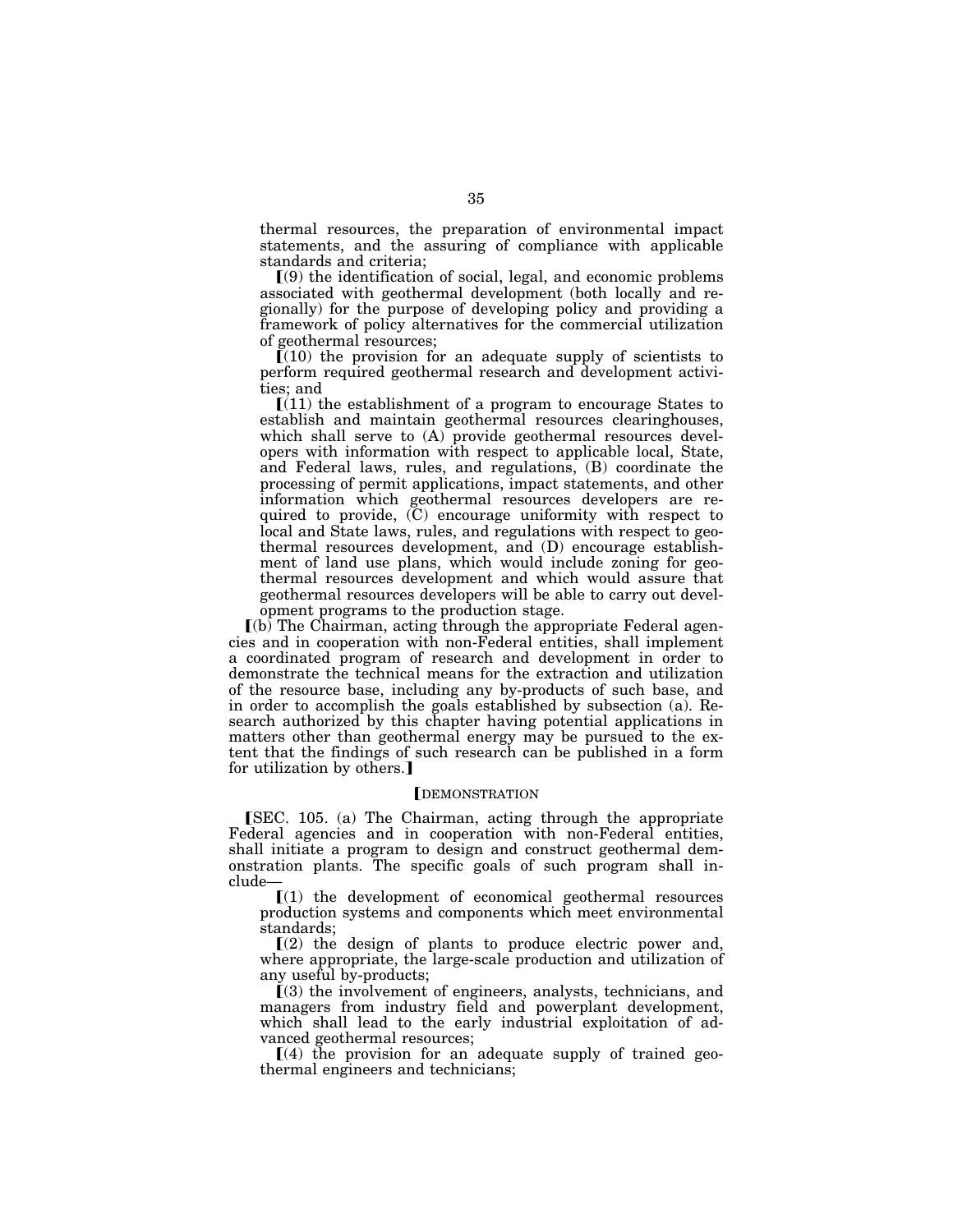$(5)$  the provision of experimental test beds for component testing an evaluation by laboratories operated by the Federal Government, industry, or institutions of higher education;

 $(6)$  the construction and operation of pilot plants; and

 $(7)$  the construction and operation of demonstration plants.  $\lceil$  (b) In carrying out his responsibilities under this section, the Chairman, acting through the appropriate Federal agencies, and in cooperation with non-Federal entities, may provide for the establishment of one or more demonstration projects utilizing each geothermal resource base involved, which shall include, as appropriate, all of the exploration, siting, drilling, pilot plant construction and operation, demonstration plant construction and operation, and other facilities and activities which may be necessary for the generation of electric energy and the utilization of geothermal resource byproducts.

 $(c)$  The Chairman, acting through the appropriate Federal agencies, is authorized to investigate and enter into agreements for the cooperative development of facilities to demonstrate the production of energy from geothermal resources. The responsible Federal agency may consider—

 $(1)$  cooperative agreements with utilities and non-Federal governmental entities for construction of facilities to produce energy for commercial disposition; and

 $(2)$  cooperative agreements with other Federal agencies for the construction and operation of facilities to produce energy for direct Federal consumption.

ø(d) The responsible Federal agency is authorized to investigate the feasibility of, construct, and operate, demonstration projects without entering into cooperative agreements with respect to such projects, if the Chairman finds that—

 $(1)$  the nature of the resource, the geographical location, the scale and engineering design of the facilities, the techniques of production, or any other significant factor of the proposal offers opportunities to make important contributions to the general knowledge of geothermal resources, the techniques of its development, or public confidence in the technology; and

 $(2)$  there is no opportunity for cooperative agreements with any utility or non-Federal governmental entity willing and able to cooperate in the demonstration project under subsection  $(c)(1)$ , and there is no opportunity for cooperative agreements with other Federal agencies under subsection  $(c)(2)$ .

 $(e)$  Before favorably considering proposals under subsection  $(e)$ , the responsible Federal agency must find that—

 $(1)$  the nature of the resource, the geographical location, the scale and engineering design of the facilities, the techniques of production, or any other significant factor of the proposal offers opportunities to make important contributions to the general knowledge of geothermal resources, the techniques of its development, or public confidence in the technology;

 $(2)$  the development of the practical benefits as set forth in paragraph (1) of this subsection are unlikely to be accomplished without such cooperative development; and

 $(3)$  where non-Federal participants are involved, the proposal is not eligible for adequate Federal assistance under the loan guaranty provisions of subchapter II of this chapter or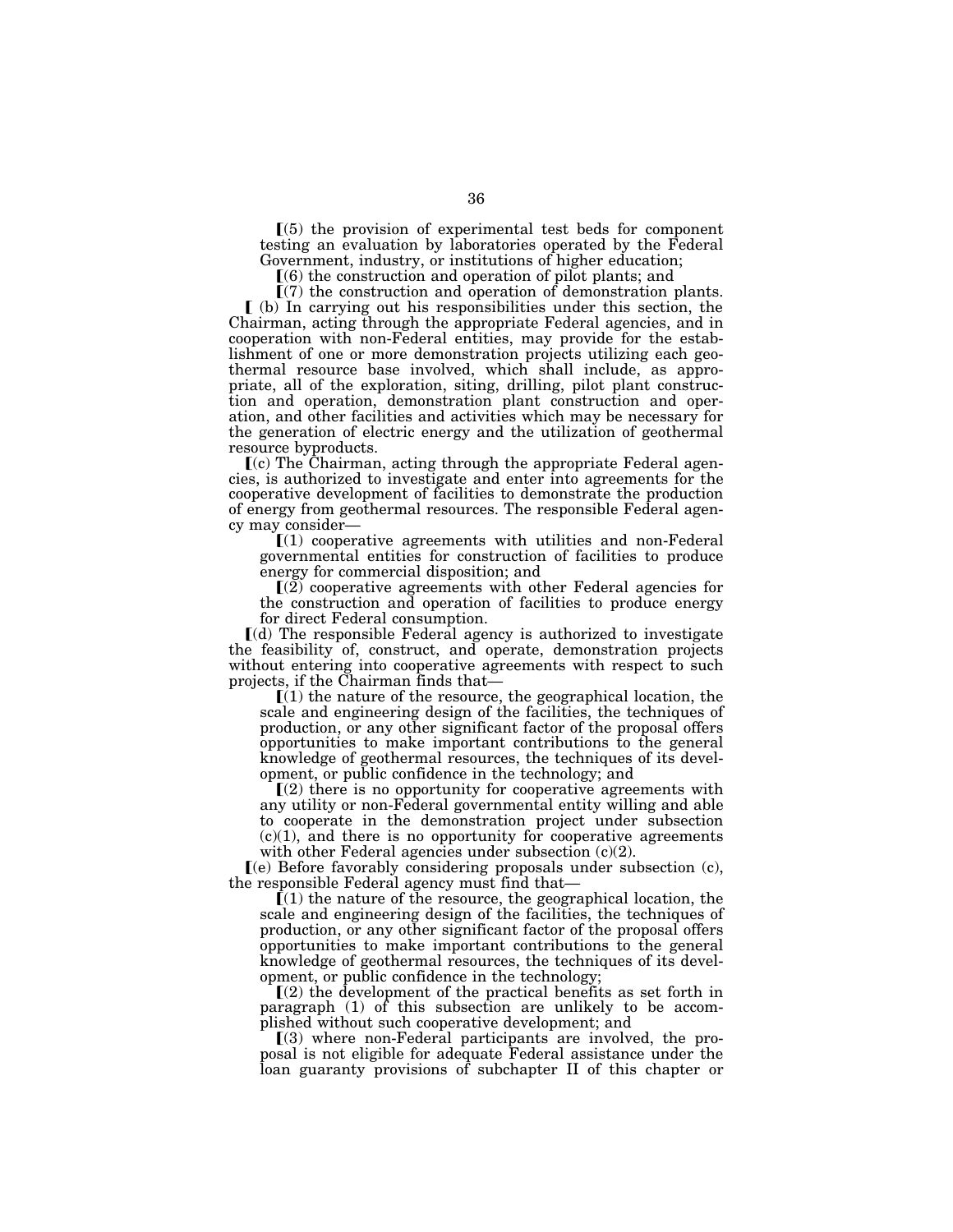such assistance would not be adequate to satisfy the goals and requirements of the demonstration program under this section.

 $\Gamma(f)$  If the estimate of the Federal investment with respect to construction and operation costs of any demonstration project proposed to be established under this section exceeds \$10,000,000, no amount may be appropriated for such project except as specifically authorized by legislation hereafter enacted by the Congress.

 $[(g)(1)$  At the conclusion of the program under this section or as soon thereafter as may be practicable, the responsible Federal agencies shall, by sale, lease, or otherwise, dispose of all Federal property interests which they have acquired pursuant to this section (including mineral rights) in accordance with existing law and the terms of the cooperative agreements involved.

ø(2) The agency involved shall, under appropriate agreements or other arrangements, provide for the disposition of geothermal resource byproducts of the project administered by such agency.]

#### SCIENTIFIC AND TECHNICAL EDUCATION

**[SEC. 106. (a)** It is the policy of the Congress to encourage the development and maintenance of programs through which there may be provided the necessary trained personnel to perform required geothermal research, development, and demonstration activities under sections 1123, 1124, and 1125 of this title.

ø(b) The National Science Foundation is authorized to support programs of education in the sciences and engineering to carry out the policy of subsection (a). Such support may include fellowships, traineeships, technical training programs, technologist training programs, and summer institute programs.

ø(c) The National Science Foundation is authorized and directed to coordinate its actions, to the maximum extent practicable, with the Project or any permanent Federal organization or agency having jurisdiction over the energy research and development functions of the United States, in determining the optimal selection of programs of education to carry out the policy of subsection (a).

 $\left[\left(\overline{d}\right)$  The National Science Foundation is authorized to encourage, to the maximum extent practicable international participation and cooperation in the development and maintenance of programs of education to carrying out the policy of subsection  $(a)$ .]

# ø**TITLE II—LOAN GUARANTIES**

### øESTABLISHMENT OF LOAN GUARANTY PROGRAM

**SEC.** 201. (a)It is the policy of the Congress to encourage and assist in the commercial development of practicable means to produce useful energy from geothermal resources with environmentally acceptable processes. Accordingly, it is the policy of the Congress to facilitate such commercial development by authorizing the Chairman of the Project to designate an appropriate Federal agency to guarantee loans for such purposes.

 $(a)$  In order to encourage the commercial production of energy from geothermal resources, the head of the designated agency is authorized to, in consultation with the Secretary of the Treasury, guarantee, and to enter into commitments to guarantee, lenders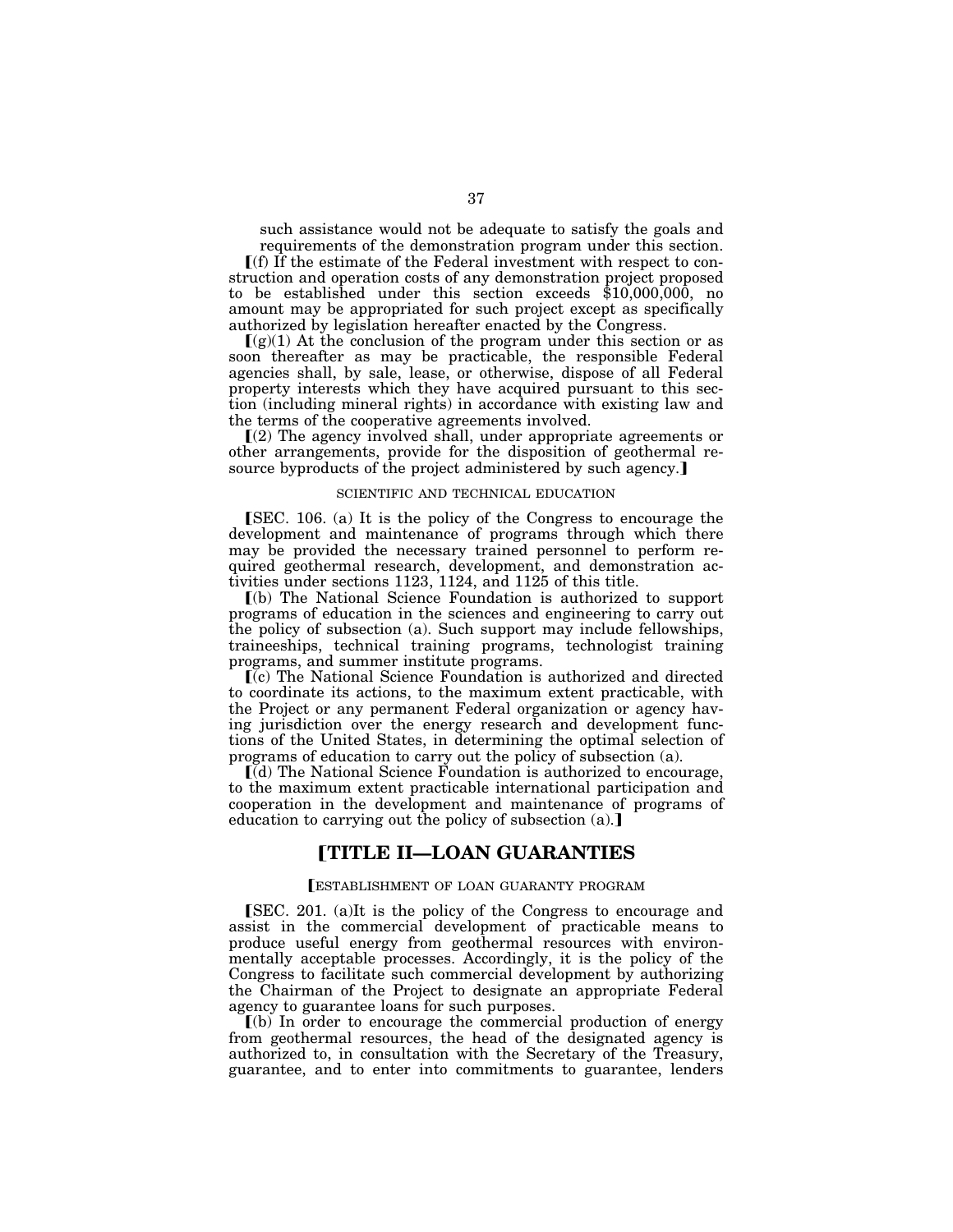against loss of principal or interest on loans made by such lenders to qualified borrowers for the purposes of—

 $(1)$  the determination and evaluation of the resource base;

 $(2)$  research and development with respect to extraction and utilization technologies;

 $(3)$  acquiring rights in geothermal resources;

 $\left[ \left( 4 \right)$  development, construction, and operation of facilities for the demonstration or commercial production of energy using geothermal resources; or

 $\Gamma(5)$  construction and operation of a new commercial, agricultural, or industrial structure or facility or modification and operation of an existing commercial, agricultural, or industrial structure or facility, when geothermal hot water or steam is to be used within or by such structure or facility, or modification thereto, for the purposes of space heating or cooling, industrial or agricultural processes, onsite generation of electricity for use other than for sale or resale in commerce, other commercial applications, or combinations of applications separately eligible under this subchapter for loan guarantee assistance.

 $(c)$  Any guaranty under this subchapter shall apply only to so much of the principal amount of any loan as does not exceed 75 percent of the aggregate cost of the project with respect to which the loan is made. except that any guarantee made for a loan to an electric, housing, or other cooperative, or to a municipality (as defined in section 796(7) of title 16), may apply to so much of the principal amount of the loan as does not exceed 90 percent of the aggregate cost of the project. In determining the aggregate cost of a project for purposes of the preceding sentence, there shall be excluded the cost of constructing electrical transmission lines to the extent that the cost of constructing such lines exceeds 25 percent of the aggregate cost of the project (as determined without regard to this sentence); except that the Secretary may waive or limit the application of this sentence with respect to any project located in the State of Hawaii upon a finding that such project is remote from the area of primary consumption, that a transmission line is required before the geothermal reservoir can be developed, and that the particular transmission line involved will be used for more than the plant which is the subject of the loan guarantee. In the case of a guaranty for the purposes specified in subsection (b)(5), the aggregate cost of the project shall be deemed to be that portion of the total cost of construction and operation which is directly related to the utilization of geothermal energy within the structure or facility in question, except that the aggregate cost of the project with respect to which the loan is made may be the total cost including construction and operation in cases where the facility or structure has been located near a geothermal energy resource predominantly for the purpose of utilizing geothermal energy, or as determined by the Secretary of Energy the economic viability of the project is substantially dependent upon the performance of the geothermal reservoir.

ø(d)Loan guaranties under this subchapter shall be on such terms and conditions as the head of the designated agency determines, except that a guaranty shall be made under this subchapter only if—

 $(1)$  the loan bears interest at a rate not to exceed such annual per centum on the principal obligation outstanding as the head of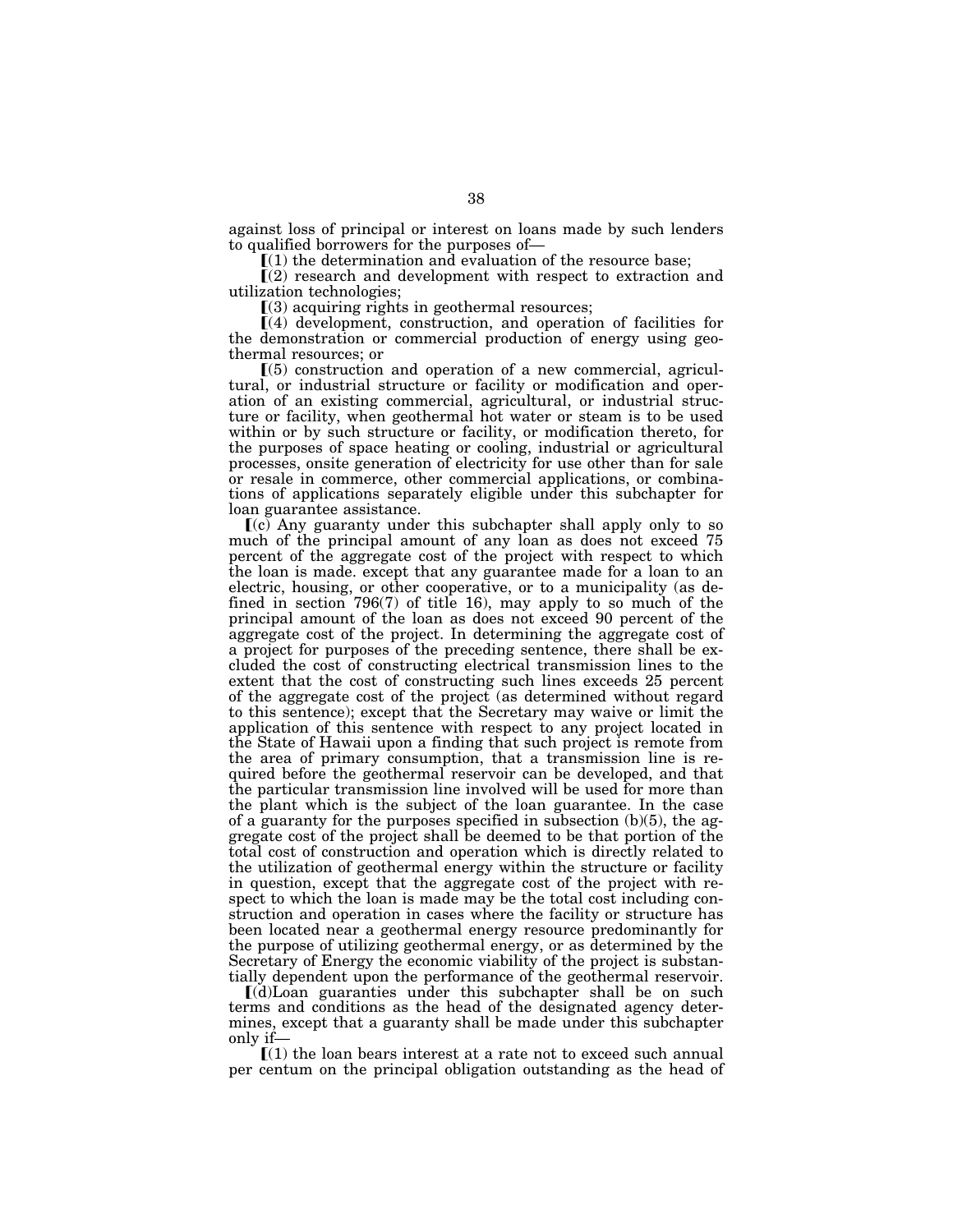the designated agency determines to be reasonable, taking into account the range of interest rates prevailing in the private sector for similar loans and risks by the United States;

 $(2)$  the terms of such loan require full repayment over a period not to exceed thirty years, or the useful life of any physical asset to be financed by such loan, whichever is less (as determined by the head of the designated agency);

 $(3)$  in the judgment of the head of the designated agency, the amount of the loan (when combined with amounts available to the qualified borrower from other sources) will be sufficient to carry out the project; and

 $(4)$  in the judgment of the head of the designated agency, there is reasonable assurance of repayment of the loan by the qualified borrower of the guaranteed indebtedness.

<sup>ø</sup>(e) The amount of the guaranty for any loan for a project shall not exceed \$100,000,000: *Provided*, That in the case of a guaranty under subsection (b)(5), the amount of the guaranty for any loan for a project shall not exceed \$50,000,000 and the amount of the guaranty for any combination of loans for any single qualified borrower shall not exceed \$200,000,000, unless the Secretary of Energy determines in writing that a guaranty in excess of these amounts is in the national interest. Any such determination shall be submitted to the Speaker of the House and the Committee on Science, Space, and Technology of the House of Representatives, and to the President of the Senate and the Committee on Energy and Natural Resources of the Senate, accompanied by a full and complete report on the proposed project and guaranty. The proposed guaranty or commitment to guarantee shall not be finalized under authority granted by this chapter prior to the expiration of thirty calendar days (not including any date on which either House of Congress is not in session) from the date on which such report is received by the Speaker of the House and the President of the Senate.

 $\Gamma(f)$  As used in this subchapter, the term "qualified borrower" means any public or private agency, institution, association, partnership, corporation, political subdivision, or other legal entity which (as determined by the head of the designated agency) has presented satisfactory evidence of an interest in geothermal resources and is capable of performing research or completing the development and production of energy in an acceptable manner.

## **FRAYMENT OF INTEREST**

 $\Gamma(g)$  With respect to any guaranty which is issued after February 25, 1978, by, or in behalf of, any State, political subdivision, or Indian tribe and which is either guaranteed under, or supported by taxes levied by said issuer which are guaranteed under this subchapter and for which the interest paid on such obligation and received by the purchaser thereof is included in gross income for the purposes of chapter 1 of title 26, the Secretary of Energy shall pay to such issuer out of the fund established by this subchapter such portion of the interest on such obligations, as determined by the Secretary of Energy, in consultation with the Secretary of the Treasury, to be appropriated after taking into account current market yields (1) on obligations of such issuer, if any, or (2) on other obligations with similar terms and conditions, the interest on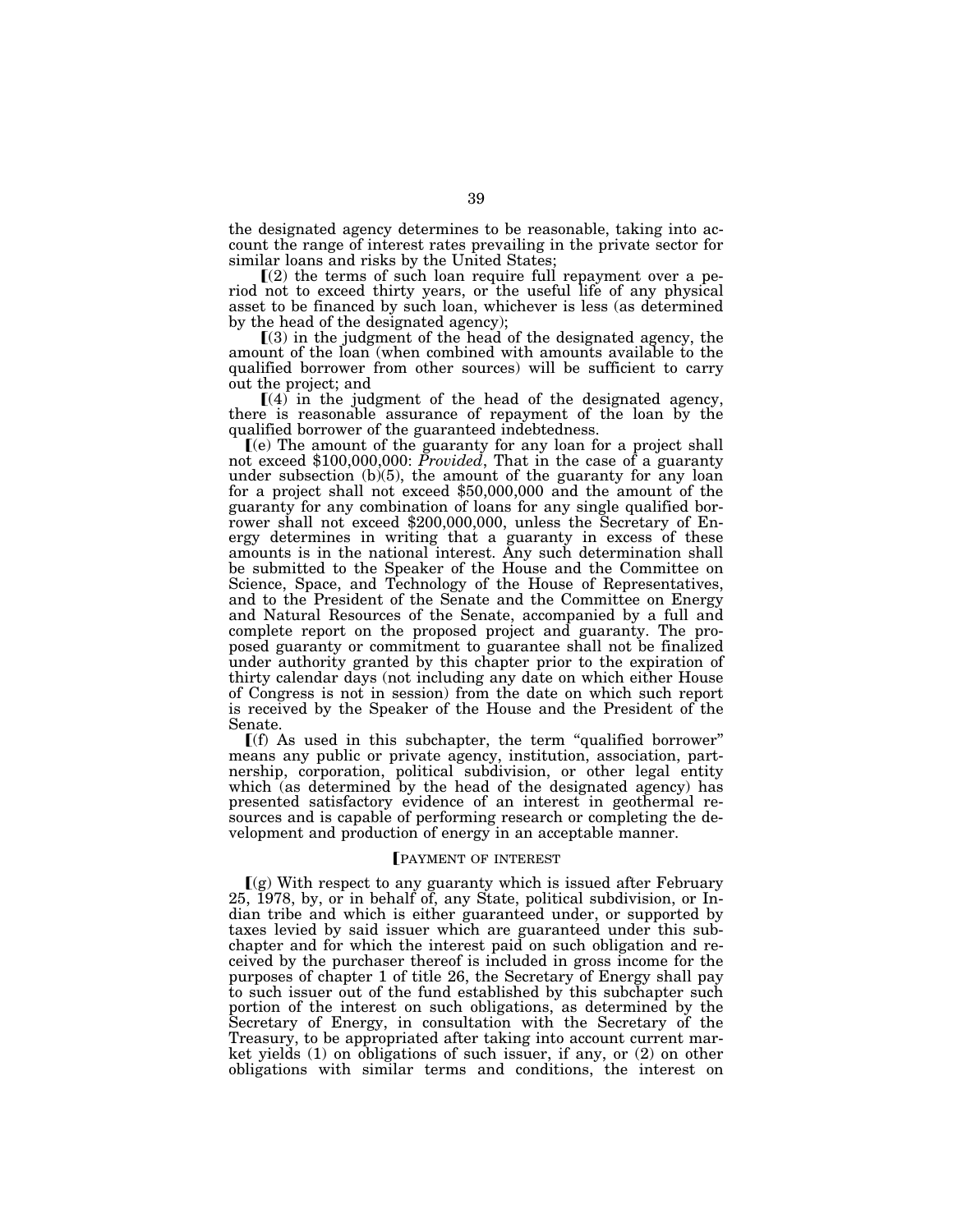which is not so included in gross income for purposes of chapter 1 of title 26, and in accordance with such terms and conditions as the Secretary of Energy shall require in consultation with the Secretary of the Treasury.

## **PERIOD OF GUARANTIES AND INTEREST ASSISTANCE**

ø(h) The full faith and credit of the United States is pledged to the payment of all guaranties issued under this subchapter with respect to principal and interest.

ø(i) The Secretary of Energy shall charge and collect fees for guaranties in amounts sufficient in his judgment to cover applicable administrative costs and probable losses on guaranteed obligations, but in any event not to exceed 1 per centum per annum of the outstanding indebtedness covered by each guaranty. Fees collected under this subsection shall be deposited in the fund established by this subchapter.

 $\left[ \begin{smallmatrix} (i) \end{smallmatrix} \right]$  The Secretary of the Treasury shall insure to the maximum extent feasible that the timing, interest rate, and substantial terms and conditions of any guaranty exceeding \$25,000,000 will have the minimum possible impact on the capital markets of the United States, taking into account other Federal direct and indirect commercial securities activities.]

[SEC. 202. (a) If there is a default by the borrower, as defined in regulations promulgated by the Secretary of Energy and set forth in the guarantee contract, the holder of the obligation shall have the right to demand payment of the unpaid amount from the Secretary of Energy. Within such period as may be specified in the guarantee or related agreements, the Secretary of Energy shall pay to the holder of the obligation the unpaid interest on, and unpaid principal of the guaranteed obligation as to which the borrower has defaulted, unless the Secretary of Energy finds that there was no default by the borrower in the payment of interest or principal or that such default has been remedied. Nothing in this section shall be construed to preclude any forebearance by the holder of the obligation for the benefit of the borrower which may be agreed upon by the parties to the guaranteed obligation and approved by the Secretary of Energy.

ø(b) If the Secretary of Energy makes a payment under subsection (a) of this subsection,1 the Secretary of Energy shall be subrogated to the rights of the recipient of such payment as specified in the guarantee or related agreements including, where appropriate, the authority (notwithstanding any other provision of law) to complete, maintain, operate, lease, or otherwise dispose of any property acquired pursuant to such guarantee or related agreements, or to permit the borrower, pursuant to an agreement with the Secretary of Energy, to continue to pursue the purposes of the project if the Secretary of Energy determines this to be in the public interest. The rights of the Secretary of Energy with respect to any property acquired pursuant to such guarantee or related agreements, shall be superior to the rights of any other person with respect to such property.

 $(c)$  In the event of a default on any guarantee under this subchapter, the Secretary of Energy shall notify the Attorney General, who shall take such action as may be appropriate to recover the amounts of any payments made under subsection (a), including any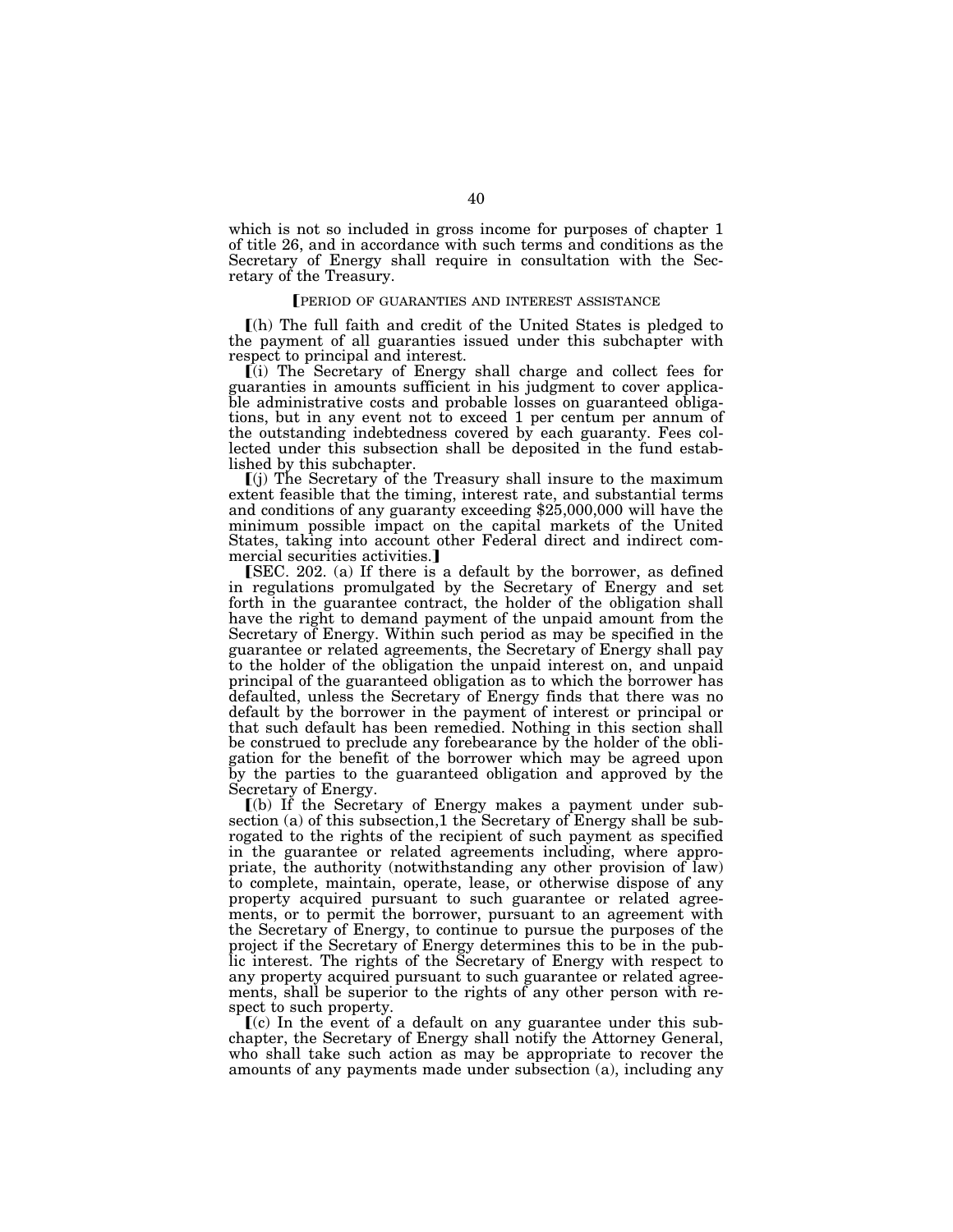payment of principal and interest under subsection (d), from such assets of the defaulting borrower as are associated with the project, or from any other security included in the terms of the guarantee.

ø(d) With respect to any obligation guaranteed under this subchapter, the Secretary of Energy is authorized to enter into a contract to pay, and to pay, holders of the obligation, for and on behalf of the borrower, from the Geothermal Resources Development Fund, the principal and interest payments which become due and payable on the unpaid balance of such obligation if the Secretary of Energy finds that—

 $(1)$  the borrower is unable to meet such payments and is not in default; it is in the public interest to permit the borrower to continue to pursue the purposes of such project; and the probable net benefit to the Federal Government in paying such principal and interest will be greater than that which would result in the event of a default;

 $(2)$  the amount of such payment which the Secretary of Energy is authorized to pay shall be no greater than the amount of principal and interest which the borrower is obligated to pay under the loan agreement; and

 $(3)$  the borrower agrees to reimburse the Secretary of Energy for such payment on terms and conditions, including interest, which are satisfactory to the Secretary of Energy.

#### øGEOTHERMAL RESOURCES DEVELOPMENT FUND

**[SEC. 204. (a) There is established in the Treasury of the United** States a Geothermal Resources Development Fund, which shall be available to the head of the designated agency for carrying out the loan guaranty and interest assistance program authorized by this subchapter, including the payment of administrative expenses incurred in connection therewith. Moneys in the fund not needed for current operations may, with the approval of the Secretary of the Treasury, be invested in bonds or other obligations of, or guaranteed by, the United States.

 $(a)$  There shall be paid into the fund the amounts appropriated pursuant to section 1164(c) of this title and such amounts as may be returned to the United States pursuant to section 1142(b) of this title, and the amounts in the fund shall remain available until expended, except that after the expiration of the ten-year period established by section 1143 of this title, such amounts in the fund which are not required to secure outstanding guaranty obligations shall be paid into the general fund of the Treasury.

 $\mathbf{f}(c)$  If at any time the moneys available in the fund are insufficient to enable the Secretary of Energy to discharge his responsibilities under this subchapter, he shall issue to the Secretary of the Treasury notes or other obligations in such forms and denominations bearing such maturities, and subject to such terms and conditions, as may be prescribed by the Secretary of the Treasury. This borrowing authority shall be effective only to such extent or in such amounts as are specified in appropriation Acts. Such authorizations may be without fiscal year limitations. Redemption of such notes or obligations shall be made by the Secretary of Energy from appropriations or other moneys available under this section. Such notes or other obligations shall bear interest at a rate determined by the Secretary of the Treasury, which shall not be less than a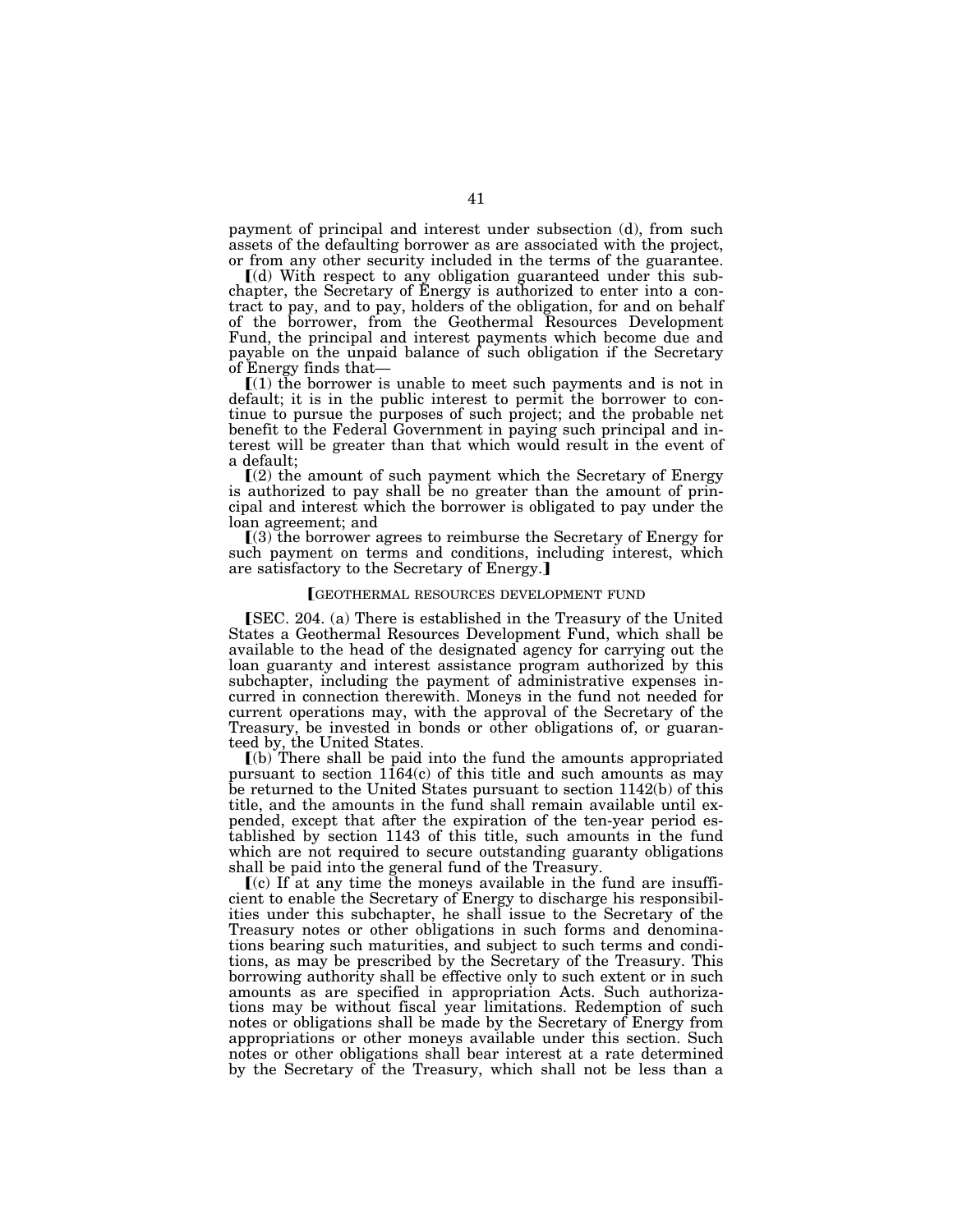rate determined by taking into consideration the average market yield on outstanding marketable obligations of the United States of comparable maturities during the month preceding the issuance of the notes or other obligations. The Secretary of the Treasury shall purchase any notes or other obligations issued hereunder and for that purpose he is authorized to use as a public debt transaction the proceeds from the sale of any securities issued under chapter 31 of title 31, and the purposes for which securities may be issued under that chapter are extended to include any purchase of such notes or obligations. The Secretary of the Treasury may at any time sell any of the notes or other obligations acquired by him under this subsection. All redemptions, purchases, and sales by the Secretary of the Treasury of such notes or other obligations shall be treated as public debt transactions of the United States.]

## **[COMMUNITY IMPACT ASSISTANCE**

[SEC. 205. (a) The Secretary of Energy, for any project which has a guarantee under this subchapter of not less than \$50,000,000 and which will have an intended operating life of not less than five years to satisfy the purposes under this subchapter for which the guarantee has been made, shall endeavor to insure that, taking into consideration appropriate local community action and all reasonably available forms of assistance under this section and other Federal and State statutes, that  $1$  the impacts resulting from the proposed project have been fully evaluated by the borrower, the Secretary of Energy, and the Governor of the affected State, and that effective steps have been taken or will be taken in a timely manner to finance community planning and development costs resulting from such project under this section, if applicable under other provisions of law, or by other means. When the project will be located on leased Federal lands, the Secretary of Energy shall specifically review State and local actions under section 9(a) of the Mineral Leasing Act Amendments of 1976 (Public Law 94–377) and insure that any funds made available to the State pursuant to such section 9(a) are used to finance such planning and development costs before any Federal assistance under subsection (c) of this section is considered or authorized.

ø(b) The Secretary of Energy, for projects not included under subsection (a), may in his discretion consider the community impacts which may result from such projects, and may take such actions, under authority directly available to him under other statutes or in coordination with other Federal agencies or the State, as he considers necessary and appropriate to insure timely and effective planning and financing for such community impacts.

 $(c)(1)$  In order to discharge his responsibilities under subsection (a), and in accordance with such rules and regulations as the Secretary of Energy in consultation with the Secretary of the Treasury shall prescribe, and subject to such terms and conditions as he deems appropriate, the Secretary of Energy is authorized, for the purposes of financing essential community development and planning which directly result from, or are necessitated by, a project under subsection (a), to—

> $(A)$  guarantee and make commitments to guarantee the payment of interest on, and the principal balance of, obli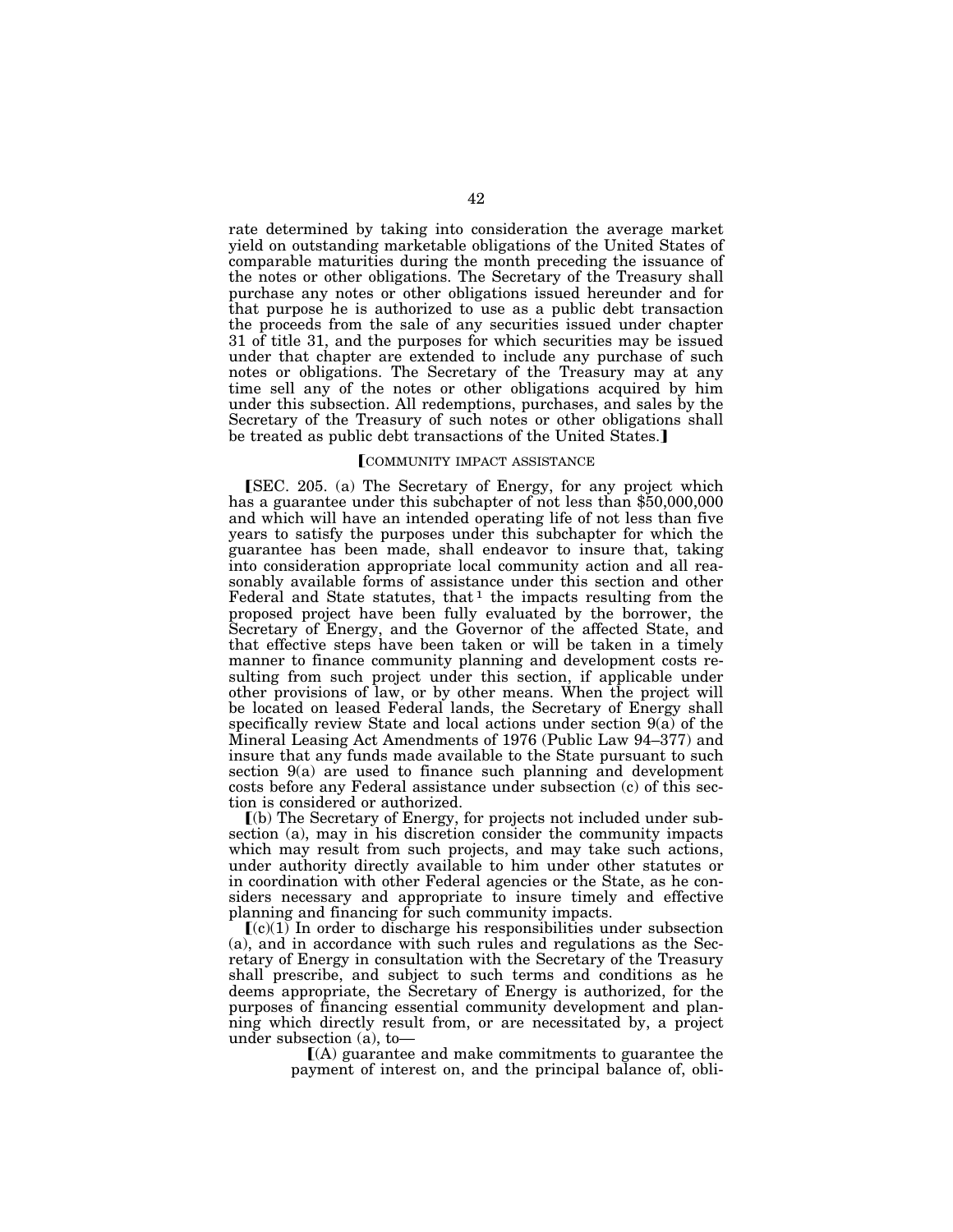gations for such financing issued by eligible States, political subdivisions, or Indian tribes,

 $(6)$  guarantee and make commitments to guarantee the payment of taxes imposed on such project by eligible non-Federal taxing authorities which taxes are earmarked by such authorities to support the payment of interest and principal on obligations for such financing, and

 $\mathbb{I}(C)$  require that the qualified borrower receiving assistance for a project under this section advance sums to eligible States, political subdivisions, and Indian tribes to pay for the financing of such development and planning: *Provided*, That the State, political subdivision, or Indian tribe agrees to provide tax abatement credits over the life of the project for such payments by such applicant.

 $(2)$  No guarantee or commitment to guarantee under paragraph (1) of this subsection shall exceed \$1,000,000.

 $(3)$  In the event of any default by the borrower in the payment of taxes guaranteed by the Secretary of Energy under this section, the Secretary of Energy shall pay out of the fund established by this subchapter such taxes at the time or times they may fall due, and shall have by reason of such payment a claim against the borrower for all sums paid plus interest.

 $[(4)$  If after consultation with <sup>2</sup> State, political subdivision, or Indian tribe, the Secretary of Energy finds that the financial assistance programs of paragraph  $(1)$  of this section <sup>3</sup> will not result in sufficient funds to carry out the purposes of this subsection, then the Secretary of Energy may—

 $(A)$  make direct loans to the eligible States, political subdivisions, or Indian tribes for such purposes: *Provided*, That such loans shall be made on such reasonable terms and conditions as the Secretary of Energy shall prescribe: *Provided further*, That the Secretary of Energy may waive repayment of all or part of a loan made under this paragraph, including interest, if the State or political subdivision or Indian tribe involved demonstrates to the satisfaction of the Secretary of Energy that due to a change in circumstances there will be net adverse impacts resulting from such project that would probably cause such State, subdivision, or tribe to default on the loan; or

 $(6)$  require that any community development and planning costs which are associated with, or result from, such project, and which are determined by the Secretary of Energy to be appropriate for such inclusion, shall be included in the aggregate costs of the project.

 $(5)$  The Secretary of Energy is further authorized to make grants to States, political subdivisions, or Indian tribes for studying and planning for the potential economic, environmental, and social consequences of projects and for establishing related management expertise.

 $(6)$  At any time the Secretary of Energy may, in consultation with the Secretary of the Treasury, redeem, in whole or in part, out of the fund established by this section, the debt obligations guaranteed or the debt obligations for which tax payments are guaranteed under this subsection.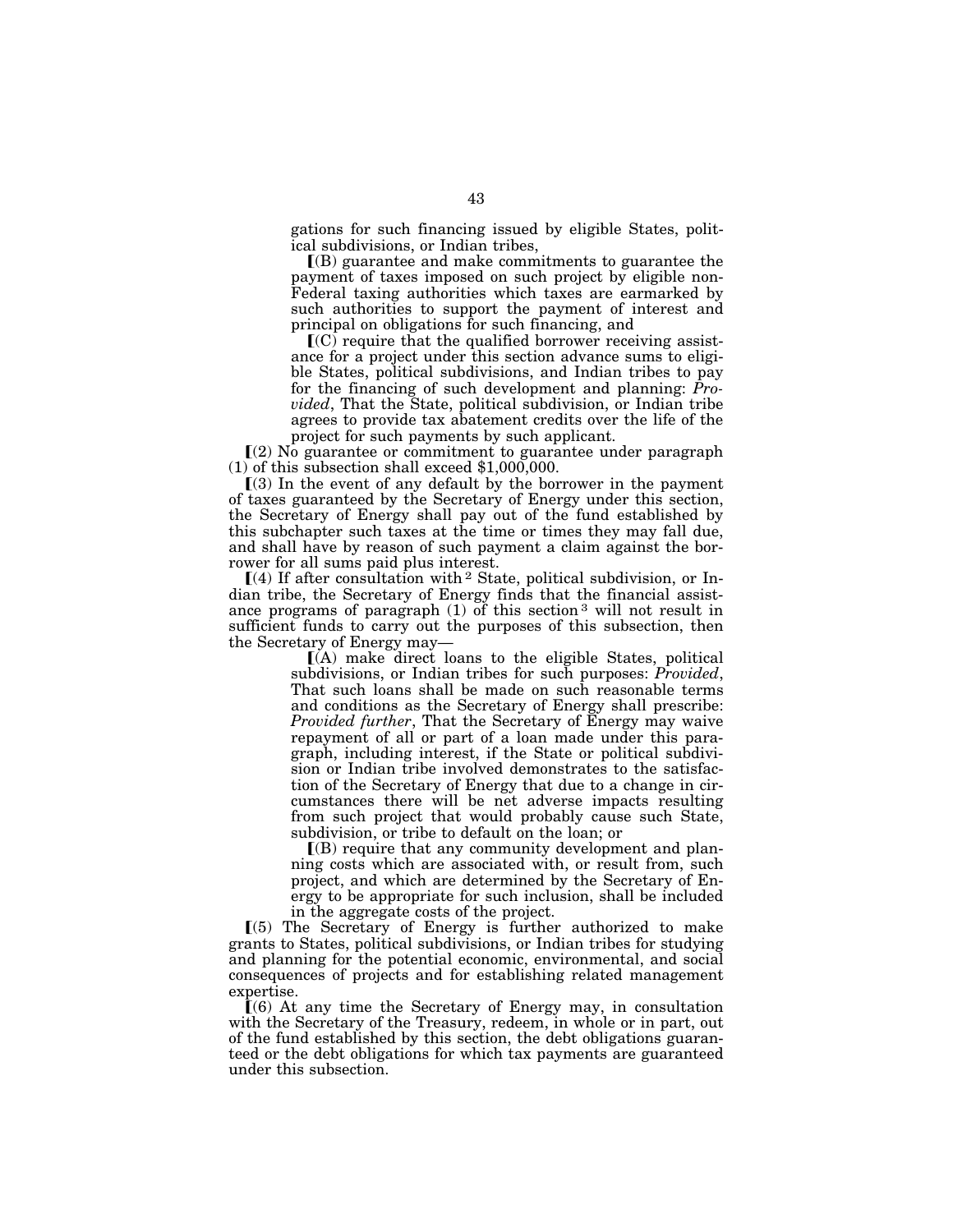$(7)$  When one or more States, political subdivisions, or Indian tribes would be eligible for assistance under this subsection, but for the fact that construction and operation of the project occurs outside its jurisdiction, the Secretary of Energy is authorized to provide, to the greatest extent possible, arrangements for equitable sharing of such assistance.

ø(8) Such amounts as may be necessary for direct loans and grants pursuant to this subsection shall be available as provided in annual authorization Acts.

 $(9)$  The Secretary of Energy, if appropriate, shall provide assistance in the financing of up to 100 per centum of the costs of the required community development and planning pursuant to this section.

 $(10)$  In carrying out the provisions of this section, the Secretary of Energy shall provide that title to any facility receiving financial assistance under this section shall vest in the applicable State, political subdivision, or Indian tribe, as appropriate, and in the case of default by the borrower on a loan guarantee made or committed under subsection (b) of this section, such facility shall not be considered a project asset for the purposes of section 1142 of this title.

 $[(11)$  The Secretary of Energy shall not use his authority under this subsection to provide Federal assistance unless any Federal funds transferred pursuant to section 9(a) of the Mineral Leasing Act Amendments of 1976 (Public Law 94–377) to the State from the lease of Federal land for or associated with the project have been or, with assurance, will be committed, to the maximum extent allowable under Federal statutes, to financing such essential community development or planning directly resulting from, or necessitated by, a project on leased Federal lands.

# ø**TITLE III—GENERAL PROVISIONS**

## PROTECTION OF ENVIRONMENT

**SEC.** 301. In the conduct of its activities, the Project and any participating public or private persons or agencies shall place particular emphasis upon the objective of assuring that the environment and the safety of persons or property are effectively protected; and the program under subchapter I shall include such special research and development as may be necessary for the achievement of that objective.

### **[REPORTING REQUIREMENTS**

## **SEC.** 302.

 $\lceil$ (b) No later than one year after the termination of each demonstration project under section 1125 of this title, the Chairman of the Project shall submit to the President and the Congress a final report on the activities of the Project related to each project, including his recommendations with respect to any further legislative, administrative, and other actions which should be taken in support of the objectives of this chapter.

#### TRANSFER OF FUNCTIONS

**SEC.** 303. (a) Within sixty days after the effective date of the law creating a permanent Federal organization or agency having